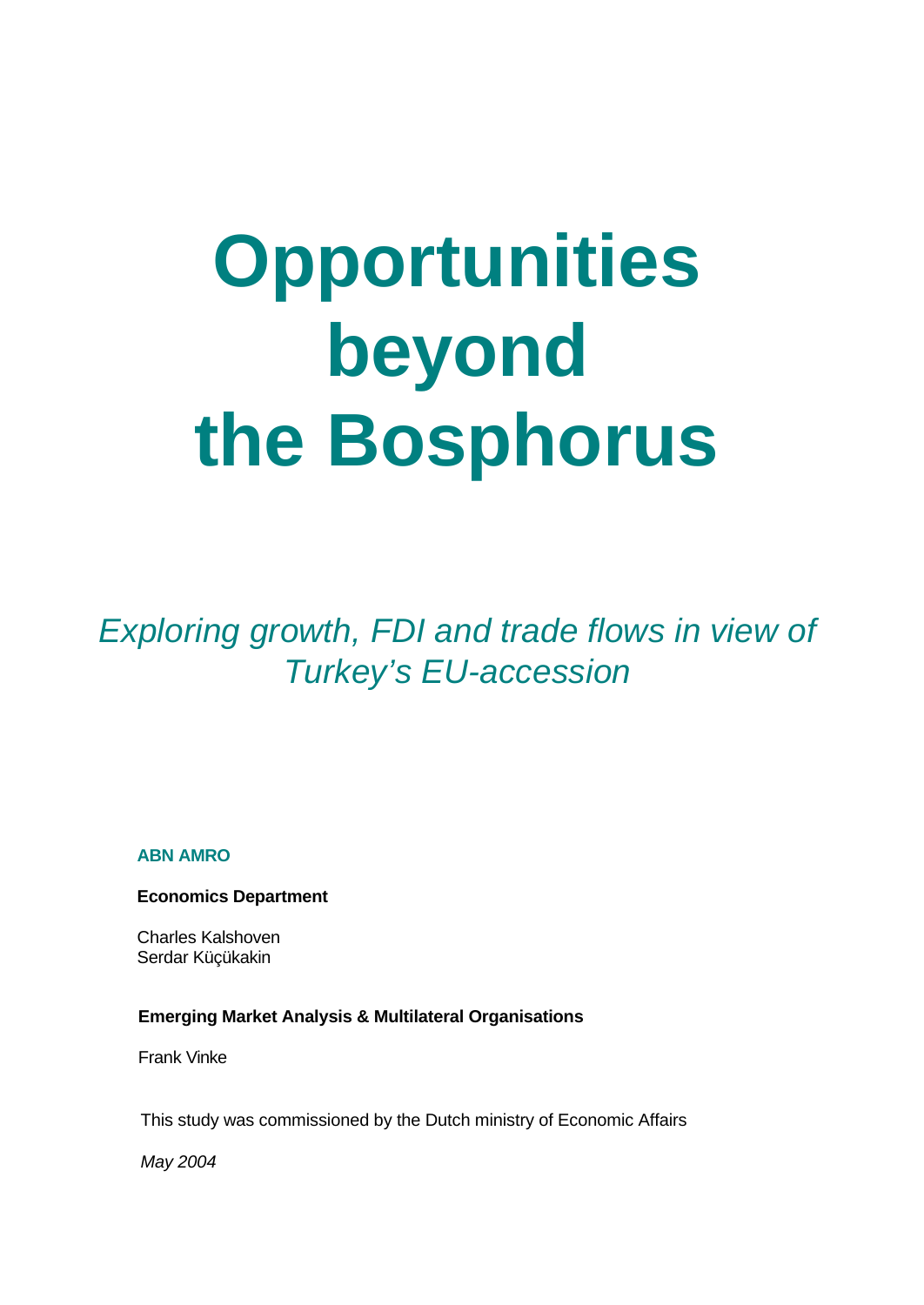

# **Table of contents**

|                                              | Summary      |                                 | $\overline{2}$ |  |
|----------------------------------------------|--------------|---------------------------------|----------------|--|
|                                              | Introduction |                                 | 4              |  |
|                                              | Chapter 1    | Challenges for Turkey today     | 6              |  |
|                                              | Chapter 2    | Opportunities for growth        | 13             |  |
|                                              | Chapter 3    | Opportunities for FDI and trade | 23             |  |
| Literature references and data sources<br>36 |              |                                 |                |  |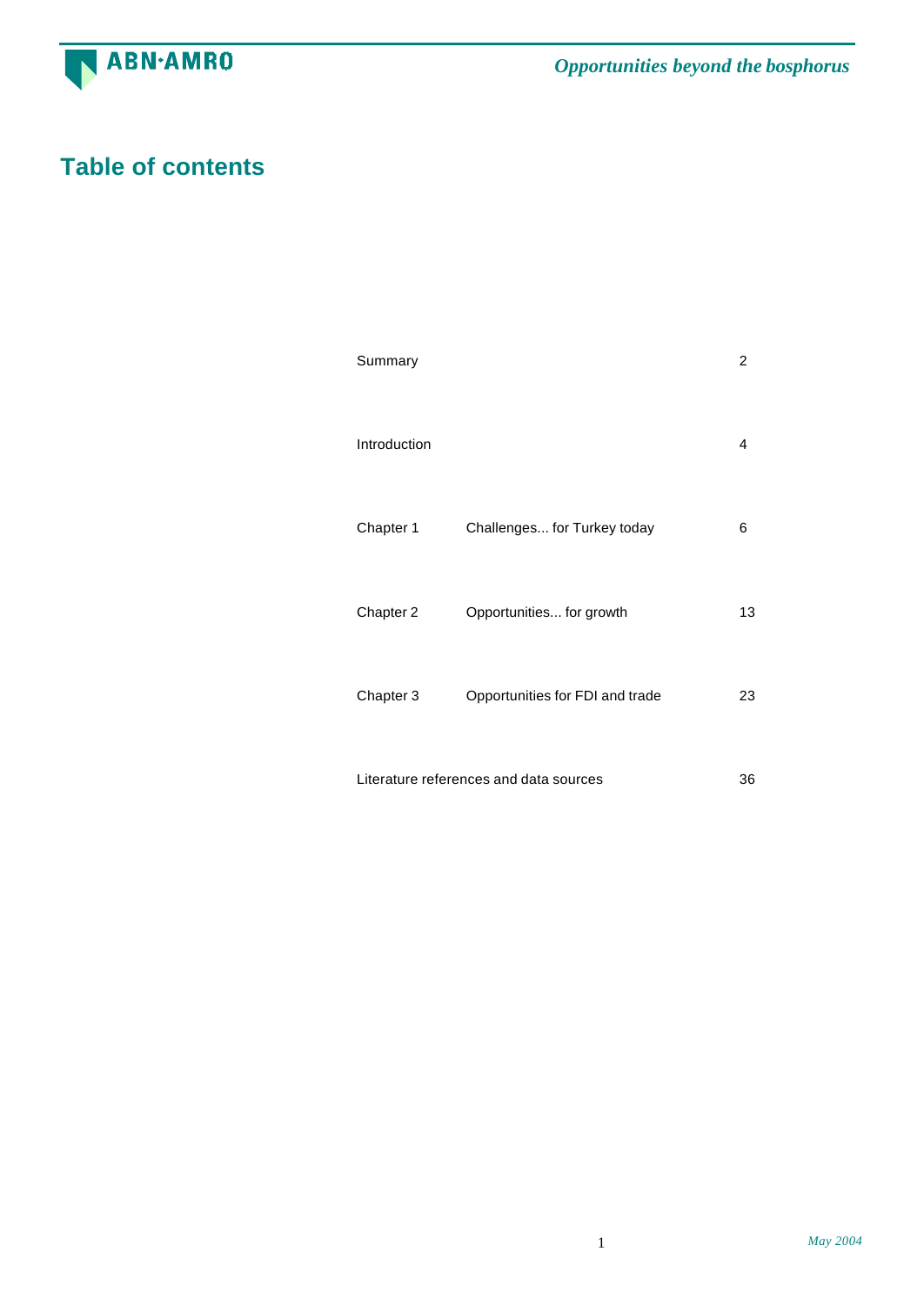### **Summary**

**ABN·AMRO** 

*In December 2004, during the Dutch Presidency, the EU will decide whether to open accession negotiations with Turkey. The Dutch Ministry of Economic Affairs has commissioned this report to describe the possible economic implications of Turkish accession to the European Union with a focus on growth, foreign direct investments (FDI) and trade flows. This report will evaluate the economic dynamics that Turkey could experience in the period ahead, given an accession scenario. It focuses on potential developments in economic growth, trade and investment. The study takes a comparative approach, drawing lessons from the experiences of Central Europe and earlier EU entrants. This analysis was written from the perspective of a Turkey that is progressively adopting policies to align itself with the EU, in tandem with further improving macroeconomic stability. We assume that ten years from now, the country will become member of the European Union.*

### **Structural and macroeconomic achievements and challenges**

Turkey's economy has been moving towards increased stability and predictability. Although this can be only indirectly linked to its EU accession ambitions, it offers a favourable basis for accession negotiations. However, stability remains tentative. Vulnerabilities and obstacles to growth are still present and additional and enduring reform efforts are required to sustain the current positive trend. From a structural viewpoint the Turkish economy is in a relatively solid position for European Union rapprochement. No major overhaul is needed, as was the case in Central and Eastern Europe. In most areas, a gradual but steady improvement of the functioning of its institutions will be adequate to prepare the country for membership. During the severe budget constraints imposed in recent years, government investment in infrastructure and education has been very low. The government must take a more active investor role to facilitate the anticipated broad -based economic development. In order to make this possible, an overhaul of the tax system and pension reform are also required. The banking sector is a separate issue. It will be confronted with major changes as it adapts to the new, lowinterest environment. Balance sheets remain weak and it will still take some years for the sector to function effectively. However, the entry of foreign players could jump-start the required developments.

All these factors are to be addressed in the period ahead as Turkey proceeds towards EU membership. The overarching macroeconomic problems can be reasonably overcome, or at least reduced to more acceptable levels, within a few years – provided the government maintains its current efforts. The structural obstacles are likely to take longer before satisfactory outcomes are achieved. The apparent break in the macroeconomic trend suggests that Turkey's future economic growth performance will move closer to its potential growth rate. This trend will be further boosted by the fact that conditions for Foreign Direct Investment are increasingly in place. If the economy is managed well and privatisation is encouraged, substantial FDI could start to flow.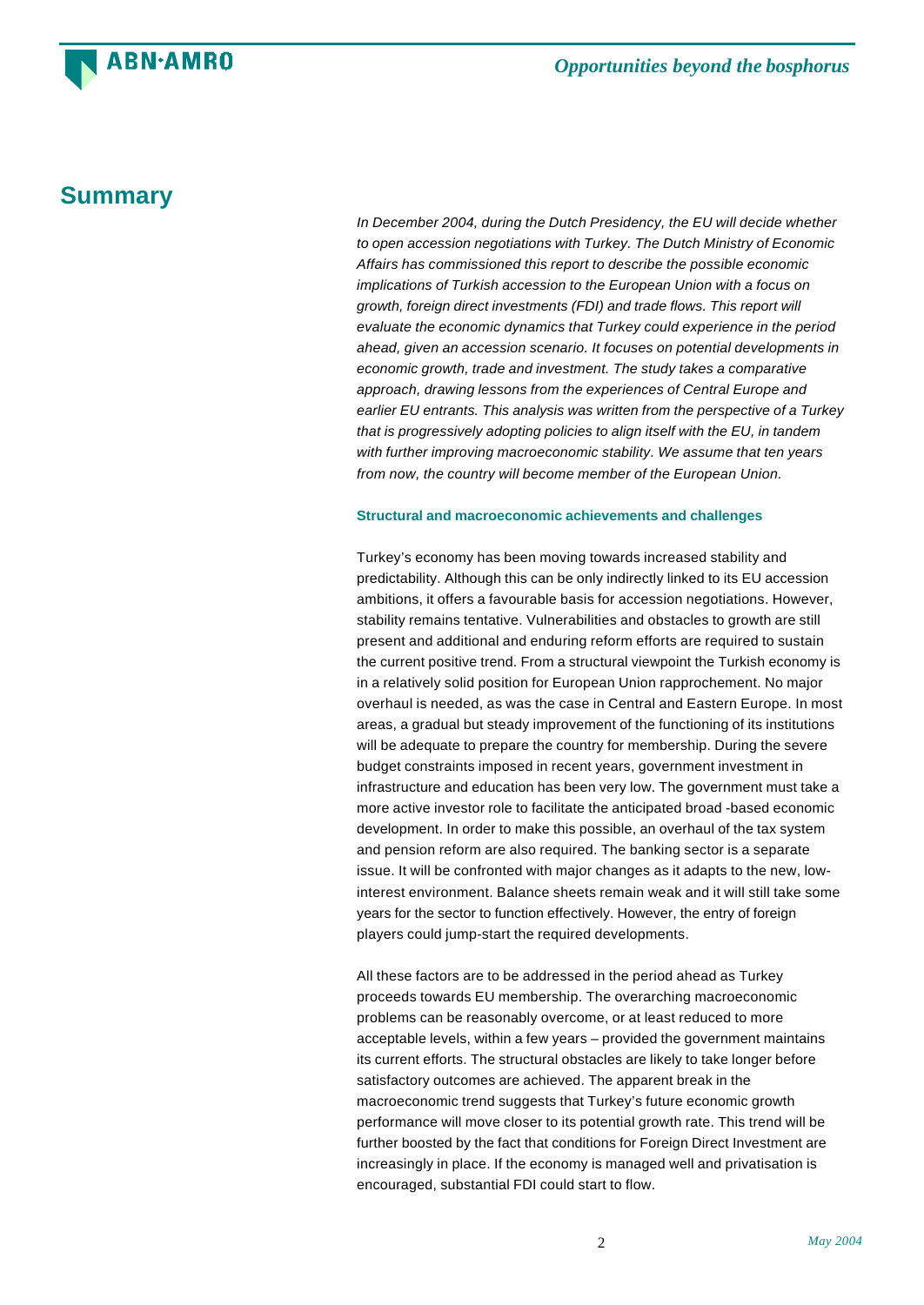

### **Opportunities for economic growth**

How much of the potential will actually materialise, depends on market imperfections (reform success) and aggregate demand. Experience with previous accession candidates shows rapid catch-up is possible. Turkey already has a high historical trend growth and an improved stable environment could add to this. We project average economic growth up to 2014 at 4.9% per year. During the subsequent decade, economic growth is projected at between 5% and 6.2%, depending on the external environment. In the latter case the size of the economy will have tripled by 2024.

### **Opportunities for FDI**

FDI will increase substantially. Historically, accessions have almost always been accompanied by robust increases in foreign direct investments, especially in the past twenty years. The Central European example shows that the flow can start well ahead of accession. We project an annual FDIflow of EUR 4.4 billion in the pre-accession phase. In the post-accession decade, the total average FDI flows are projected to be around EUR 11 to 14 billion per year. Until 2014, the flows from the Netherlands will be around EUR 0.3 billion per year and will add up to EUR 3 billion. If the Netherlands maintains its current share of around 7.5%, the Dutch FDI flows in the post accession decade will total EUR 9 to 11 billion.

### **Opportunities for trade**

In each of the previous accessions the openness to trade increased considerably. Trade volumes at least doubled and in some cases tripled within a decade. Generally, there is a shift towards intra-EU trade. For Turkey, trade is set to rise fast. Although it already has a customs union with the EU since 1996, in practice there is still room for improvement. Also, an increase in FDI flows from their low levels will spur trade. Total Turkish trade – imports and exports - is projected to grow by 150% until accession compared to its 2003 trade level, reaching an annual level of EUR 239 billion in 2013. An increasing share of total trade will be with the EU, with annual Turkish imports from the EU increasing to EUR 86 billion in 2013. After accession, trade will continue to grow and intensify its focus on the EU. Annual imports from the EU may amount to EUR 167 - 190 billion in 2024, depending on the external environment.

### **Opportunities for the Netherlands**

In almost every example of previous accessions, the Netherlands increased its share of total EU exports to new members. If we in spite of this observation take the conservative assumption that its market share will remain stable, Dutch exports to Turkey would grow to a level of EUR 5.2 billion in 2013, compared to EUR 1.9 billion in 2003. Ten years after projected accession, export levels would amount to EUR 10 to 11 billion according to the different scenarios. However, if we take past experience as a guide, Dutch exports to Turkey may surprise on the upside.…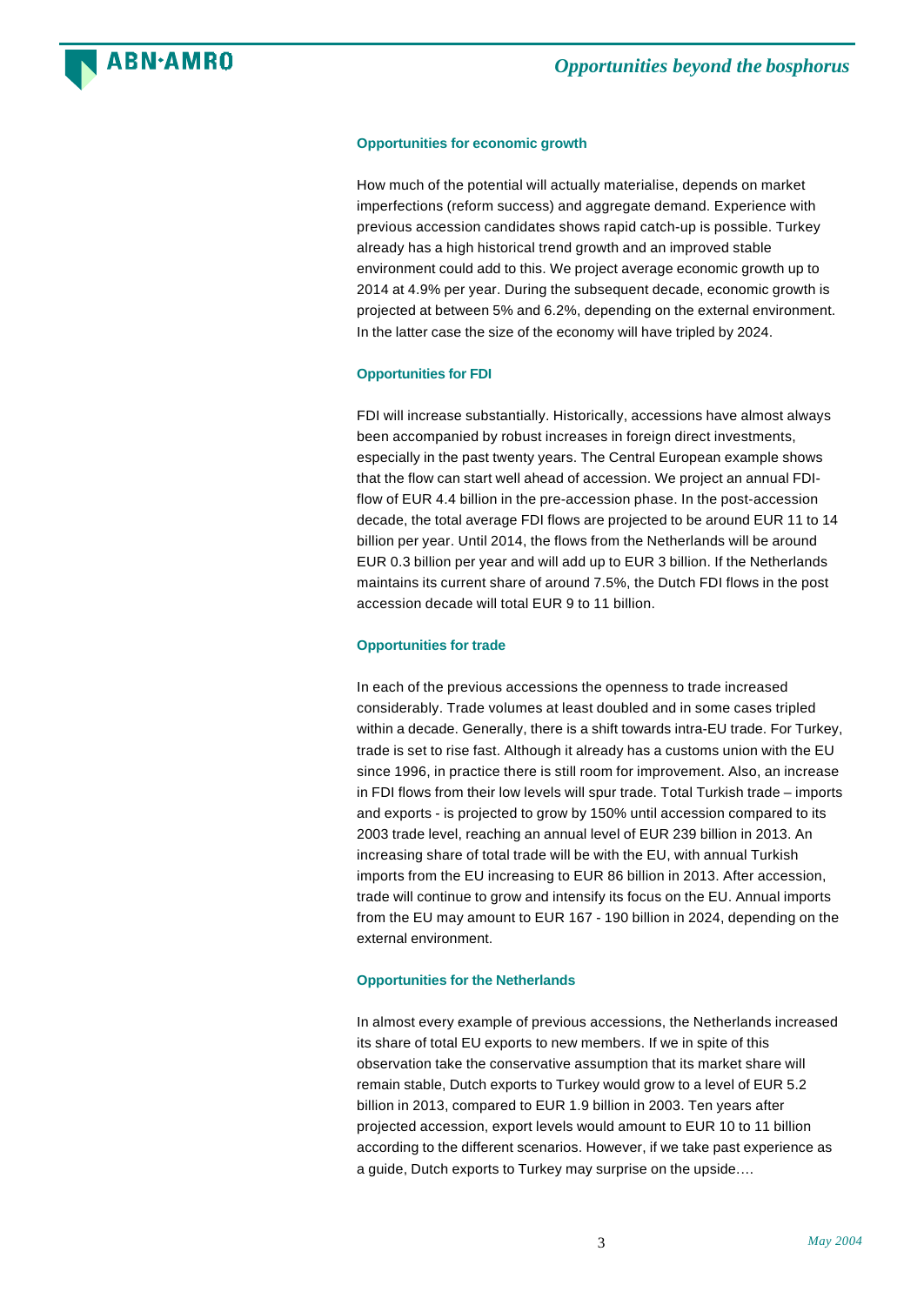

# **Introduction**

For a long period now, Turkey has been looking more to the West than to the East. In 1928, five years after the establishment of the Republic of Turkey, its founder, Mustafa Kemal Atatürk, replaced the Arabic script for the Latin. In 1948, Turkey became the first Islamic country with a parliamentary democracy. In 1963, 40 years after its founding, the Republic expressed its interest in becoming part of the recently established European Economic Community. Now, as another 41 years have lapsed, there is considerable likelihood that the European Union leaders, at the Summit this December, will decide to start the accession negotiations. The long-held ambition of further integration with the EU is within reach. Furthering economic integration will be a key component of the whole project.

In several respects, the Turkish economy already bears similarities to that of the EU. It has a relatively well functioning market economy, with several competitive advantages in international trade, and its economic laws and institutions are comparable to those of the EU. But it requires no expert to spot the differences: the Turkish track record of macroeconomic stability has been notoriously poor. And the level of economic development is far below the EU; in 2002 the Turkish per capita income (corrected for price differences) was only 26.8% of the level in the Netherlands.

At the EU's Copenhagen summit in December 2002, Turkey was offered a tangible perspective: if it demonstrated full commitment to the political principles of the EU, it would receive an invitation to start EU membership negotiations by the end of 2004. On a parallel track, since 2001, Turkey has been engineering and executing a thorough economic reform programme with the help of the IMF. The program was designed in particular to break with several adverse practices of the past. The political and economic changes recorded over the past two or three years have been striking and surprising to observers from all corners.

This study itself can be seen as a testimony to the shifting paradigm. Just a few years ago, most Europeans would not have expected Turkey to join the EU within the next generation. Now the start of the Turkish EU accession process in 2005 has become a realistic proposition.

### **Comparative and dynamic research approach**

This report will evaluate the economics dynamics that Turkey could experience in the period ahead, given an accession scenario. The study will focus in particular on developments in trade and investment. It will not address the subject of migration. Also excluded are the costs to the EU in the form of transfers. There are other studies that focus on this issue.

Experience from Central Europe and earlier EU candidates shows that EU accession processes are associated with profound economic transformation. Countries tend to modernise and their economies tend to become more open to the outside world. This report will analyse the lessons from past EU accession processes and will assess theirrelevance to the case of Turkey. Thus the study will take a comparative approach, which is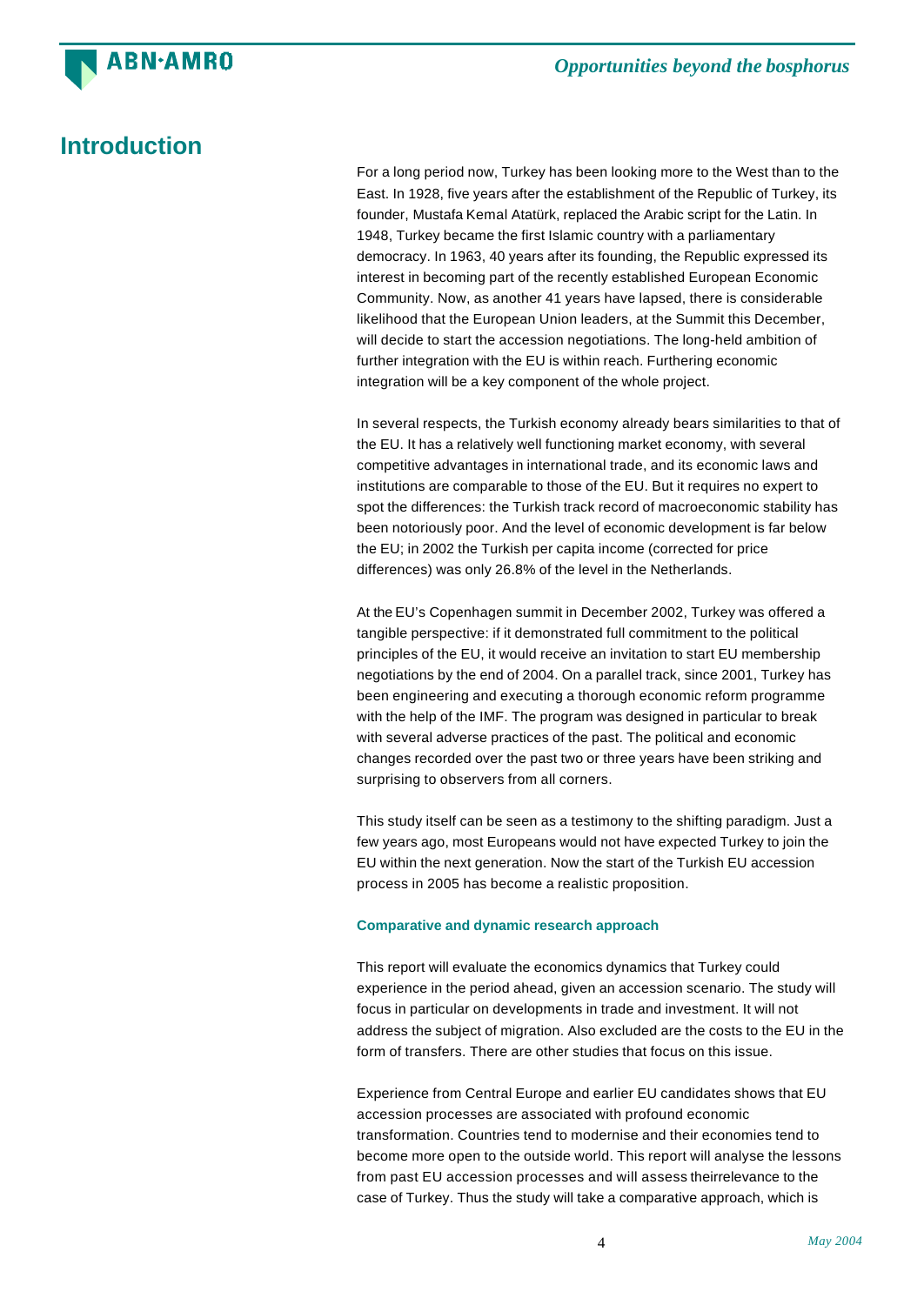

suitable in exploring the matter in question. It can incorporate the dynamic changes that will take place, including 'virtuous circles' and critical mass effects (e.g. once investors come, they come in packs). And it can capture relevant developments, even when they may not be directly linked to EU accession.

A number of studies have already been carried out on the impact that the EUaccession process would have on the Turkish economy and its links to the outside world. Noteworthy in this respect is the study carried out by the Dutch Bureau for Policy Analysis (CPB) that was published in April 2004. This report by ABN AMRO can be seen as complementary to other studies.

This analysis was written from the perspective of a Turkey that is progressively adopting policies to align itself with the EU, in tandem with further improving macroeconomic stability; we will assume –without making any actual forecast- that ten years from now, the country will become member of the European Union. Clearly, other scenarios are possible. A confidence crisis could develop, possibly followed by a cooling or freezing of the accession plans. We will not elaborate on such scenarios and assume reform continuity and absence of new economic crises. This does not mean that such achievements come naturally. Turkey has a massive reform agenda ahead of it and its success in pursuing this course will be the determining factor in whether or not its economic promises are fulfilled.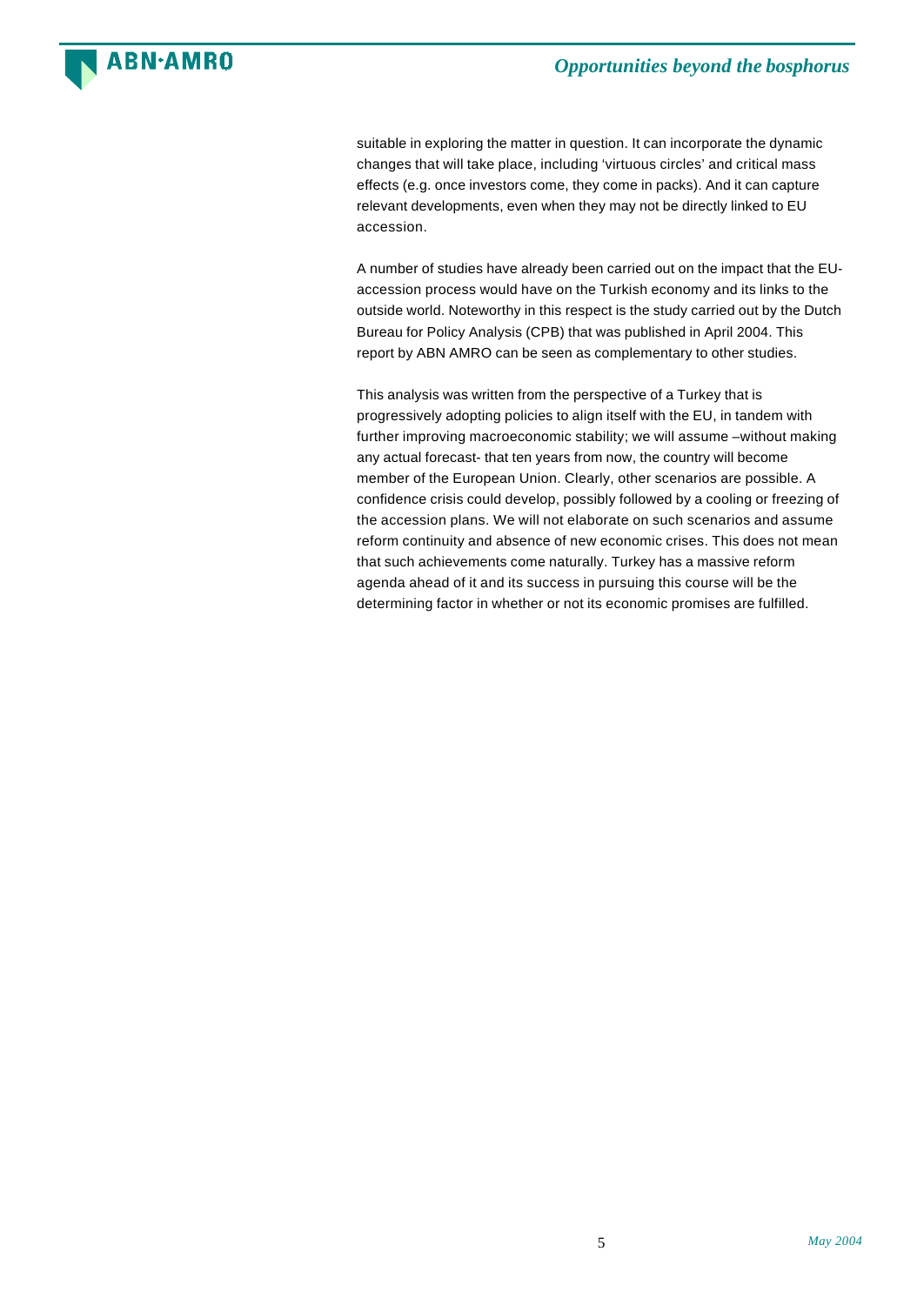



**ABN·AMRO** 

### **Copenhagen economic critaria**

At its summit in Copenhagen in 1993, the EU formulated criteria with which future members must comply in order to join the Union. In the economic domain, the two main criteria are:

- *The existence of a functioning market economy* This covers such issues as macro-economic stability, the role of government in the private sector and the quality of the banking system
- *The capacity to cope with competitive pressure and market forces within the Union* This covers the quality and flexibility of human capital, education, infrastructure and other factors determining competitiveness.

For the latest assessment of Turkey see box on the next page.

Note that the Copenhagen economic criteria must be met at the time of accession, not at the start of negotiations.



## **Chapter 1 Challenges... for Turkey today**

*This chapter examines the current situation and trends in the Turkish economy. Macroeconomic factors will first be assessed, followed by a description of the structural aspects of the economy. It will become clear that economic conditions have improved considerably in the past years and that the economy is marked by notably weak but also by notably strong characteristics. At the end of the chapter we look ahead to the forces that may be unleashed by a favourable EU decision in December.*

### **Macro economic overview**

In the 1990s, Turkey's economic performance was very volatile. No less than three economic crises have been recorded over the past 10 years. Turkey used to be a medium indebted country but became a highly indebted country after the 2001 crisis required large government-funded injections in the banking sector. Both external debt and sovereign debt are high, and are a considerable burden to the economy and can be considered as a mortgage on future economic developments. Inflation has been very high for many years, but is now declining. In early 2002, an IMF-sponsored reform program was launched. Considerable commitment to this program by the previous and current government has resulted in a much-improved macroeconomic environment. Some vulnerabilities still remain, however, notably in the form of heavy debt servicing obligations and a fragile banking sector. The Turkish liberal capital account facilitates real and financial cross-border transactions, but is also associated with volatile currency movements. Turkey is the third largest receiver of remittances in the world according to the IMF. These amounted on average to USD 3.6 billion per annum from 1998 to 2003, or 1.9% of GDP. EU transfers to Turkey currently amount to approximately EUR 0.5 billion per year. Net IMF funding is drying up and Turkey is scheduled to become a net repayer to the IMF in the years to come.

### **Recent macroeconomic achievements**

Government finance, which has been the major stumbling block in Turkey in recent years, is showing improved health. Notorious budgetary loopholes, through secondary institutions like (state) banks and off-budgetary institutions, have been closed under the IMF-supported reform program. The overall fiscal balance is adequately strong to put government finance on a sustainable path –provided the current policies remain in place. As a result, and coupled with economic recovery and declining inflation and interest rates, the net sovereign debt to GNP ratio has come down at a marked pace, from 91% at its peak in 2001 to 71% at the end of 2003. The level of debt is still a concern. At this level Turkey will remain vulnerable to shocks. Public debt will continue to put a drain on the resources of the government for some time to come.

A second major positive development is the reduction in inflation levels. Year-on-year producer price inflation fell below 10% in February 2004. This is the lowest level seen in over 30 years. Year on year consumer price inflation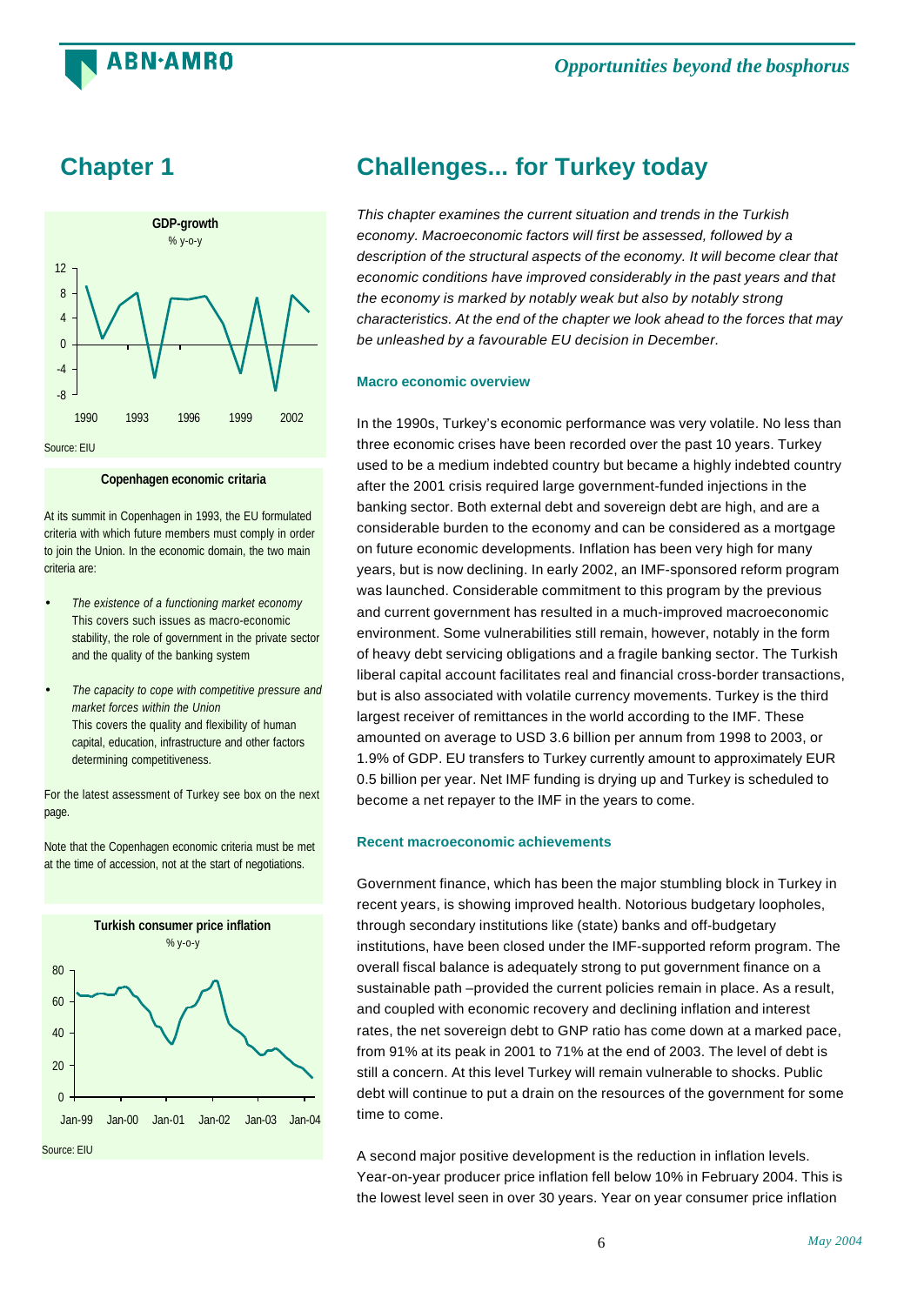



### **EC Conclusion in its 2003 Regular Report on the Copenhagen economic criteria**

Turkey has significantly improved the functioning of its market economy. …

Economic stability and predictability have increased with a continued decline in inflationary pressures, although these are still high, and the modernization of Turkey's market regulations and institutions. The positive effects of adopted and gradually implemented structural reforms have helped to withstand the effects of the Iraq crisis without a major economic setback. The independent regulatory and supervisory agencies played a crucial role in this respect. Financial sector surveillance has been strengthened and the base for modern foreign direct investment legislation has been laid. Transparency and efficiency of public finance management has been improved. …

Source: EC Regular Report on Turkey 2003, p. 56 (recommendations omitted)

The impression arising from the European Commission assessment is that the current position of the Turkish economy is not unfavourable and that remaining obstacles can be reasonably overcome in the years, ahead provided reforms continue.

was 10.2% in April 2004 and set to move to single digit level in May 2004. The reason behind the disinflation trend again lies with measures adopted under the IMF-agreed reform program, notably the fiscal stringency along with measures taken in 2002 to enhance the independence of the central bank, focus its policies on achieving price stability and prohibit money printing for the government. The improved confidence that inflation will soon be brought under control has prompted the Turkish authorities to decide that six digits will be scrapped from the Turkish lira as of 1 January 2005. By that time, one Euro will purchase less than two liras. For the record, this does not constitute a re- or devaluation but rather a change in denomination.

In line with declining inflation, domestic interest rates are coming down. The yield on one-year treasury bills stood at just over 20% during April 2004. Real interest rates are still high, but no longer stand at the abnormal levels (10- 30%) seen in 2001-2003. The dynamics in inflation and sovereign debt have been supported by the strengthening trend of the lira. The real effective value of the currency (adjusted for inflation and trade-weighted) is now comparable to the level at the onset of the currency collapse in February 2001. This is reason for some concern, but recent developments in exports and in the current account suggest that Turkish competitiveness has not suffered.

### **Remaining macroeconomic challenges**

Several macroeconomic aspects continue to be weak and are hindering the country's economic progress:

- Sovereign debt is still high and characterised by a short maturity profile and high real interest cost. Private sector borrowing is being crowded out by the government's financing requirement. The drain on government finance leaves little room for much-needed state investment in priority areas such as infrastructure and education.
- High external indebtedness introduces vulnerability and unpredictability in the economic climate. Turkey's debt/export ratio is around two, which is at the threshold of remaining acceptable. External debt poses a considerable burden as long as the debt ratio does not come down markedly. The best way out of this situation is the continuation of the current export growth.
- Inflation is declining, but remains high, which distorts economic performance and limits planning horizons.
- The exchange rate is showing signs of overvaluation as of April 2004. Policy continuity is the main factor that will prevent the return of excessive volatility
- The IMF stand-by program will end in early 2005. The programme has been effective in reminding the government of the need for fiscal austerity. Continued IMF involvement after 2004 would offer safeguards to fiscal policy continuity and would help to prevent the return of market uncertainties. The challenge for the authorities is to find a formula of renewed cooperation, reflecting the reduced financial reliance on the Fund while recognising the assistance it may offer.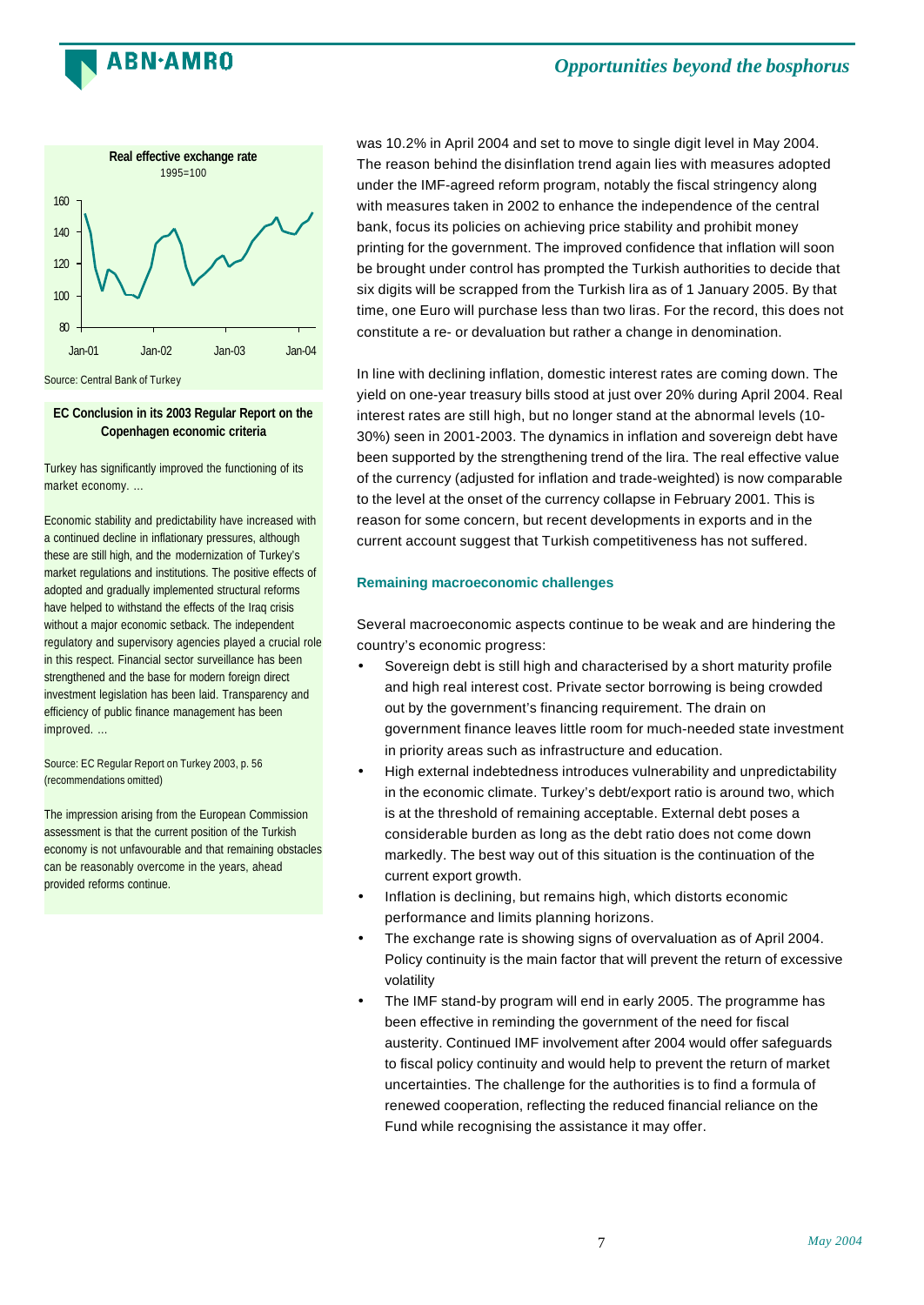

### **Structural overview**

Turkey has a relatively well functioning, diverse market economy, with a large share of industry and services. The country also has a dynamic private sector. The relatively high proportion of newly established companies (entries amount to about 10% of the existing volume of companies each year) is evidence of low market entry barriers and a dynamic entrepreneurial sector. Attracting funding is a major problem for many companies, however.

The economy is known for its flexibility. It is relatively easy to lay off redundant workers in the private sector and wages and prices adjust swiftly, allowing businesses to quickly adapt to changing circumstances. In many respects, the Turkish economy is vibrant and adaptable, especially in comparison to certain countries in the EU.

But Turkey also has a number of notorious structural obstacles. The banking sector is weak and does not adequately play its intermediation role in the economy and the government still plays a significant role (which it is seeking to reduce). The taxation structure frustrates the business sector and lack of direct tax revenue prevents the government from assuming an accommodative role in the economy. The informal sector is significant.

In the 2003 Corruption Perceptions Index drawn up by Transparency International Turkey scored poorly at 3.1 out of 10. This is worse than the 2004 accession candidates (Poland received the lowest score at 3.6) but comparable to Romania and Bulgaria. Although it is difficult to make a precise estimation, the broad impression is that corruption is indeed a problem, although not much worse than in Central Europe. As Turkey approaches EU membership, the level of corruption can be expected to decline, which is positive for economic growth. For instance, if corruption would reach a level comparable to Portugal, it is estimated aggregate trade could more than double $^{\rm 1}$ .

### **Structural issues**

l

Structural progress has been impressive than the recent macroeconomic achievements. Progress has mainly been booked in the legal and institutional spheres and has been slower in specific areas such as banking and energy, and in taxation and pension reform.

### Privatisation starting to make progress

State enterprises are still key players in some sectors, such as banking, energy and basic industries. They account for about 5% of GDP and about 19% of the value added in the manufacturing sector. State banks generate around 1% of GDP, but make up nearly one third of the value added in the banking sector. The management of those entities is improving but they often continue to be overstaffed and inefficient. Since the start of privatisation in 1985, total privatisation receipts amounted to only USD 4.7 billion. The new government has breathed new life into the privatisation process and

**The State of the Economy** Selected aspects

#### **Strengths**

- Macro-economic reform momentum
- Favourable economic cycle
- Dynamic private sector
- Improving legal framework for businesses
- Turkish people abroad provide transfers
- Sizeable domestic market
- EU accession negotiations outlook already supports business confidence

### **Weaknesses**

- High foreign and sovereign debt
- High inflation
- Small inflow of foreign direct investment
- Embedded economic volatility
- Taxation structure frustrates business
- Large government presence in various sectors
- Large regional income disparities

### **Reaching its Economic Potential**

Policy issues for the Turkish government

### **Policy Opportunities**

- Privatisation will bring in foreign investors
- Continued macro-reform will boost confidence, lift country credit ratings, ease financing constraints
- Start of accession negotiations can be marketed to attract and facilitate FDI flow
- Renewed co-operation with IMF after 2004

### **Policy challenges and risks**

- **Maintain economic stability through consistent** policies
- Reduce sovereign debt while controlling overall foreign debt level and the control of the control of
- Bring inflation under control
- Guide adjustments in banking sector
- Reform tax and pension systems
- Reduce government presence in various sectors
- Address regional income disparities
- Combat corruption

<sup>1</sup> CPB Netherlands Bureau for Economic Policy Analysis (2004), *Assessing the economic implications of Turkish accession to the EU*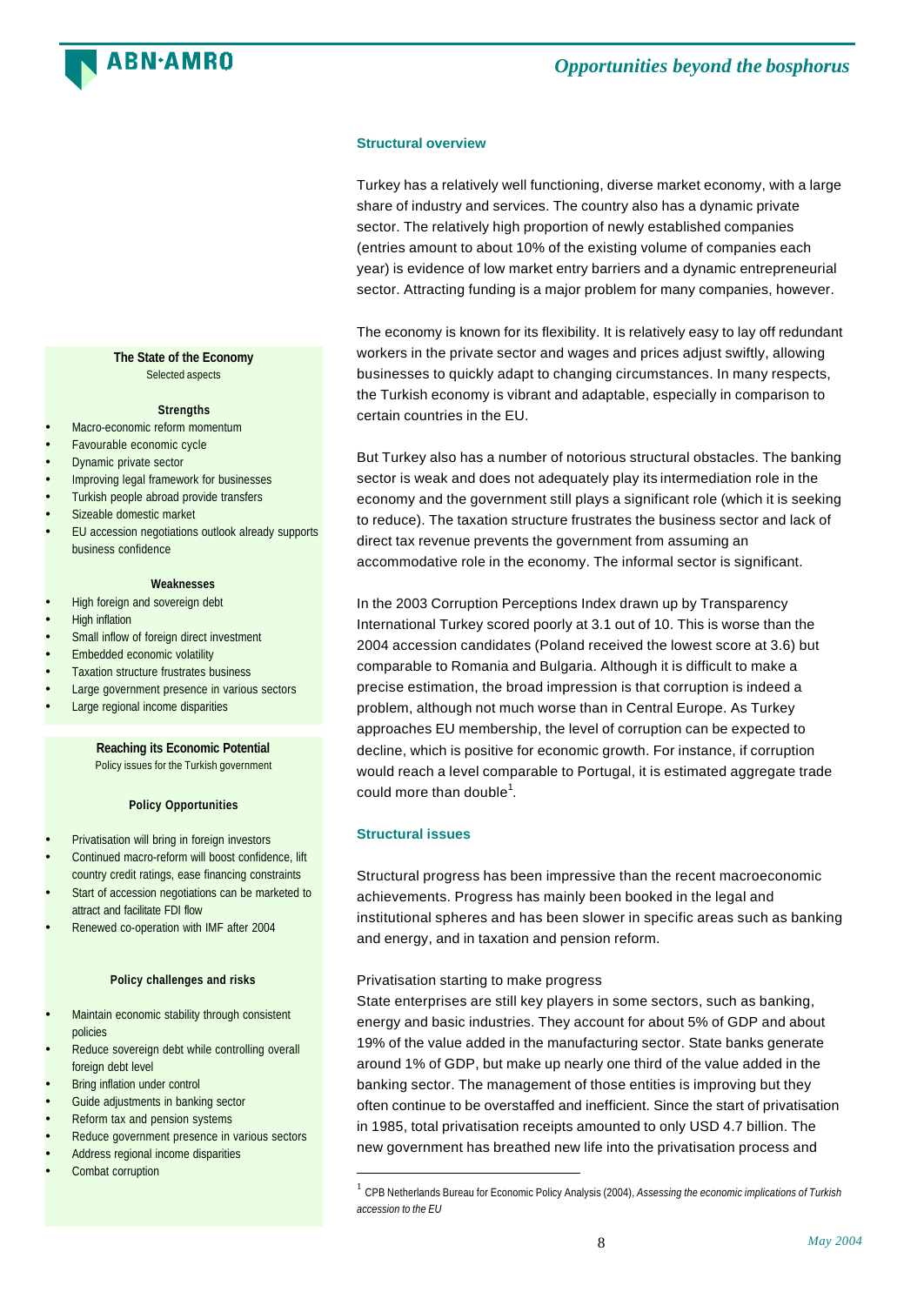

has put key state enterprises, such as Turk Telecom, the Istanbul Stock Exchange, Petkim, Turkish Airlines and the National Lottery on its 'for sale' list. Actual progress has already been made. The oil refiner Tupras is being sold to a Turkish-Russian joint venture, and is awaiting the step of final payment of approximately EUR 1.1 billion. There is serious foreign interest in TEKEL, the tobacco and beverage monopoly, which may be sold later this year for an estimated EUR 1.2 billion to 1.6 billion. Market players and official observers such as the IMF anticipate that this time round, the process will remain on track. This remains to be seen, however, and experience in Turkey and elsewhere dictates it is best to be cautious. If indeed privatisation proceeds as planned, it will have notable secondary effects. These include reducing the sovereign debt stock, triggering additional economic activities, enhancing the presence of foreign investors, helping finance the current account deficit and supporting market confidence.

*Progress is being made on legal framework for accommodating FDI inflows* A framework law on foreign direct investment was adopted on 17 June 2003, which simplifies bureaucratic requirements and reduces the number of procedures involved in the registration of a new company. Furthermore, a bill was submitted to parliament in April 2004, which will grant large foreign investment projects a 10-year exemption for income tax. The Execution and Bankruptcy Act was amended in 2003 to facilitate the closure of non-viable companies. Thus, the laws for accommodating FDI are broadly in place. However, obstacles remain with respect to putting the legal changes into practice. The time lag between the adoption of legislation and its actual implementation continues, at times, to be long. Staffing and training of legal personnel is being addressed but evidently will take time to show its impact. Further improving these aspects will require a sustained effort in the years to come.

### *Banking sector weak and ineffective*

**ABN·AMRO** 

Major improvements to the banking sector have been made since the 2001 financial crisis. The system has received a large capital injection, its short position in hard currency has been neutralised and a total of 20 problematic banks have been closed or merged with other banks. Still, not all is well in the sector. Two-thirds of banks' assets consist of Turkish government exposure (representing 37% of GDP in late 2003), whereas any share in government assets exceeding 30% is usually considered on the high side. For decades, Turkish banks have lived off the interest differential between client deposits and credits issued to the government. Financial sector intermediation in the private sector remains below standard, at 13% of GDP in late 2003. Offshore banking activity must also be taken into account, which is concentrated on wholesale lending in Turkey and which could be of similar magnitude as domestic lending to the private sector.

As the economic environment normalises (single-digit inflation, a reduction in the government funding requirement and lower real interest rates), the banking sector will shift to private sector lending. At the same time, banks will move from a focus on hard currency business towards more TRLdenominated activities. These changes will take substantial time to materialise however and could involve substantial creative destruction. An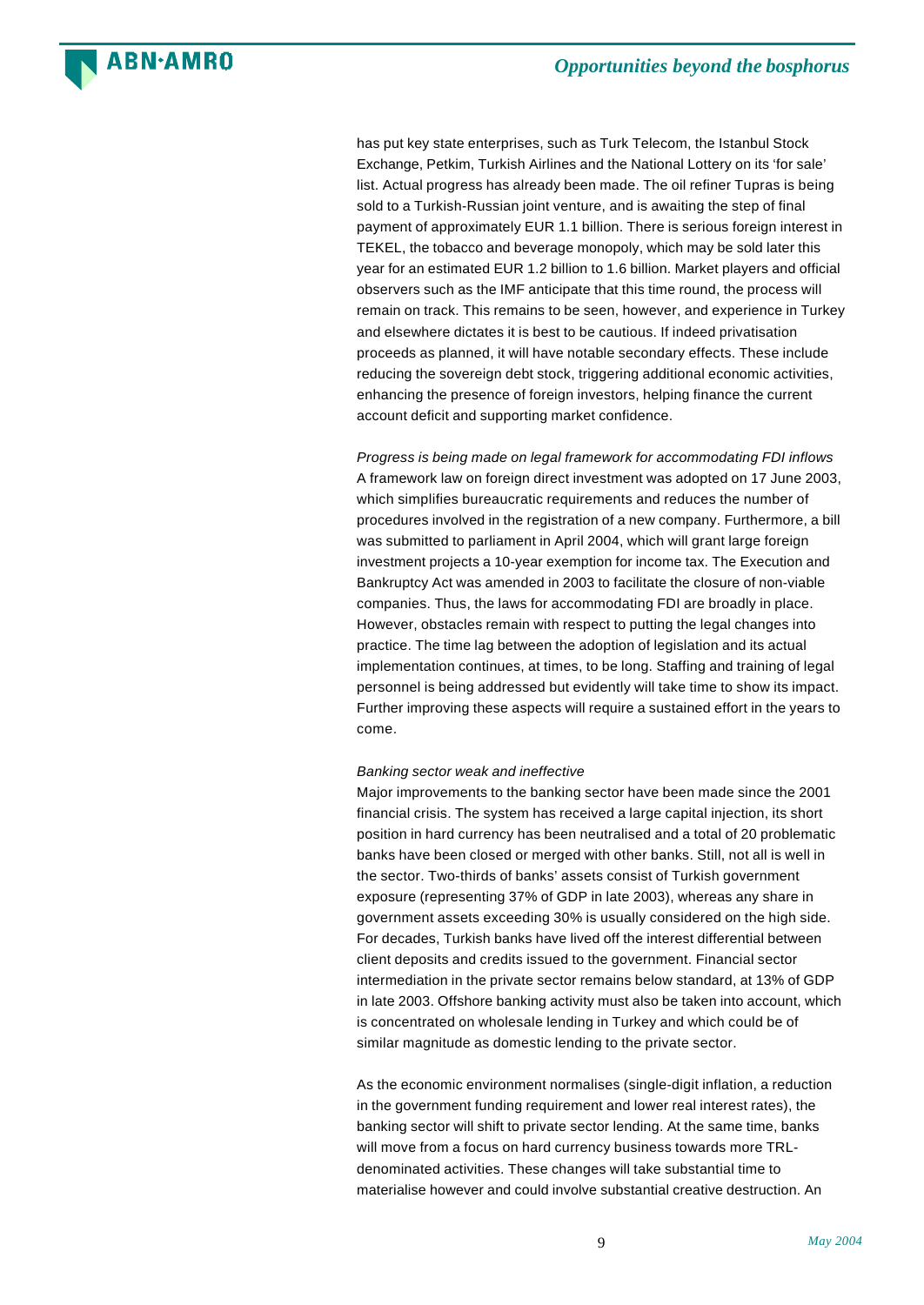### ARN∙AMRO

### *Opportunities beyond the bosphorus*

additional obstacle is that taxation on bank intermediation remains high and distortionary, and therefore needs to be addressed in order to facilitate financial deepening. In general intermediation costs remain high, in part because of limited efficiency. In addition, the capital adequacy of several banks remains questionable, despite the official picture. Plans to privatise two main state-run banks (Halk and Vakif) have been announced but the process remains at an early stage.

### *Tax structure outdated*

The lack of direct tax revenue is a barrier to further economic development. With direct taxes only representing 30% of total revenues (compared to 70% in the EU), Turkey is relying heavily on indirect taxes (VAT, tariffs), which overtax some while undertaxing others. Taxes are high for such things as car purchases, fuel and telephone charges, which particularly impacts enterprises and investors. In order to unleash Turkey's economic potential, the taxation structure requires a major overhaul. Reforms in this area have yet to get off the ground.

*Pension system unreformed and draining government finance* The pension system is running a deficit of 4.5% of GDP. Pensions are quite generous, with pension spending at 9% of GDP against 5% in premium collections. Pension reform should reduce the state role and will help raise the economy's savings rate. This area, too, so far remains unreformed.

### *Large informal sector*

Much of the country's economic activity takes place in the informal sector, which is estimated to be large in Turkey, representing 20-50% of the registered economy. This sometimes creates a non-level playing field, where certain companies find themselves competing against others that are not paying taxes and that do not comply with official regulations.

### *Large regional economic disparities*

There are large regional disparities in economic development. One particular case concerns the poorer (south) eastern parts of the country that are mainly populated by Kurds, which represent 20% of the total population. The difficult political situation in these regions has restricted economic progress. Should there be a sustained improvement, previous barriers to regional development will be removed with potentially significant positive economic implications.

### **Starting EU accession negotiations**

The decision to start negotiations is expected to have a considerable shortterm economic impact. The decision is sometimes referred to as a 'letter of guarantee' from the European Union. Business attitudes will swing towards the positive in what may be qualified as a credibility shock. Turkey will be seen as a different country and the business focus will shift from risks to opportunities.

Immediately thereafter, interest risk premiums are set to contract, the currency will strengthen, and the stock exchange will correct upwards. These



\* This represents the difference between interest on Turkish bonds denominated in USD and on US treasury bonds. Spreads are often used as a measure of country risk. A spread in excess of 1000 bp (=10%-points) signals an imminent threat of government payment difficulties.

Source: Datastream / JP Morgan

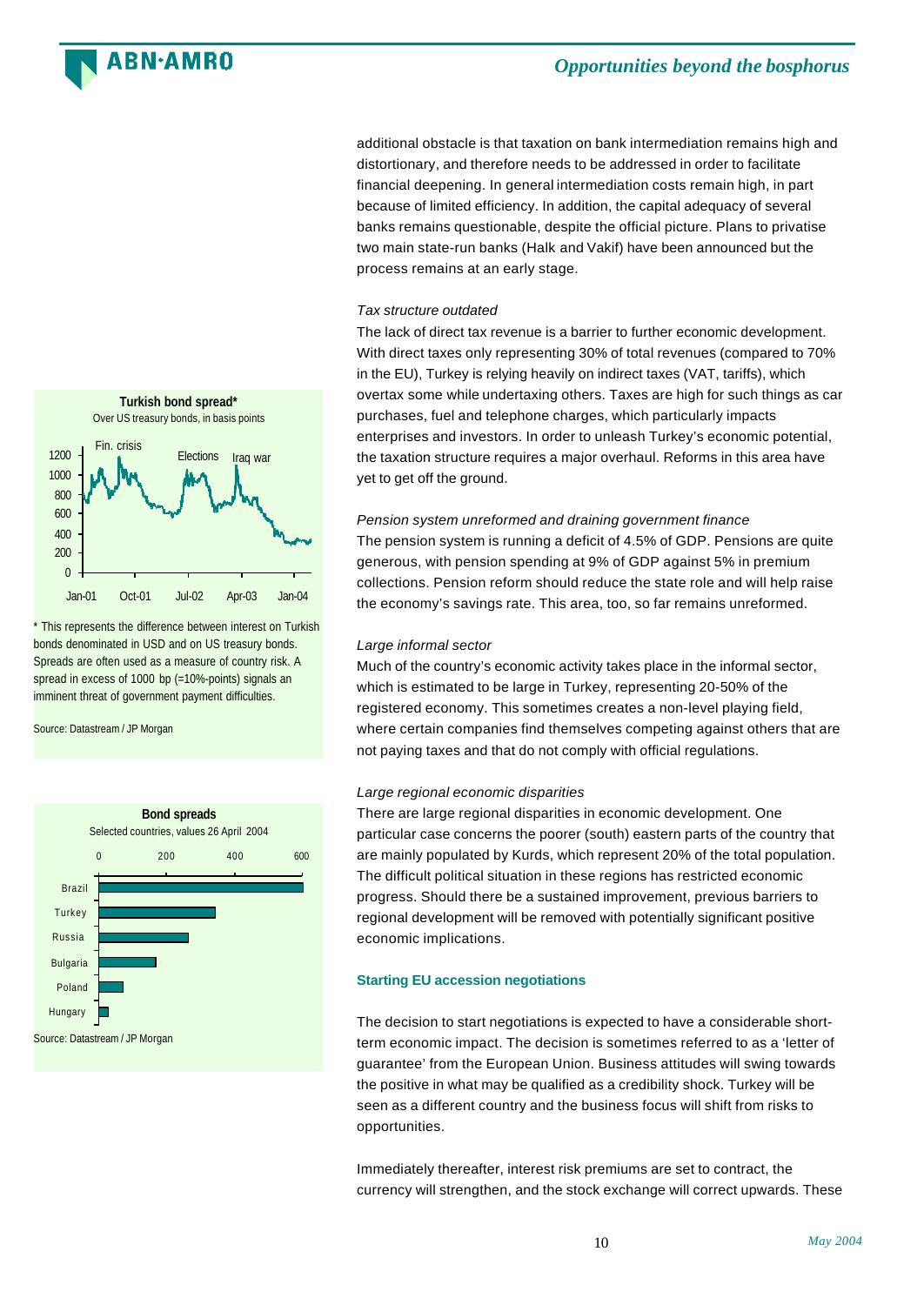effects could already become apparent in the run-up to the decision depending on its pre-cooked nature. In fact, there are already some signs of anticipation; favourable market developments in early 2004 can be partly attributed to EU-related factors such as supporting statements from the German Chancellor and the Turkish support for resolution of the Cyprus issue. The process of improving creditworthiness appears to be already underway, given that Standard & Poor's and Fitch have upgraded the country since mid-2003. Still, as of April 2004, all main credit rating agencies rank Turkey at single-B level, which signifies a high degree of country risk. The formal start of EU accession negotiations, and possibly their anticipation, is likely to prompt the agencies to upgrade their Turkish credit rating to a more acceptable double-B. Every EU candidate country has seen its credit standing improve, which offers powerful economic advantages. Investor confidence is boosted and funding becomes more readily available, which positively affects the economic climate and facilitates higher levels of economic growth.

The shock-wise nature of the new EU perspective may actually confront the Turkish authorities with new economic challenges, e.g. in the form of large and potentially destabilising capital inflows and a marked deterioration in the current account balance. The economic impact of the Turkey decision in December may offer an interesting contrast to the impact of the recent 1 May enlargement, which is widely seen as a non-major economic happening. The alternative scenario must also be noted, in which the decision is unfavourable. This too, could have a major impact. The short-term reaction of the markets will likely be very negative. The Turkish commitment to maintaining its momentum on reforms could be negatively affected. In the longer run, the economic and political consequences of a break in the EU accession process are difficult to foresee. In a broader context, Turkey's prowestern course has been the cornerstone of foreign policy since Atatürk – and thus pre-dates the entire European integration process. This Western orientation is also anchored in tight links to NATO and the US and finds broad popular support among the population.

### **Conclusion**

**ARN-AMRO** 

Turkey's economy has been moving towards increased stability and predictability. Although this can be only indirectly linked to its EU accession ambitions, it offers a favourable basis for accession negotiations. However, stability remains tentative. Vulnerabilities and obstacles to growth are still present and additional and enduring reform efforts are required to sustain the current positive trend.

From a structural viewpoint the Turkish economy is in a relatively solid position for European Union rapprochement. No major systemic overhaul is as was the case in Central and Eastern Europe. In most areas, a gradual but steady improvement of the functioning of its institutions will be adequate to prepare the country for membership. During the severe budget constraints imposed in recent years, government investment in infrastructure and education has been very low. The government must take a more active role to facilitate the anticipated broad -based economic development. In order to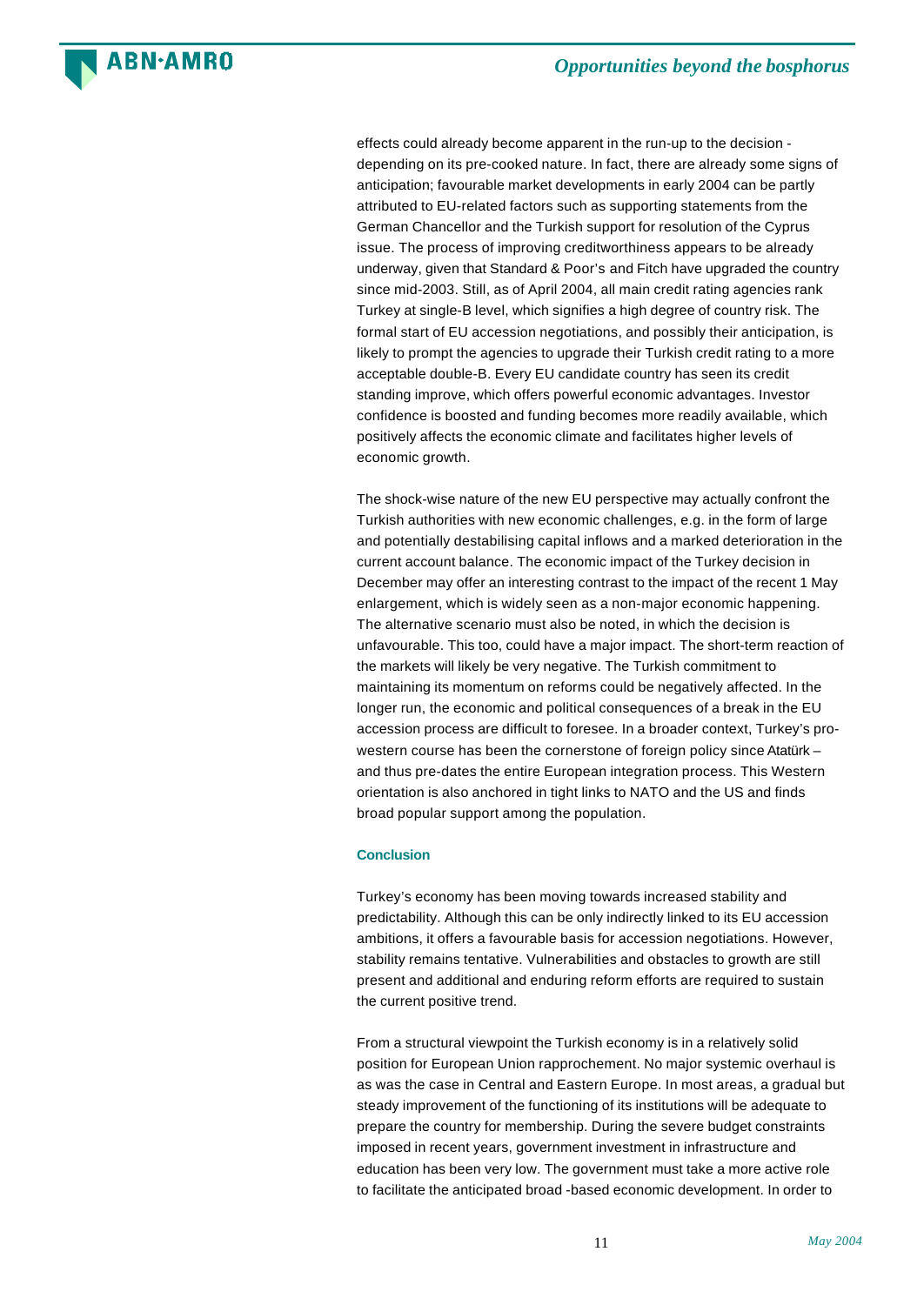

make this possible, an overhaul of the tax system and pension reform are also required. The banking sector is a separate issue. It will be confronted with major changes as it adapts to the new, low-interest environment. Balance sheets remain weak and the sector will not function effectively for some time. However, the entry of foreign players could jump-start the required developments.

All these factors are to be addressed in the period ahead as Turkey proceeds towards EU membership. The overarching macroeconomic problems can be reasonably overcome, or at least reduced to more acceptable levels within a few years – provided the government maintains its current efforts. The structural obstacles are likely to take longer before satisfactory outcomes are achieved.

The apparent break in the macroeconomic trend suggests that Turkey's future economic growth performance will move closer to its potential growth rate (this will be discussed in the next chapter). This trend will be further boosted by the fact that conditions for Foreign Direct Investment are increasingly in place. If the economy is managed well and privatisation is encouraged, substantial FDI could start to flow soon.

The decision to start negotiations is expected to have a considerable shortterm economic impact. A credibility shock will occur and business focus will shift from risk to opportunities.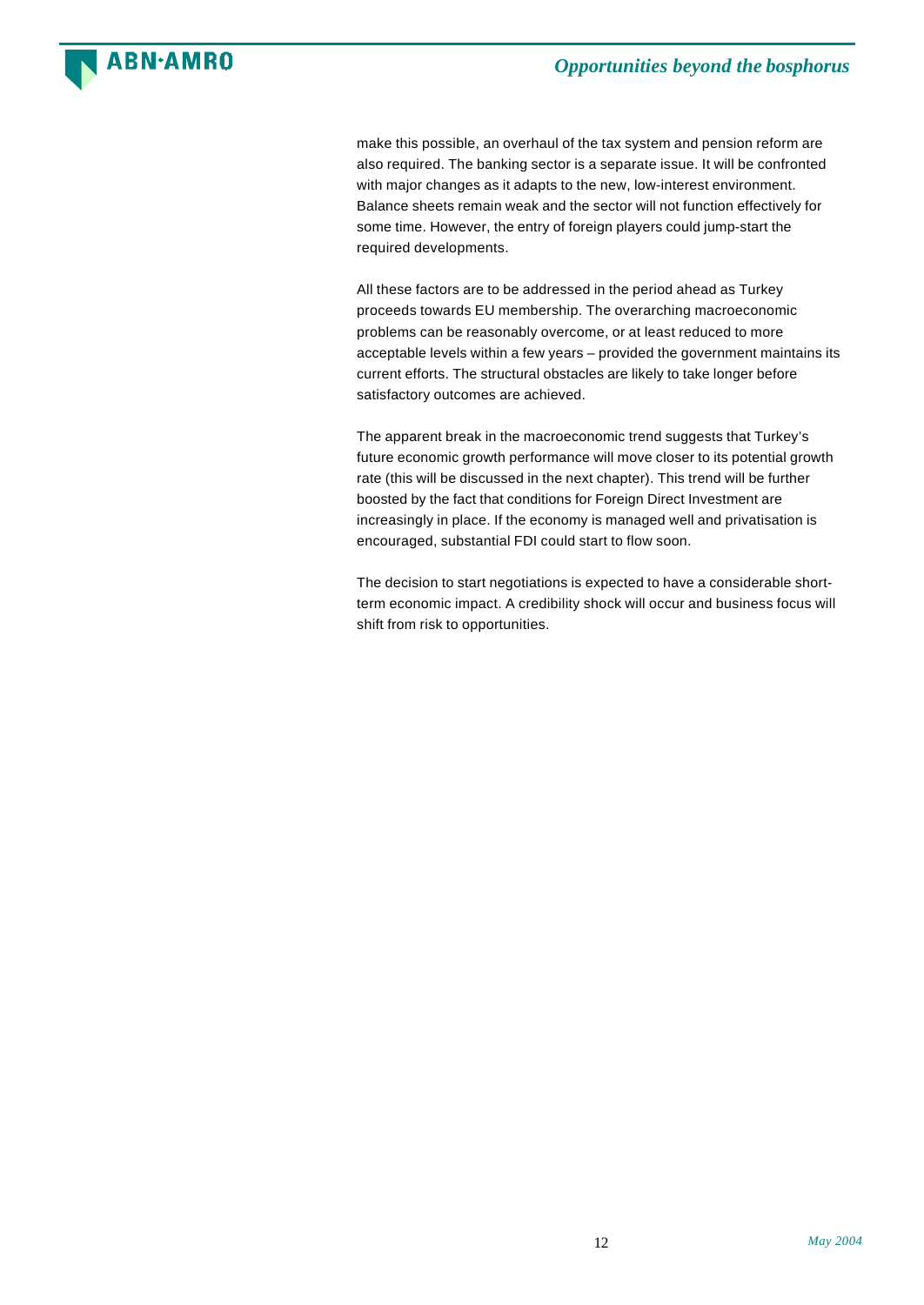

| GDP per capita<br>% of EU-15 average in year of accession |              |              |  |  |  |  |
|-----------------------------------------------------------|--------------|--------------|--|--|--|--|
| <b>Current EUR</b><br>EUR, PPS                            |              |              |  |  |  |  |
| Ireland $(73)$<br>59.0<br>62.6                            |              |              |  |  |  |  |
| Greece ('81)                                              | 51.6         | 78.2         |  |  |  |  |
| Portugal ('86)                                            | 31.1         | 55.5         |  |  |  |  |
| Spain ('86)<br>AC10* ('04)                                | 55.2<br>24.0 | 71.8<br>49.0 |  |  |  |  |
|                                                           |              |              |  |  |  |  |
| <b>PM</b>                                                 |              |              |  |  |  |  |
| Turkey ('04)<br>12.9<br>24.9                              |              |              |  |  |  |  |
| AC10* ('94)<br>15.2<br>39.8                               |              |              |  |  |  |  |
| *10 countries that acceded in May 2004                    |              |              |  |  |  |  |

Source: European Commission

| Per capita GDP growth before and after EU         |          |          |  |  |  |
|---------------------------------------------------|----------|----------|--|--|--|
| accession                                         |          |          |  |  |  |
| (EU growth between brackets)                      |          |          |  |  |  |
| < decade<br>decade >                              |          |          |  |  |  |
| Ireland ('73)                                     | 3.7(3.9) | 2.4(1.6) |  |  |  |
| Greece ('81)                                      | 3.6(2.5) | 0.7(2.3) |  |  |  |
| 0.8(2.0)<br>2.7(1.9)<br>Spain ('86)               |          |          |  |  |  |
| 2.0(2.0)<br>Portugal ('86)<br>3.6(1.9)            |          |          |  |  |  |
| AC10 ('04)<br>4.3(1.6)<br>n.a.                    |          |          |  |  |  |
| aurea: European Commission, solauletiano ADN AMDO |          |          |  |  |  |

Source: European Commission, calculations ABN AMRC



Source: European Commission, calculations ABN AMRO



Source: European Commission, calculations ABN AMRO

# **Chapter 2 Opportunities… for growth**

*This chapter will arrive at a long-term projection for GDP growth in Turkey. Earlier accession experiences will be assessed, to learn more about the possible economic dynamics up to and after EU-accession. They can also be used as a reference for future Turkish performance. Past experience of Turkey itself provides another approach. The historical trend growth was realised in the presence of obstacles. Taking part of these away in the future will add to economic growth. As Turkey is no island, the external environment also plays an important role in how the economy fares. Therefore, we introduce two external scenarios. Ultimately, economic trend growth cannot be higher than potential. This 'maximum speed' of the economy will be calculated by demographic trends and assumed labour participation and productivity potential.*

### **Earlier accession experiences**

In order to learn from the experience of earlier EU accessions, one must bear in mind that every country is unique. Comparisons can therefore only go so far. Environmental factors vary, such as the economic climate at the time of accession and international rules and regulations. The initial economic position of countries varies, as well as domestic policies. Few will dispute that EU accession affects economic performance, but the effect is difficult to isolate. Taking this in account however, previous experiences can still offer valuable insights.

For one thing, it is helpful to analyse countries that more or less compare to Turkey regarding the relatively low standard of living compared to the EU average. Several times in the past, the EU has been enlarged to include poorer countries. This was the case for Ireland in 1973, Greece in 1981 and Portugal and Spain in 1986. And the 10 countries that joined the EU in May 2004 (referred to as Accession-10 or AC10) also lag behind in terms of income. In order to create a fair comparison, a second factor must be taken into account. Economic growth among new member states will partly depend on the international economic cycle. To more accurately assess performance, one can use a benchmark. This will make it is easier to evaluate whether, for instance, economic growth of 3.5% is a major achievement or quite the opposite. In this report, the group of countries that currently make up the EU15 will be used to gauge the relative performance of new member states before and after accession.

As a percentage of per capita GDP at the time of accession, so far Portugal (in 1986) and the 10 new members (May 2004) are the poorest. Turkey still lags behind in per capita income (see table at left). Assuming that Turkey accedes ten years from now, a further convergence of income levels is possible before it joins the EU. However, Turkey may already be further than these figures suggest. The conversion of the national accounts to the European ESA 95 method – planned to be introduced by 2005 – might increase the GDP figure considerably. Another factor causing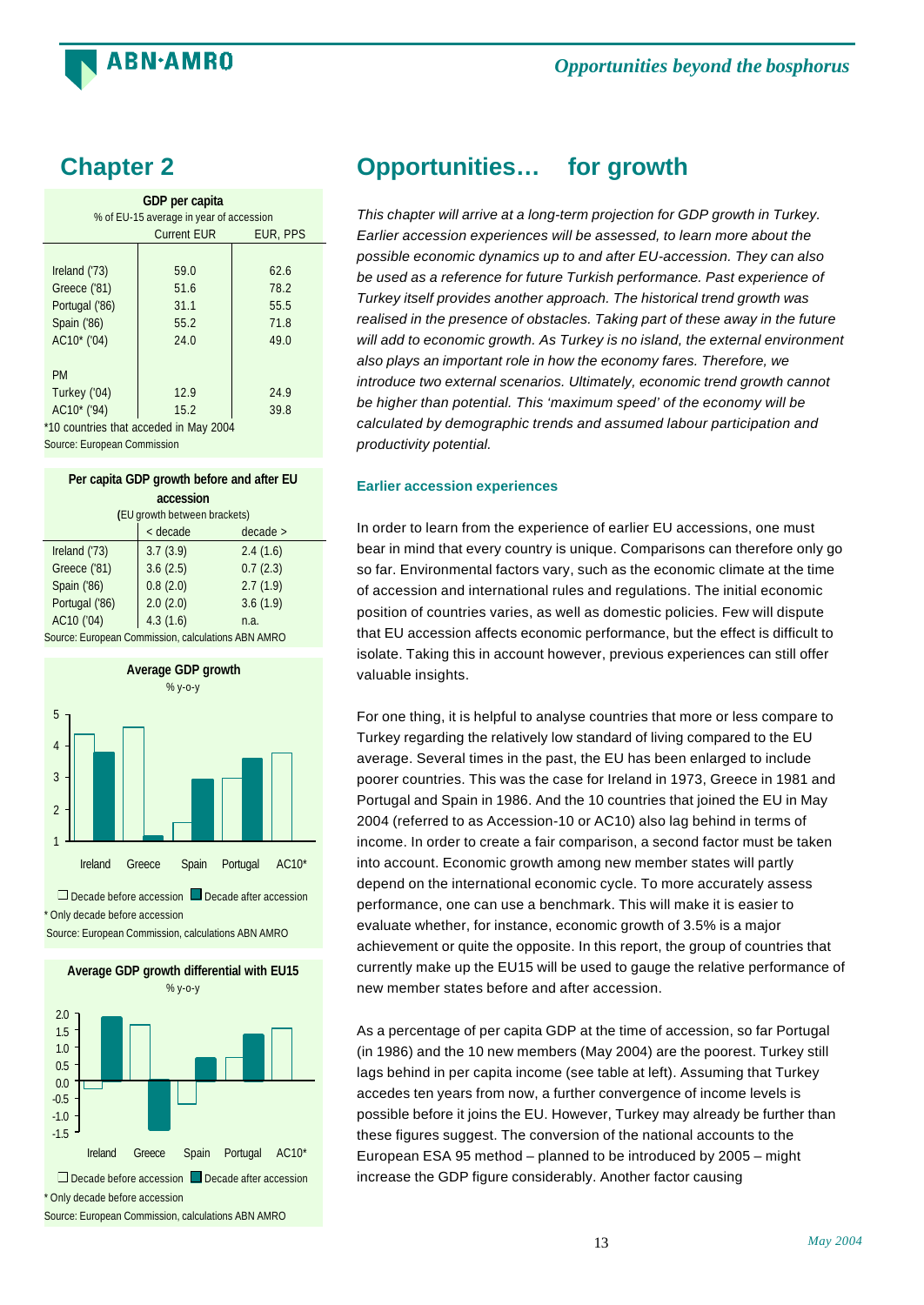

### **GDP growth in the decade before and after EU accession**

(EU growth between brackets)

|                                                    |  | < decade |      | Decade   |  |
|----------------------------------------------------|--|----------|------|----------|--|
| Ireland ('73)                                      |  | 4.4(4.6) |      | 3.8(1.9) |  |
| Greece ('81)                                       |  | 4.6(3.0) |      | 1.2(2.6) |  |
| Spain ('86)                                        |  | 1.6(2.3) |      | 2.9(2.3) |  |
| Portugal ('86)                                     |  | 3.0(2.3) |      | 3.6(2.3) |  |
| AC10 ('04)                                         |  | 3.8(2.2) | n.a. |          |  |
| Source: European Commission, calculations ABN AMRO |  |          |      |          |  |

### **Labour productivity growth before and after accession**

(GDP per worker,EU growth between brackets) < decade decade > Ireland ('73) 4.4 (4.4) 3.2 (1.9) Greece ('81) 3.9 (2.6) 0.9 (1.8) Spain ('86) 3.2 (2.1) 1.4 (1.8) Portugal ('86) 3.3 (2.1) 2.9 (1.8) AC10 ('04)\*  $3.3$  (1.2)\* n.a.

*\* Data starting in 1995*

Source: European Commission, calculations ABN AMRO

### **Employment growth before and after accession** (number of workers, EU growth between brackets)

|                           | < decade         | $decade$ > |
|---------------------------|------------------|------------|
| Ireland ('73)             | $-0.1(0.3)$      | 0.5(0.0)   |
| Greece ('81)              | 0.7(0.4)         | 0.3(0.8)   |
| Spain ('86)               | $-1.5(0.1)$      | 1.6(0.5)   |
| Portugal ('86)            | $-0.3(0.1)$      | 0.7(0.5)   |
| AC10 ('04)*               | $-0.2$ $(1.0)^*$ | n.a.       |
| $*$ Data ctarting in 1005 |                  |            |

*\* Data starting in 1995*

Source: European Commission, calculations ABN AMRO



underestimation of Turkish GDP is the relatively large size of the informal economy.

### *GDP growth before accession*

Experience reveals that an economic growth spurt can start well before EU accession, but this is not always the case. Greece and the 'AC-10' clearly outperformed the EU15 in the decade before joining the EU, both by a GDP growth differential of 1.6%. Measured in GDP per capita, the Greek caught up 1% and the new members as much as 2%. Portugal's GDP outperformance of 0.7% vanishes when population growth is taken into account. During the pre-accession decade, income levels in Spain and Ireland actually failed to keep pace with the benchmark EU15.

Zooming in on the 10 accession countries (AC10), we learn that they posted a remarkable per capita GDP growth of 4.3% over the last decade, against 1.6% in the EU15. As a group, this performance stands out, but the performance of certain individual countries is even more remarkable. Average GDP growth among the Baltic states was 6% per year. The fact that they were 'catching up' is an important explanation for this, as this trio was the poorest of the AC10 in 1994. As a percentage of the EU average, income per capita (EUR, PPS) stood at 26 to 30%. The initial starting position actually seems to be an important determinant of future growth, as the graph on the next page shows. From this perspective, economic growth in the preaccession phase looks promising in Turkey, whose per capita income stands at 25% of the EU average in 2004.

In all cases $^2$ , labour productivity (GDP per worker) growth was higher than in the EU15. Employment growth, however, was negative across the board (except for Greece), in contrast to the EU15. The necessary economic adjustment process can explain this labour market divergence in the preaccession phase. In order to be able to cope with competition from the EU, production must become more efficient. Productivity can be enhanced by laying off redundant workers.

### *GDP growth after accession*

l

With the exception of Greece, the accession of less wealthy countries has proved successful in terms of post-accession GDP growth, especially in the first five years. On average, Ireland grew 2.0% faster than the EU15 in that period. For Spain and Portugal the differentials are 1.3% and 2.3% respectively. In the five years thereafter, only Ireland could keep up a similar pace, while Spain and Portugal fell back to growth levels close to the EU average. Still, with the exception of Greece, all new member states outperformed the benchmark regarding per capita GDP growth in the decade after accession (see table). In Spain employment growth stood out, in Portugal labour productivity and in Ireland both. The outperformance continued after the first ten years. Irish GDP has recorded an average real growth differential of 2.9%-point per year over the last 30 years. Portugal and Spain were also growing in high gear compared to the EU15. In the 17 years

 $^2$  Employment and labour productivity figures for the 10 new member countries start in 1995.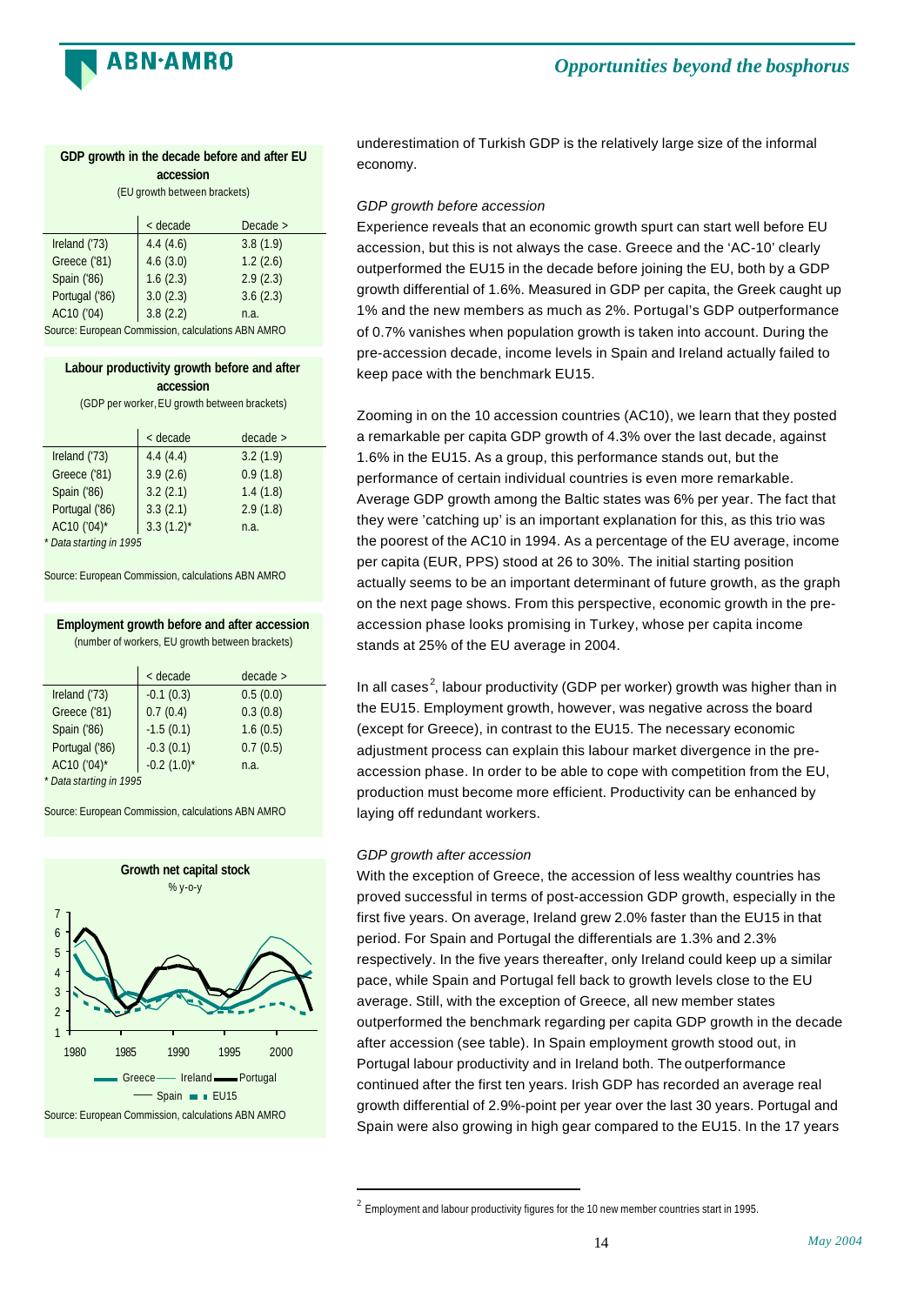![](_page_15_Picture_0.jpeg)

![](_page_15_Figure_2.jpeg)

The horizontal axis depicts the GDP per capita in 1994 as a percentage of the EU15 average (current EUR, PPS)

The vertical axis represents the average economic growth in the period 1994-2004

 $R = -0.91$ , R-squared =  $0.84$ .

Source: European Commission, calculations ABN AMRO

| GDP per capita and economic growth in AC10 |                     |                  |  |  |
|--------------------------------------------|---------------------|------------------|--|--|
|                                            | Per capita GDP      | Average economic |  |  |
|                                            | relative to EU15 in | growth 1994-2004 |  |  |
|                                            | 1994 (EUR, PPS)     |                  |  |  |
| Estonia                                    | 29.9                | 6.0              |  |  |
| I atvia                                    | 26.5                | 5.9              |  |  |
| I ithuania                                 | 29.4                | 5.9              |  |  |
| Poland                                     | 33.4                | 4.3              |  |  |
| Slovakia                                   | 38.9                | 4.0              |  |  |
| Hungary                                    | 45.0                | 3.8              |  |  |
| Slovenia                                   | 59.9                | 3.7              |  |  |
| Czech Rep.                                 | 60.7                | 2.3              |  |  |
| Malta                                      | 61.0                | 2.6              |  |  |
| Cyprus                                     | 72.7                | 2.4              |  |  |
|                                            |                     |                  |  |  |

Source: European Commission, calculations ABN AMRO

|  |  |  |  |  |  | EU cash flows as % GDP, 1990-2000 |
|--|--|--|--|--|--|-----------------------------------|
|--|--|--|--|--|--|-----------------------------------|

|                                                                 | Agricultural-<br>subsidies | Structural funds<br>and other | Total  |  |  |  |  |
|-----------------------------------------------------------------|----------------------------|-------------------------------|--------|--|--|--|--|
| Ireland                                                         | 2.09                       | 3.19                          | 5.28   |  |  |  |  |
| Greece                                                          | 2.79                       | 2.24                          | 5.03   |  |  |  |  |
| Portugal                                                        | 0.66                       | 2.98                          | 3.64   |  |  |  |  |
| Spain                                                           | 0.88                       | 1.01                          | 1.89   |  |  |  |  |
| AC10, estimate                                                  |                            |                               |        |  |  |  |  |
| 2004-2006                                                       | 0.81                       | 0.98                          | $179*$ |  |  |  |  |
| *1.6-2.0, depending on success in utilisation of project funds. |                            |                               |        |  |  |  |  |

Source: WIIW, Eurostat, calculations ABN AMRO

since accession, Spain and Portugal beat their benchmark by 0.9% and 1.0% per year, respectively.

However, alongside these success stories, there is underperformer Greece that acceded in 1981. In the 10 years following accession, economic growth in Greece failed to keep pace with the other 14 countries. The outperformance of the pre-accession decade was negated by an economic growth differential of -1.7% in the ten-year period after accession. Part of this 'Greek tragedy' was reversed afterwards, but not all of it. On average, in the 22 years of membership, the differential has remained negative (-0.3%), stemming from both lagging employment and productivity growth. Doubledigit budget deficits, inflation at around 20% and corruption certainly have not helped support growth $^3$ .

### *Capital stock growth*

Both in the decade before and the decade after accession, the net capital stock of these four new members has grown faster than in the EU15, by between 1.0% in case of Spain and 1.9% in case of Greece (see graph previous page). A reason for this high growth may be the initially high capital productivity, which renders investment in capital attractive. Over time, the boom in net capital stock has pushed capital productivity down, closer to the EU average. Of course, these investments have been supportive to growth. Another way of looking at the role of investment is to gauge the contribution of gross fixed capital formation to GDP growth. Noteworthy is that in the twenty years around accession, the contribution of gross fixed capital formation was highest in the countries with the best economic performance: Ireland and Portugal.

### *Domestic and external demand*

Now let us take a look at the role of domestic demand and the external sector. In all new member states, the contribution of the external sector to GDP growth was negative - both in the decade before and after accession. It means that the volume of imports grew faster than the volume of exports. This is a typical thing for fast growing economies, because domestic demand rises faster than external demand. All countries - bar Greece - have a higher growth contribution of domestic demand than the EU15 the twenty years around joining the union. One of the underlying reasons is that investment and consumption gain less restricted access to (foreign) capital. The availability of foreign capital translates into additional imports.

### *EU-funds*

l

For relatively poor countries, joining the European Union has the benefit of financial aid. EU commitments range from structural and cohesion funds to the field of agriculture and have added up to substantial amounts in the past. During the 90s, Ireland and Greece received transfers worth 5% of GDP (see table). Those days are over now, however. The 10 accession countries can realistically expect anything between 1.6 and 2% of GDP in the next few years (formally EU-structural fund transfers are limited to 4% of GDP). Translated

 $^3$  Note that new members must meet the Kopenhagen criteria, among which is the rule of law.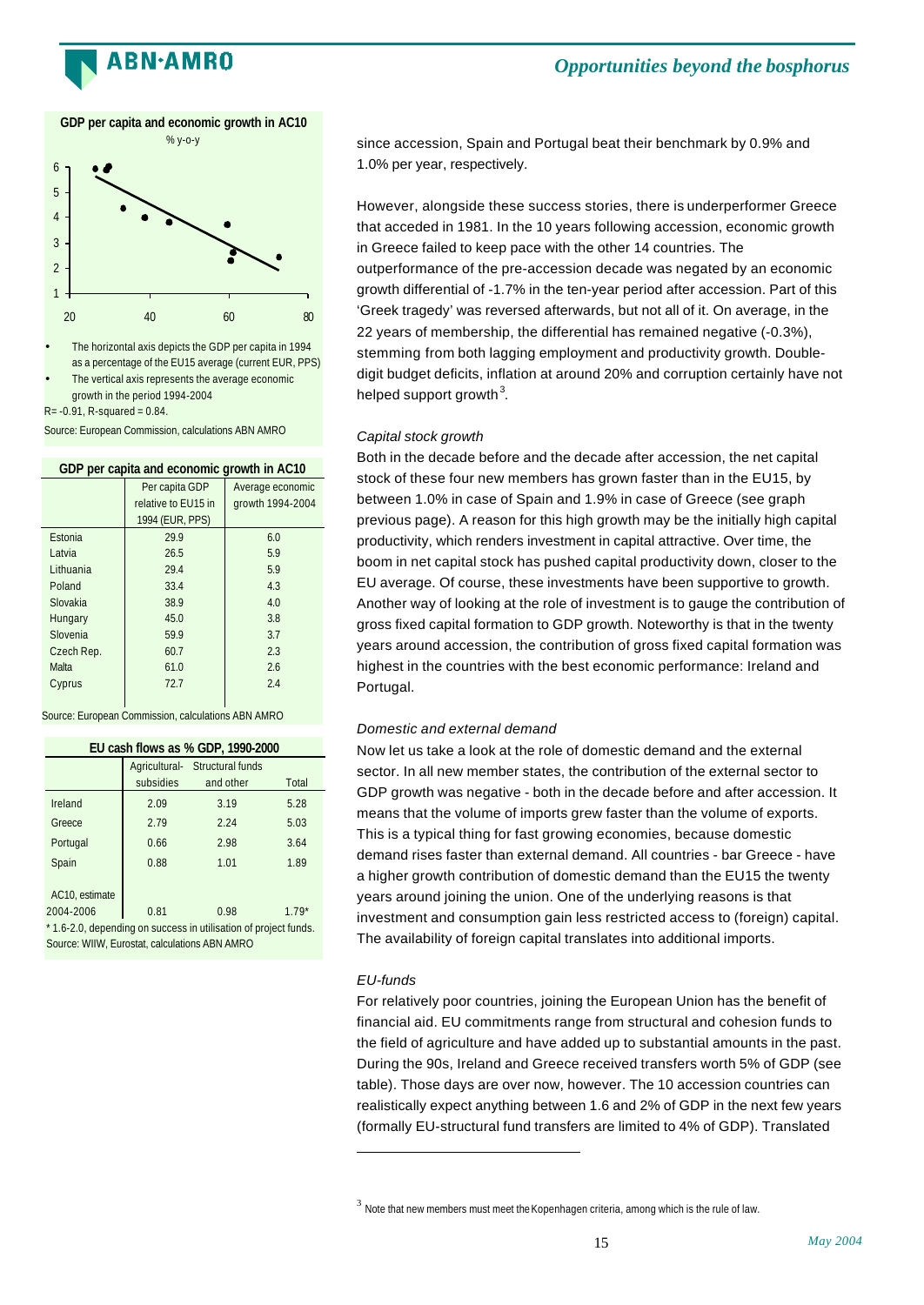![](_page_16_Picture_0.jpeg)

![](_page_16_Figure_2.jpeg)

**Turkish historical economic growth and components**

|           | (EU15 figures between brackets) |           |             |  |  |
|-----------|---------------------------------|-----------|-------------|--|--|
|           | <b>GDP</b>                      | Growth    | Labour      |  |  |
|           | growth                          | number of | productivit |  |  |
|           |                                 | workers   |             |  |  |
|           |                                 |           |             |  |  |
| 1970-1980 | 4.1(3.0)                        | 1.8(0.4)  | 2.2(2.6)    |  |  |
| 1980-1990 | 5.2(2.4)                        | 1.5(0.7)  | 3.6(1.7)    |  |  |
| 1990-2000 | 3.6(2.1)                        | 1.1(0.5)  | 2.5(1.7)    |  |  |
|           |                                 |           |             |  |  |
| 1970-2003 | 4.0(2.4)                        | 1.3(0.5)  | 2.6(1.9)    |  |  |

Source: European Commission, calculations ABN AMRO

### **Economic growth projections by others**

|                                                                                                                                                  | Period                                                                | Average<br>growth                            |
|--------------------------------------------------------------------------------------------------------------------------------------------------|-----------------------------------------------------------------------|----------------------------------------------|
| <b>Short term</b><br><b>IMF</b><br>OECD<br>Consensus forecasts<br>Development plan<br>government<br><b>FIU</b><br>Oxford Economic<br>Forecasting | 2004<br>2004-2005<br>2004-2005<br>2004-2006<br>2004-2005<br>2004-2005 | 5.0%<br>5.1%<br>4.8%<br>5.1%<br>2.8%<br>4.8% |
| Medium/long term<br><b>FIU</b><br>Oxford Economic<br>Forecasting<br><b>McKinsey</b>                                                              | 2006-2008<br>2006-2013<br>2005-2015                                   | 4.5%<br>4.8%<br>8.5%                         |

to the Turkish situation in 2003 this would imply an inflow of transfers of EUR 3.4 –4.3 billion per year (prices 2003).

### *Final remarks*

In short, we have experienced pre-accession phases in the past that were characterised by a catch up in labour productivity, combined with a decline in employment, albeit modest in most cases. The post-accession phase shows that countries have outgrown the EU considerably on a sustained basis, with the exception of Greece. Ireland has been the most notable example, outgrowing the EU by 2.9% annually over the past 30 years. To put it shortly, the economic growth difference can stem from employment growth (Spain), labour productivity (Portugal) or both (Ireland).

### **Historical GDP growth in Turkey**

Now let us take a closer look at Turkey's past. As described earlier, the macro economic environment has not always supported a sustained trend of stable high growth. Still, in the long term, economic growth has been considerably higher compared to the EU15.

Since 1970, the growth differential with the EU has amounted to 1.7% per year. Turkey's economy boomed, especially during the 1980s, outpacing the EU by 2.8% on average. With only one party in government, Prime Minister Özal was able to push through reforms and open up the economy. This clearly resulted in economic benefits. During the crisis-prone 1990s the growth difference amounted to a 'mere' 1.5%. Historically, 4% to 5% economic growth is actually quite normal for Turkey in the absence of crises.

### **Turkish growth forecasts by other institutions**

Various organisations provide projections for economic growth, using different time horizons. There seems to be a consensus that the economy will grow by about 5% in this year and next (growth rates are in real terms). The government's economic plan – as established in the standby agreement with the IMF – assumes a 5.1% growth rate from this year until 2006. The only deviation in the short term is the Economist Intelligence Unit (EIU) that predicts an average growth of only 2.8% in the period 2004-2005 and 4.5% in the three years thereafter. Oxford Economic Forecasting and McKinsey provide longer-term projections. For the period up to 2013, OEF estimates an average growth rate of just under 5%. For the decade starting in 2005, McKinsey $^4$  estimates a more bullish growth of 8.5% per annum, assuming economic reforms are implemented, including a reduction of the informal economy, liberalisation of utilities within a robust regulatory and judicial framework and macroeconomic stability.

### **Potential economic growth in Turkey**

l

In order to estimate GDP growth in the long run, one must assess both the supply and demand side of the economy. The supply side determines the

<sup>4</sup> McKinsey (2003), *Turkey, Making the productivity and growth breakthrough*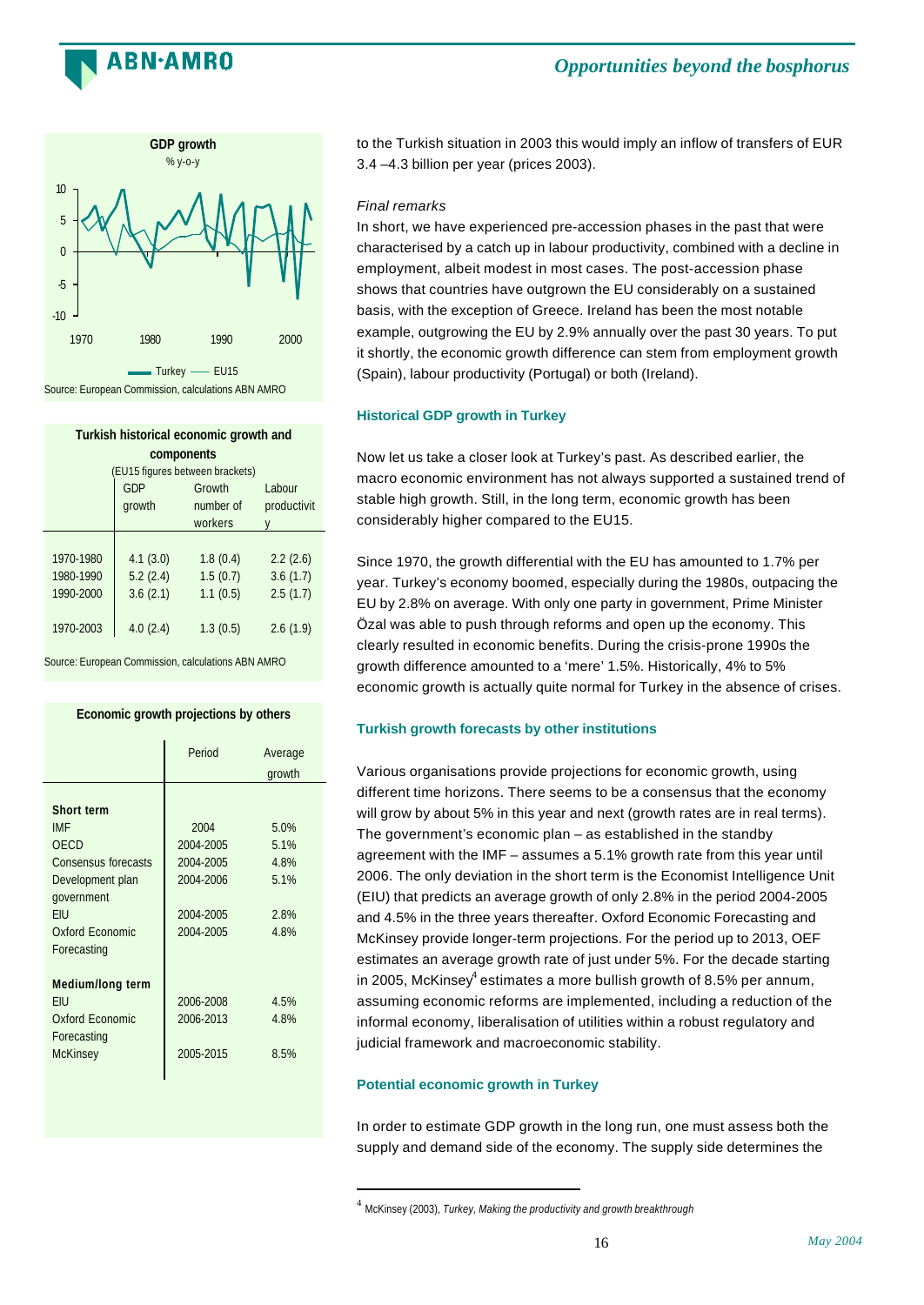![](_page_17_Picture_0.jpeg)

potential growth of the economy – or 'speed limit'. Supply can only grow as fast as the growth of the available inputs and their potential productivity. Actual economic growth may lag potential because of market imperfections or when aggregate demand is not sufficient. This section now first focuses on potential output.

### *The ingredients of potential output*

In the long run, the potential economic output is determined by the amount of inputs available and their potential productivity. One can simply calculate a GDP level by multiplying the number of workers by their average labour productivity. Potential output growth may stem from the growth of either factor. The number of workers may increase for demographic reasons or because of a hike in labour market participation. Labour productivity can increase due to technology advancements, more capital per worker or education. Let us examine the various aspects in Turkey.

**Working age population.** Unlike many European countries, Turkey's population is still growing (see graphs). The working age population is projected to grow by an average 1.0% in the period from 2005-2025 $^5$ . The pace will be fastest in the coming years, with a growth of 1.7% between 2004-2010, and 1.2% in the five years thereafter. In 2014, the potential labour force will be 15.7% higher than in 2004. If we assume a constant employment rate, this means an additional 3.4 million workers – or around twice the workforce of Ireland.

**Labour market participation**. Currently, of the working age population (age 15-65 years) only 46.8% are actually employed, which compares to 67.2% in the EU15. In the early 1970s, the employment rate was well above 70% but it has gradually declined since. If this trend can be stopped, it alone would boost economic growth, all else remaining equal. A reversal of the trend would cause an even further increase. To illustrate the potential, imagine that Turkey's employment rate would, at some stage, equal the current EU employment rate. That would imply 44% extra employees – or 9.4 million workers – more than the number of workers in Greece and Portugal combined in 2003.

**Informal economy.** One of the reasons for the declining employment rate is the growth of the informal economy, which started to flourish along with urbanisation. With not enough work around, a large number of job seekers in the cities resorted to informal jobs. Because of the anaemic labour market, married women stayed at home. When this population segment still lived in the countryside, all their labour went towards the production of agricultural goods. Hence, urbanisation is an important explanation behind the declining labour participation. If the degree of informality can be reduced, this will add to both the official employment figure and GDP. McKinsey estimates the informal output at 20% of GDP. Formalisation will also allow for a larger direct tax base. This will not only help fill the government coffers, but it also allows for tax smoothing, meaning that the disturbing effects of taxes are diminished, which spurs economic growth.

l

 $\Omega$ 2000 2005 2010 2015 2020 2025

Total population ——Population of working age

**Population growth Turkey** % y-o-y

Source: US Census International Database

0.5 1 1.5 2 2.5

 $\overline{\phantom{a}}$ 

![](_page_17_Figure_11.jpeg)

Source: US Census International Database

<sup>5</sup> US Census Bureau, International Database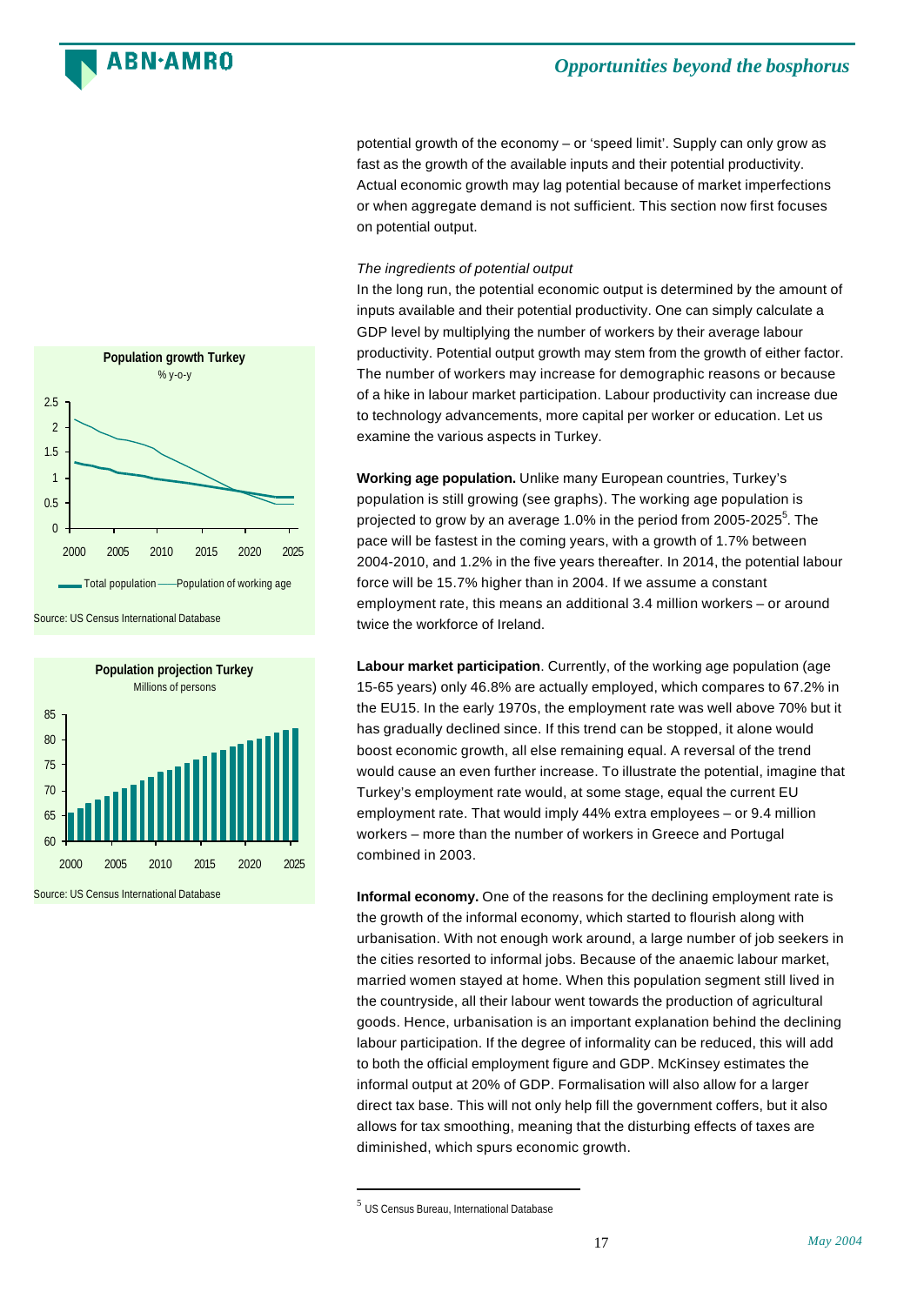![](_page_18_Picture_0.jpeg)

**Labour productivity**. In 2003, labour productivity measured in terms of GDP per worker, was only 34.8% of the EU average in current EUR, PPS. Labour productivity grew by 2.6% on average in Turkey from 1970 to 2003, against only 1.9% in the EU15. During the 1980s, labour productivity grew by up to 3.6% a year, more than double the EU rate of 1.7%. As stated earlier, EU accession can boost productivity growth. Turkey has already been able to outgrow EU labour productivity rates by significant percentages. It therefore seems reasonable to assume that Turkey can equal Portugal, which registered annual productivity growth of 3.4% in the two decades around accession (compared to 2.0% in the EU15). It should be relatively easy to outpace the EU in this respect. The four poor countries acceded during a different economic climate, but in the decade before and after accession all posted capital stock growth levels exceeding that of the EU (the average differential being 1.7%). Turkey could exceed this figure, as the level of capital is low. Its net capital stock per worker is roughly one-sixth of the EU average, which corresponds to about half the Portuguese level. In terms of capital per worker, Turkey's initial position actually compares well with that of Portugal 10 years before accession. Within twenty years, Portugal doubled that figure. As capital flows more freely nowadays, Turkey is in a good position to match Portugal's capital stock growth curve. Starting from a low level, growth should be easy to achieve and can greatly add to labour productivity. Note that net capital stock figures do not take into account the transfer of knowledge that is associated with incoming foreign direct investments. Viewed in this light, labour productivity growth similar to Portugal of around 3.5% seems to be well attainable and a figure between 4% and 5% within reach.

### *Potential growth estimate*

**ARN-AMRO** 

If all the various elements are added up, the potential number of workers over the next 20 years is 79% higher than in 2004 (24% attributed to demographics and 44% to participation). Over the same time span the level of labour productivity can increase by 100 to 165% – assuming an average labour productivity growth of between 3.5% and 5%. The implication is that the size of the economy would increase by at least a factor 3.6 and could even rise five-fold. On a year-on-year basis, this means an estimated growth potential of 6.5% to 8% $^6$ .

### **Demand side scenarios**

l

An economic growth projection cannot ignore the demand side. Supply side factors may determine the 'speed limit', but without enough fuel (demand) the actual speed will be a lot slower. Reforms of market imperfections can act as a lubricant. We will briefly introduce two different (demand side) scenarios in our effort to forecast long-term economic growth. Both scenarios assume reform continuity in Turkey. The scenarios differ in levels of external demand – read EU economic growth – and structural EU policies:

<sup>6</sup> *The figure could be higher as there is no natural law preventing Turkey from having an employment rate that exceeds the EU average. However, we do not see this happening anytime soon.*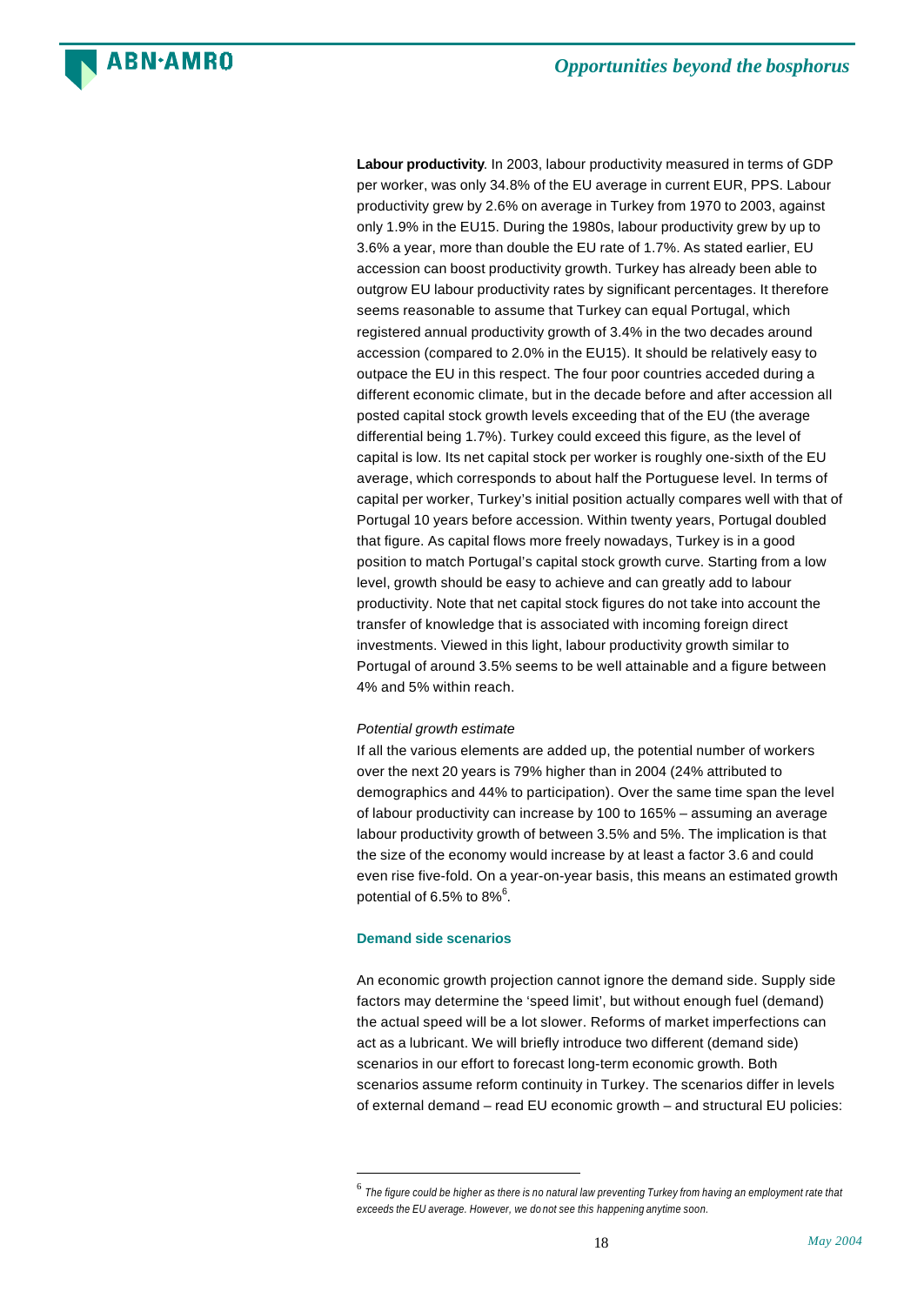![](_page_19_Picture_0.jpeg)

- 1. EU trend. In this scenario the EU is growing at a pace of 2% per year<sup>7</sup> and there is no major overhaul of economic policies in the EU.
- 2. Lisbon. This is a scenario whereby the short term is characterised by economic malaise (1% growth for five years), after which the economic reforms kick in that EU leaders committed themselves to at the Lisbon summit in 2000. This facilitates a higher growth path of the EU (3%).

In the EU trend scenario, EU markets grow at trend (conservatively estimated). In the alternative Lisbon scenario, the EU picks up speed, but likely with a slowdown in the first few years – the very slowdown that will trigger the reforms that lay the foundation for high future EU growth. Turkish exports will be able to grow faster, as export markets rapidly expand. From this perspective, the first scenario is preferable for the first five years, followed by the second. In an environment of slow EU growth, accelerating Turkish export growth is still possible by taking a bigger slice of the cake, which should be possible given EU membership. In addition, imports from Turkey depend on the external environment. After all, in order to export, a country needs to import such items as raw materials or capital goods. Turkish domestic demand remains the same under both scenarios. It will outpace European domestic demand, as seen in the earlier accession cases, because easier access to capital allows for consumption and investment growth.

### **Growth projection in the pre-accession phase**

To arrive at possible outcomes for actual growth, both the supply and demand side come in play. As is evidenced by earlier accessions of relatively poor countries, a process of restructuring marks the pre-accession phase. Labour productivity typically accelerates as redundant staff is eliminated. Regardless of external demand, this is likely to occur in Turkey as well. Note that the working age population is set to grow fast in the coming years. Combined with declining employment, this implies a surge in unemployment. This phase will be critical and the government will be tested in its ability to persevere and stick to the reform process when things temporarily get ugly. Of course, the 'carrot' of EU membership is helpful here. An effect that will partly compensate for the lay-offs is the formalisation of the informal economy, which will add to the pool of (registered) jobs. Still, it will be a challenge to increase labour productivity without a loss of employment.

Assuming that the European Commission gives the green light to accession negotiations in December, an 'announcement effect' is to be expected. A resulting 'credibility shock' may mean inward foreign direct investment increases and financing conditions ease. In addition, Turkey is now in a favourable stage of the economic cycle. An extra impulse to economic growth in the next two to three years is to be expected.

Both scenarios start off with 5.5% economic growth in 2005, composed of 5% labour productivity and 0.5% employment growth. Based on the

l

<sup>7</sup> *Since 1970, average economic growth among the EU15 has amounted to 2.4%.*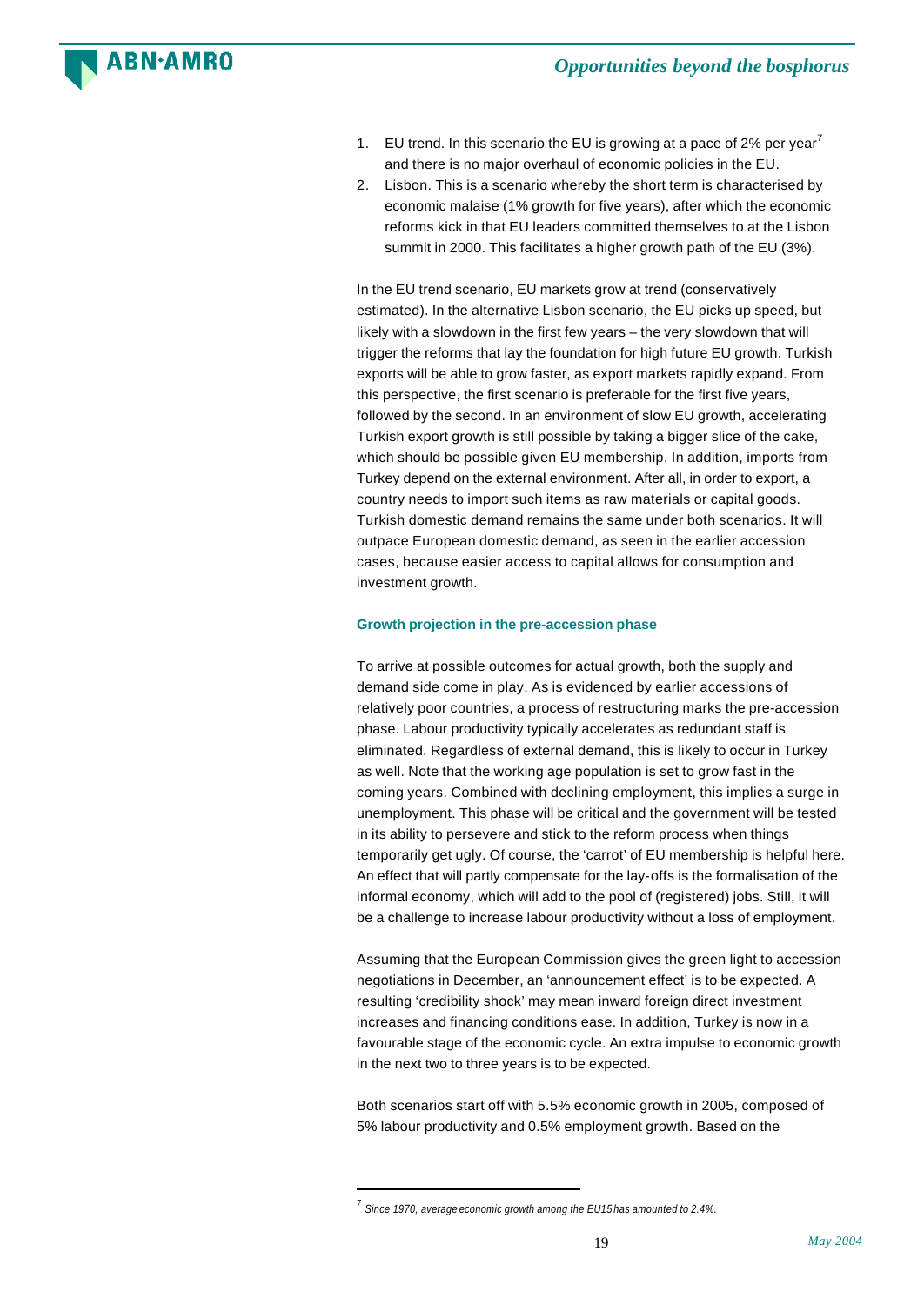![](_page_20_Picture_0.jpeg)

![](_page_20_Figure_2.jpeg)

Source: ABN AMRO

### **Macroeconomic stability and growth**

Average Turkish economic growth since 1970 amounts to 4.0%. Note that the underlying growth pattern is very volatile, with year on year growth ranging from –7.5% to 10.5%: an economic roller coaster. Stabilisation of the growth path would boost average growth. One can see this from a micro economic viewpoint: the boom bust cycle involves capital destruction and upsets rational planning of economic individuals. For example, high inflation causes economic agents to focus on superior cash management, rather than being engaged in making real productivity gains. There is also empirical evidence from cross section country data. A recent working paper from the World Bank\* shows a significant negative relationship between macroeconomic volatility and longterm economic growth. Depending on the method, one standard deviation of volatility is negatively correlated with a long-term per capita GDP growth rate of between 0.5% and 2.2% - too significant to ignore.

\*Hnatkovska and Loayza (2003), '*Volatility and Growth', World bank macroeconomic and growth working papers*, nr. 3184

assumption that Turkey implements the necessary reforms over the coming decade, labour productivity growth will increase by 5% per year, regardless of the economic situation in the EU. However, the two scenarios diverge when it comes to employment. In the Lisbon scenario, the EU economy first stagnates until 2010, and weak demand for Turkish exports leads to job losses. To a lesser degree, jobs are also lost in the EU-trend scenario due to restructuring. Until 2010 projected growth is highest in the EU-trend scenario.

Over the next few years, the population can reap the rewards of reforms and restructuring efforts. Increased efficiency enables Turkey to gain market share in exports markets, adding to employment. Informal jobs are swapped for real jobs. This works against the restructuring effect on labour demand. On balance, employment growth is slightly positive in both scenarios. In the EU trend scenario labour productivity growth now starts to slow down to around 4¼%. As a result, GDP growth in the years prior to accession stands at 4¾% in the EU trend scenario and 5¼% in the Lisbon scenario. Although the growth patterns are very different, average growth up to accession amounts to 4.9% in both scenarios.

### **Growth projection in the post-accession phase**

Assuming continued reforms, the absorption capacity for foreign capital is enhanced and the labour market can employ a greater share of idle workers. In both scenarios for the external environment, labour productivity growth will gradually decline, but remain high when compared to the EU. The Lisbon scenario will be most positive for Turkey. A combination of demographic and participation effects will add to the number of workers each year (0.5% in 2014 rising to 2.5 % from 2018), while their productivity will grow 3¾% annually (starting at 5% in 2014). On average, economic growth reaches 6.2% in the post-accession decade in the Lisbon scenario. In the EU trend scenario, Turkish productivity growth will slowly move down to 3¼%, while the employment will only grow 1.5%, which is just enough to employ newcomers in the labour market and slightly increase participation. At the end of the post-accession decade, the economy will grow at a rate of 4¾%. On average, growth amounts 5.0% (see graph for growth pattern). As was the case in most of the earlier accessions discussed, Turkey too will beat the benchmark EU15 in both scenarios.

### **Removing past barriers: the lubricant approach**

As pointed out earlier, potential growth can be seen as a 'speed limit' for the economy. If demand is the fuel of the economy, then market imperfections can be seen as 'sand in the engine' and reforms as a 'lubricant'. Less sand and more lubricant can bring the economy closer to potential. So in order to arrive at an economic growth projection, the influence of the changing circumstances on the growth rate must be assessed. As seen in chapter 1, Turkey's obstacles have hindered it from realising its potential. These include macroeconomic instability and the underdeveloped banking sector. If Turkey is able to face these challenges and improve the situation, it should be able to realise additional growth.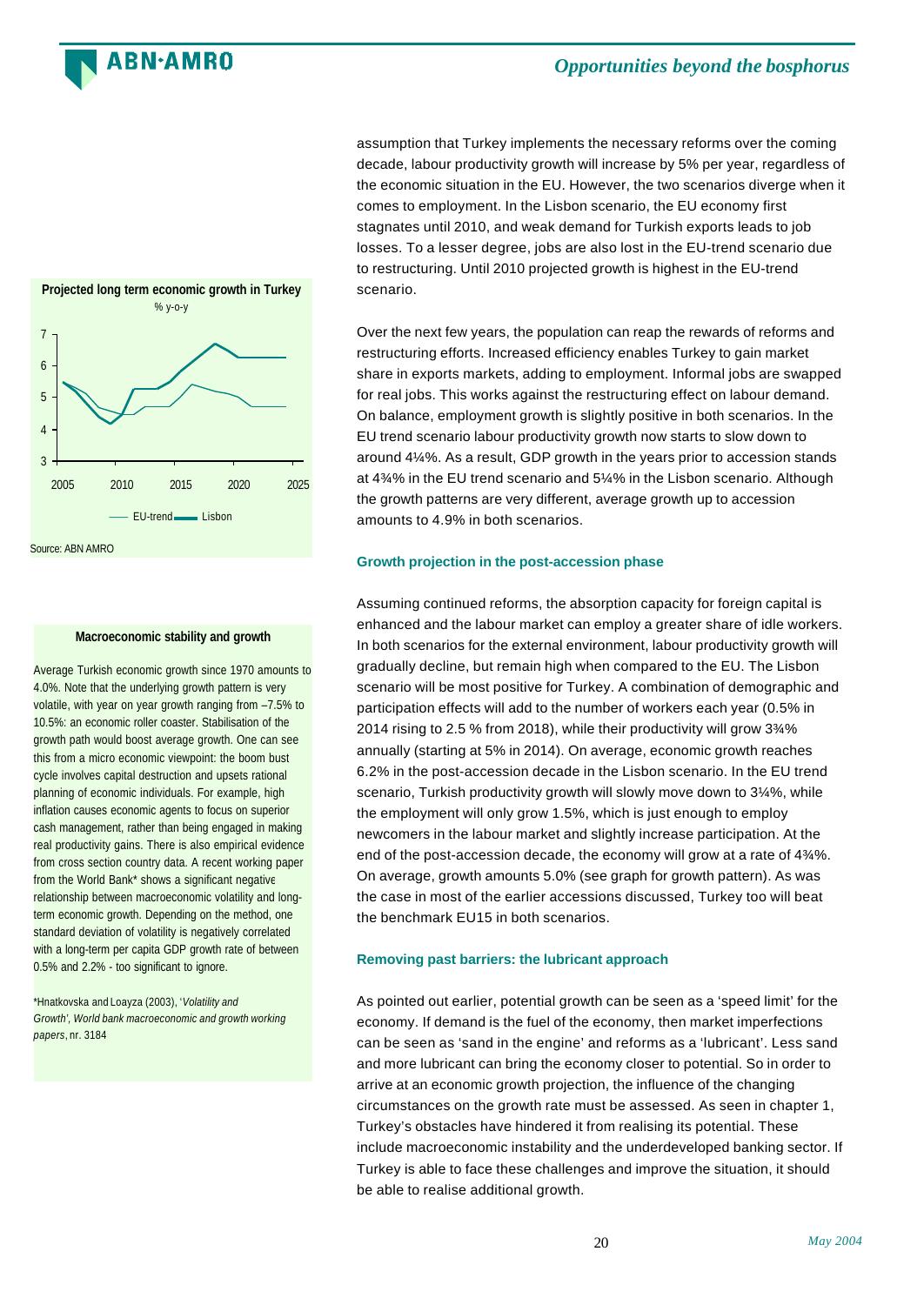![](_page_21_Picture_0.jpeg)

Macroeconomic stability will improve the investment climate and smoothing of the growth path will add to long-term economic growth (see box). Another bonus can be expected from the potential of privatisation, liberalisation and an improved legal framework. From this perspective, an additional growth of some 1% or 2% on top of the historical rate of 4.0% seems feasible.

### **Concluding remarks**

In this chapter, different routes were taken to arrive at a long-term projection of economic growth in Turkey, based on the assumption of a continuing reform process that leads to EU membership in 2014.

The 'maximum speed' of the economy (potential growth) over the next two decades was calculated on the basis of demographic trends and assumed participation and productivity potential. We arrived at a potential growth projection of 6.5% to 8% for the next two decades. This figure is higher compared to earlier EU entrants for two reasons. First of all, Turkey has the lowest starting position - high growth rates are easier to achieve from a low base. Secondly, population growth is higher than in the earlier cases. A high 'speed limit' in principle means a country can grow faster without 'accidents' (overheating of the economy).

To arrive at a growth projection, a comparison was made with earlier accessions of relatively poor countries. The most successful in outpacing growth among the EU15 before accession were the countries acceding in 2004 (AC10) with a per capita growth differential of 2.7%. Interestingly, the AC10 countries that most closely compare to Turkey in terms of per capita income posted the highest economic growth (6%) in the pre-accession decade. Three out of the four countries examined that acceded earlier performed better in the first decade of EU membership than in the last decade prior to joining the Union. Part of this can be explained by the surge in global capital mobility that started in the mid eighties after the accession of Portugal and Spain. For the AC10, these higher capital flows were already part of their pre-accession environment and explain part of their success. Also Turkey can profit from the current liberal markets, which is why its growth performance may compare closely to the AC10's in the preaccession phase and to Spain's and Portugal's after accession.

Since 1970, economic growth in Turkey has averaged 4.0% while hindrances were present. Gradually removing these obstacles towards EU accession will ultimately add to economic growth. In the short run however, the necessary reforms are expected to be a drag on growth. Working against this effect in the early years of the pre-accession phase is an anticipated initial one-off growth impulse associated with the start of accession negotiations in 2005.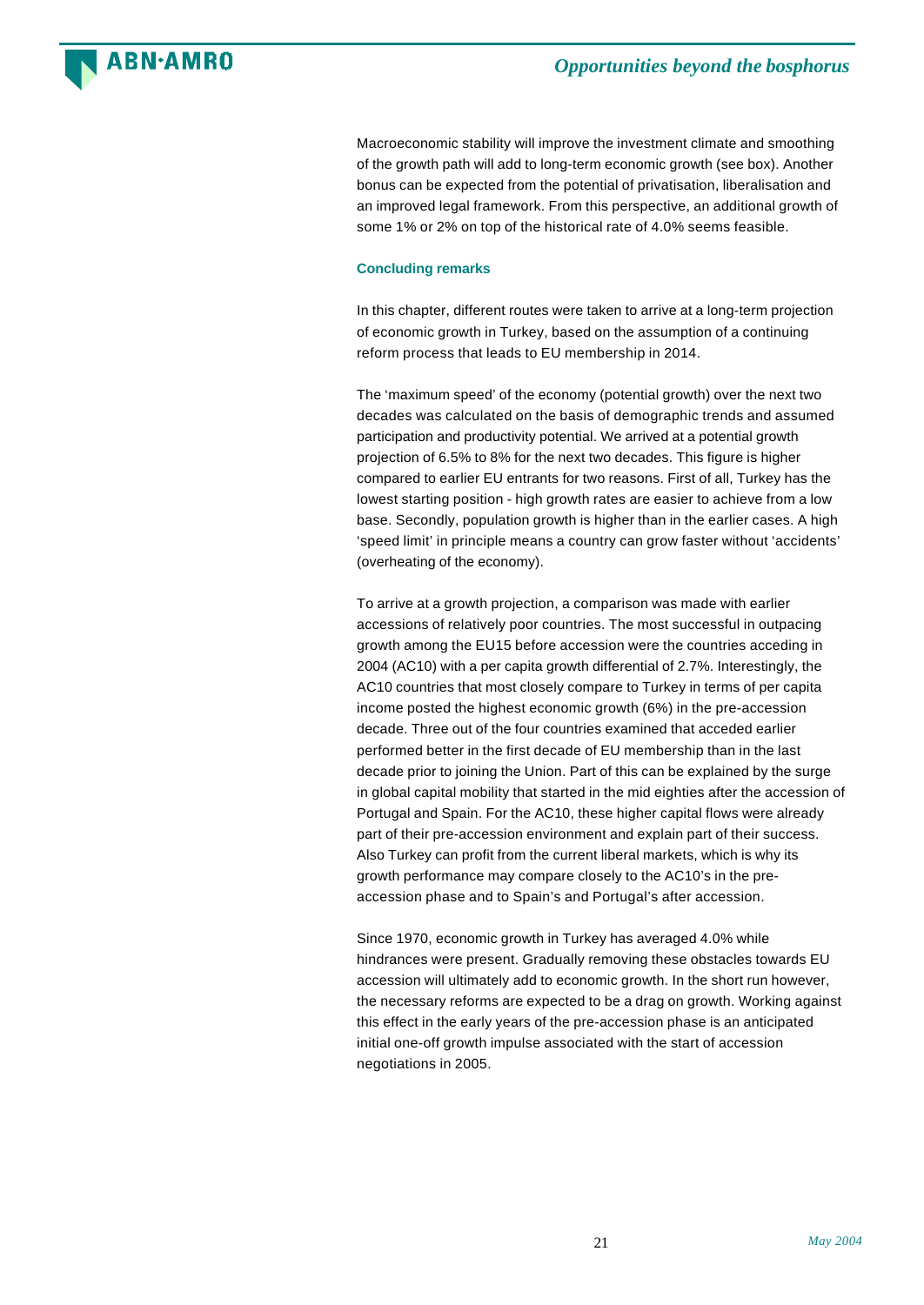![](_page_22_Picture_0.jpeg)

When the various elements are combined and two scenarios for the external environment are introduced, a growth pattern emerges. Economic growth is projected to average around 4.9% in the pre-accession decade and accelerate to 5.0-6.2% in the post-accession decade, depending on the external environment. This is a good performance – in twenty years time, the economy could triple.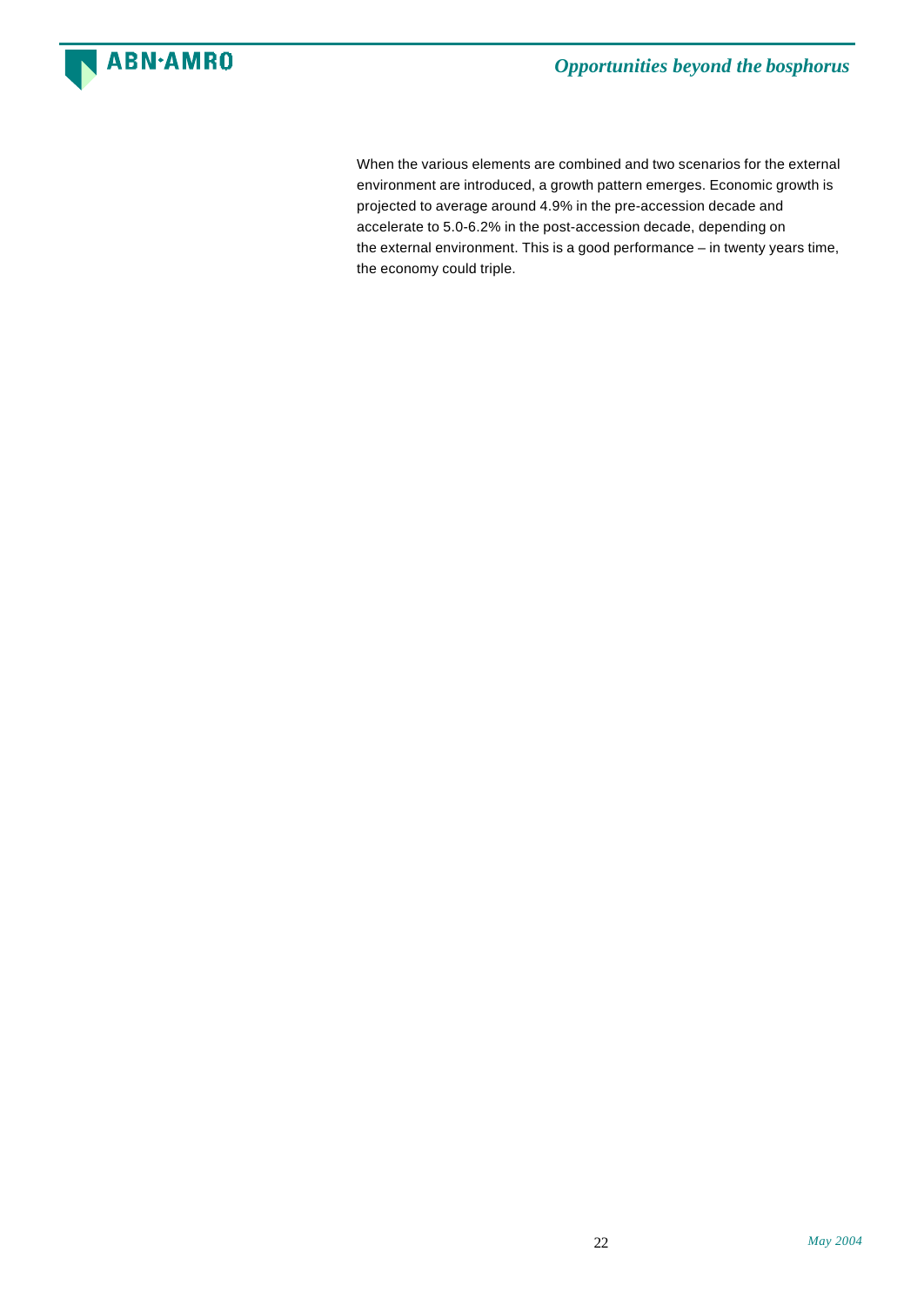**ARN-AMRO** 

![](_page_23_Figure_2.jpeg)

| <b>FDI Permits by sector</b> |                   |         |               |                |  |  |  |  |
|------------------------------|-------------------|---------|---------------|----------------|--|--|--|--|
|                              | USD <sub>mn</sub> |         |               |                |  |  |  |  |
| Year                         | Manu-             | Agri-   | <b>Mining</b> | <b>Service</b> |  |  |  |  |
|                              | facturing         | culture |               |                |  |  |  |  |
| 1995                         | 1.996             | 31      | 60            | 849            |  |  |  |  |
| 1996                         | 641               | 64      | 8             | 3.122          |  |  |  |  |
| 1997                         | 871               | 12      | 26            | 767            |  |  |  |  |
| 1998                         | 1.017             | 6       | 13            | 609            |  |  |  |  |
| 1999                         | 1.123             | 16      | 8             | 553            |  |  |  |  |
| 2000                         | 1.105             | 59      | 5             | 2.3078         |  |  |  |  |
| 2001                         | 1.244             | 134     | 29            | 1.317          |  |  |  |  |
| 2002                         | 892               | 32      | 17            | 1.3001         |  |  |  |  |

Source: Treasury Turkey

| FDI by sector                      |      |  |  |
|------------------------------------|------|--|--|
| Share in total permits, 1995-2002, |      |  |  |
| Sector<br>Share %                  |      |  |  |
| Manu-facturing                     | 42.2 |  |  |
| Agri-culture                       | 6.2  |  |  |
| Mining                             | 2.9  |  |  |
| <b>Services</b>                    | 48.7 |  |  |

Source: Treasury Turkey

# **Chapter 3 Opportunities for trade and FDI**

*In this chapter we consider the developments which can be expected with regard to the inflow of foreign capital to Turkey and the country's foreign trade. We will rely on the experiences gained with previous enlargements over the last two decades and with the experiences of the latest EU newcomers. With respect to trade we will consider in detail the question whether a shift can be expected from extra- to intra-EU trade. After all, what matters to the EU is not only the size of the Turkish cake as a whole, but also the size of the slice it will be able to capture. At the same time we will identify for foreign direct investment as well as trade some promising sectors. Before conducting this analysis, we will describe the current state of affairs with regard to Turkey's foreign investment and trade.*

*After this analysis, we will consider the development of the economic relationship between the Netherlands and Turkey over the last decades. In this context we will also make an extrapolation of projected future developments.*

### **Turkey's current foreign direct Investment relations**

Foreign Direct Investment has been remarkably low in Turkey. In the 10 years to 2003, the average annual inflow amounted to USD 750 million or 0.4% of GDP. The UNCTAD's investment report compares countries' share in global FDI with their share in global GDP. For Turkey this ratio is 0.1, giving the country a ranking of  $123<sup>rd</sup>$  in terms of success in attracting FDI, on a par with Haiti and Bangladesh.

According to the Turkish employer organisation Tusiad, foreign direct investment amounted to USD 15.6 billion at the end of 2002, representing 8.5% of GDP. Of the total inflows, 67% originate from the European Union.

This year, the amount of inward investment is set to exceed the past average. Two deals alone, the sale to foreigners of stakes in Garanti Bank and oil refiner Tupras, are expected to yield USD 1.35 billion in FDI. In terms of portfolio investments, several large foreign banks, including Deutsche Bank, have started to actively participate in the scenario of improving stability and launched negotiations by taking large positions in lira-denominated government securities.

In past years, around 55% of Foreign Direct Investment went to manufacturing (automotive, food and drink and chemicals). Investments in services accounted for about 40% (banking and trade).

### *Turkish investments abroad*

Turkey is a major foreign investor in countries like Romania, Bulgaria, Kazakhstan, Uzbekistan, Georgia and Azerbaijan. Although no reliable data are available, the experience is that certain larger corporations, but primarily medium-sized Turkish companies are active in a wider region. These medium-sized Turkish companies tend to be geared towards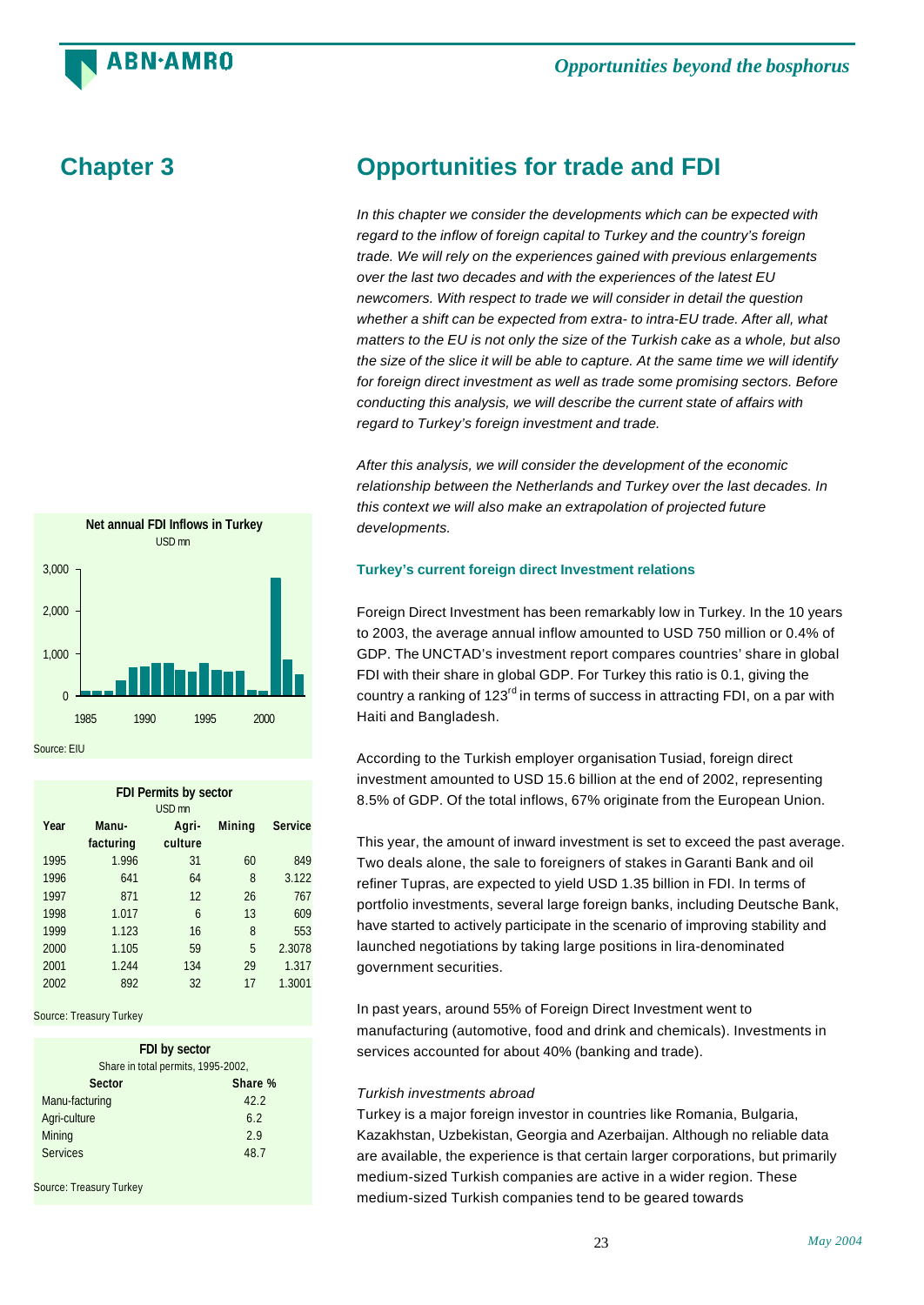### **ARN-AMRO**

servicing the domestic markets in areas such as retail and real estate. One of the reasons why the investments of these Turkish companies are not reflected in the merchandise export figures could be the fact that a majority of trade with these countries comes under the so-called "luggage trade". However, note that the size of the luggage trade is quite substantial (USD 3.9 bn in 2003) and it is part of the official balance of payment figures. Still, given Turkish businesses' presence in, and familiarity with, a wide international region, Turkey could become a springboard for connecting those economies to the more developed economies in the West.

### **Foreign investment: lessons from previous enlargements**

Over the last 25 years, the EU has undergone three enlargements, by a total of six countries. The six acceding countries can broadly be divided into two categories: the three South European countries on the one hand, and the two Nordic countries and Austria on the other. As was shown in the previous chapter, at the time of their accession the three South European countries were considerable poorer and had relatively closed economies compared to the EU as a whole. The two Nordic countries and Austria, by contrast, enjoyed levels of prosperity around the EU average and had relatively open economies, especially in terms of trade.

### *South European countries*

l

In the five years before EU accession, the average net inflow of foreign investments to Spain and Portugal $^8$  amounted to 1.5% of GDP per year $^9$ . The corresponding figures for Finland and Austria were 0.6% and for Sweden 1.6%.

From the EU membership date, a trend change occurred in Spain and Portugal. During the five years following accession, the net inflow of foreign investments increased by the equivalent of nearly 1 percentage point of GDP per year in both countries. This higher level accelerated after the first five years of accession. The impact of foreign investment in both countries can be illustrated by the rising share of foreign investments in total investments. Not least owing to the large inflow of foreign investments, Spain and Portugal were transformed after accession from relatively closed economies with marginal levels of foreign investment to competitive western market economies. Thus in Spain the automotive industry is now the main exporter, accounting for a quarter of exports in value terms. Key Portuguese exports include machines and transport equipment and components, which are produced in branches of large multinationals.

The problem for Greece was that when it joined the EU, Europe was in recession. Many European countries were concentrating on restoring their own economies to health. Foreign activities had a relatively low priority for European businesses at this time. However, Greece was not able to profit from EU membership either when the European economies gathered momentum again in the mid 1980s. The volume of foreign investments has fallen since 1981, both as a percentage of GDP and of total investment. A

**Five enlargements** The European Union and its predecessors

- 1957: EU6 = Germany, France, Italy and the Benelux
- 1973: EU9 =  $+$  United Kingdom, Denmark and Ireland
- 1981: EU10 = + Greece
- 1986: EU12 = + Spain, Portugal
- 1995: EU15 = + Sweden, Finland and Austria
- 2004: EU25 = + Poland, Hungary, Czech Republic, Lithuania, Latvia, Slovakia, Estonia, Slovenia, Cyprus, Malta

|  |  |  | Average net inflow of foreign investments |
|--|--|--|-------------------------------------------|
|--|--|--|-------------------------------------------|

|          |           | % GDP |           |
|----------|-----------|-------|-----------|
|          | 1980-1985 |       | 1986-1991 |
| Spain    | 1.4       |       | 2.5       |
| Portugal | 1.5       |       | 2.6       |

Source: Europesan Commission

### **Average net inflow of foreign investments** % total investment

|          | 1980-1985 | 1986-1991 |
|----------|-----------|-----------|
| Spain    | 6.3       | 10.3      |
| Portugal | 5.5       | 10.2      |

Source: European Commission

|                   | Stock of foreign investment<br>% GDP |                      |  |
|-------------------|--------------------------------------|----------------------|--|
| Spain<br>Portugal | 1985<br>5.4<br>6.1                   | 2002<br>33.1<br>35.8 |  |

Source: European Commission

<sup>&</sup>lt;sup>8</sup> Figures for net foreign investment in Greece during the 1970s are unfortunately not available.

<sup>9</sup> Figures for the net inflow of foreign capital are unfortunately not available for the period 1976-1981.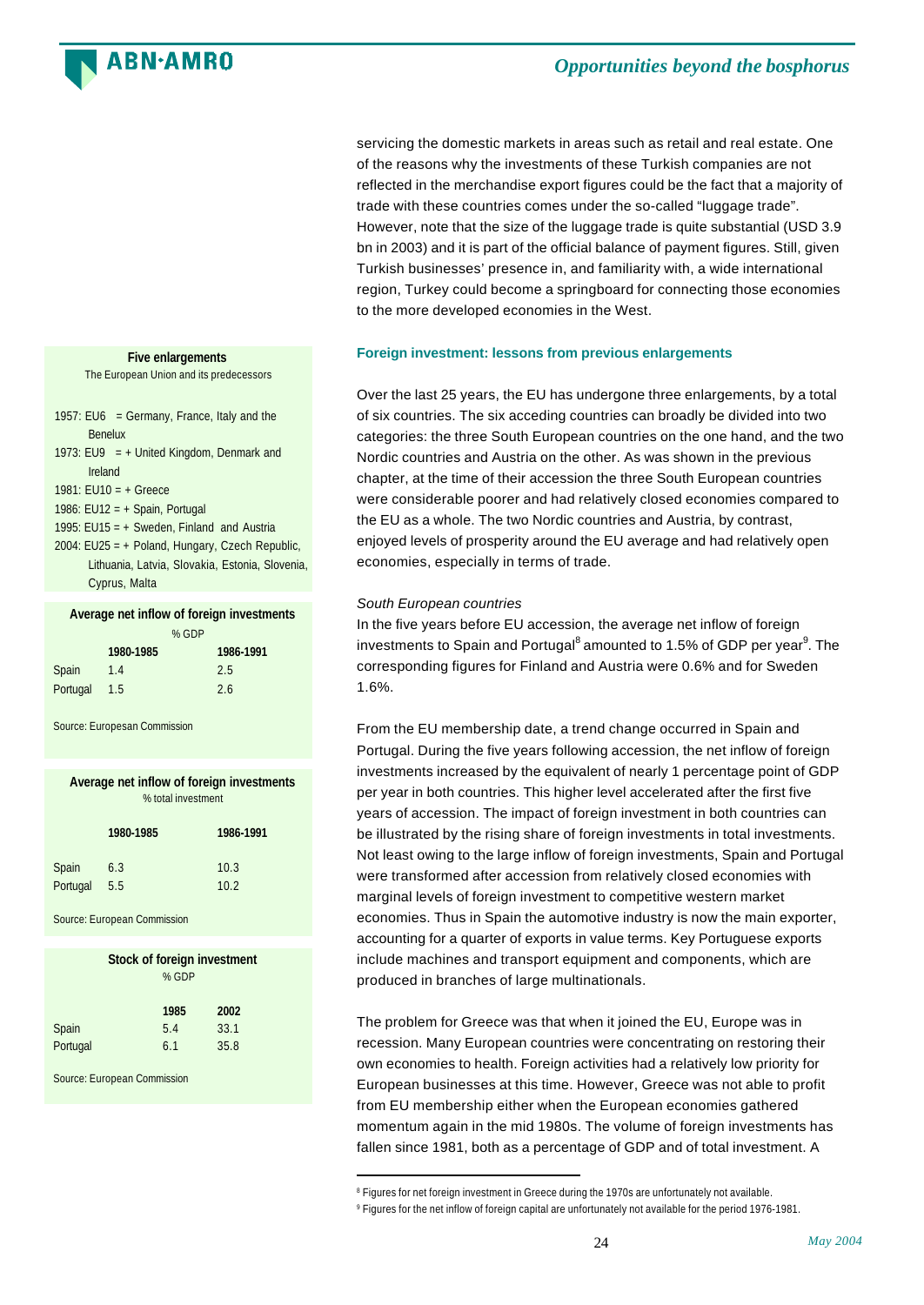![](_page_25_Picture_0.jpeg)

possible reason for the absence of a large inflow of foreign capital may have been the policies pursued during this period. Because of the spending programmes by successive socialist governments during the 1980s, Greece's sovereign debt rocketed from 27.1% of GDP in 1981 to 112.3% of GDP in 1996. This surge in sovereign debt, coupled with high inflation rates approaching 20%, did not inspire confidence among potential foreign investors.

### *Nordic countries and Austria*

Austria and the two Nordic countries were also able to attract considerably more foreign investment after they joined the EU. The two Nordic countries were relatively more successful than Austria, however. In fact, in 2002 more than half of all investments in Sweden were made by foreigners. The reason for the success of the two Nordic countries and Sweden in particular in attracting foreign investment may be due to the considerable contraction of the public sectors in those countries. Many enterprises were privatised, which offered scope for foreign direct investment.

### *Central European countries*

While foreign investments increased in the South European countries especially after accession, in the case of the new Central European members this process started well before accession. In the period 1993- 2002 the net inflow of foreign capital to the Central European countries surged both in terms of GDP and total investment (see table).

The special situation of the Central European countries offers an explanation for this large inflow of foreign investments. Until the late 1980s these countries and the EU stood with their backs to each other. After the fall of the Berlin Wall, these countries rediscovered their historical links with the West. They replaced their planned economies with market economies. The subsequent transition process sparked a wave of liberalisation and deregulation. EU investors gratefully took advantage of the many privatisation projects and the new opportunities they presented. The inflow of foreign capital was also buoyed by the prospect of EU membership. The Europe accords signed in the early and mid 1990s between the various Central European countries and the EU provided the official framework for bilateral cooperation between the candidate member states and the EU, and can be regarded as the 'road map' to EU accession.

The approach to the current round of EU enlargement has been more professional than in the case of the South European countries. At the time of the accession of Greece, Spain and Portugal, there were no formal accession criteria. Now candidate members have to meet the strict Copenhagen criteria. The advantage of this approach is that it obliges countries to meet the political criteria even before the accession negotiations start. The economic criteria aimed at fully preparing the country for membership can be fulfilled after the start of the negotiations. This approach requires far more preparation and effort from the acceding countries, but it also offer a guarantee that both the newcomers and the existing members can enjoy the fruits of an enlarged EU from the accession date.

### **Average net inflow of foreign investments** % GDP

|                       | 1993-2002 |  |
|-----------------------|-----------|--|
| Poland                | 3.2       |  |
| Hungary               | 4.9       |  |
| <b>Czech Republic</b> | 6.4       |  |
| Slovakia              | 4.5       |  |
| Slovenia              | n.a.      |  |
| Turkey                | 0.6       |  |

Source: European Commission

### **Average net inflow of foreign investments**

|                       | % total investment |  |
|-----------------------|--------------------|--|
|                       | 1993-2002          |  |
| Poland                | 15.5               |  |
| Hungary               | 22.5               |  |
| <b>Czech Republic</b> | 22.5               |  |
| Slovakia              | 16.1               |  |
| Slovenia              | n.a.               |  |
| Turkey                | 3.0                |  |
|                       |                    |  |

Source: European Commission

|                       | <b>Stock of foreign investment</b><br>% GDP |      |
|-----------------------|---------------------------------------------|------|
|                       | 1995                                        | 2002 |
| Poland                | 5.8                                         | 25.1 |
| Hungary               | 29.8                                        | 44.3 |
| <b>Czech Republic</b> | 14.1                                        | 50.8 |
| Slovakia              | 6.7                                         | 41.3 |
| Slovenia              | n.a.                                        | n.a. |
| Turkey                | 8.8                                         | 9.8  |
|                       |                                             |      |

Source: European Commission

![](_page_25_Figure_17.jpeg)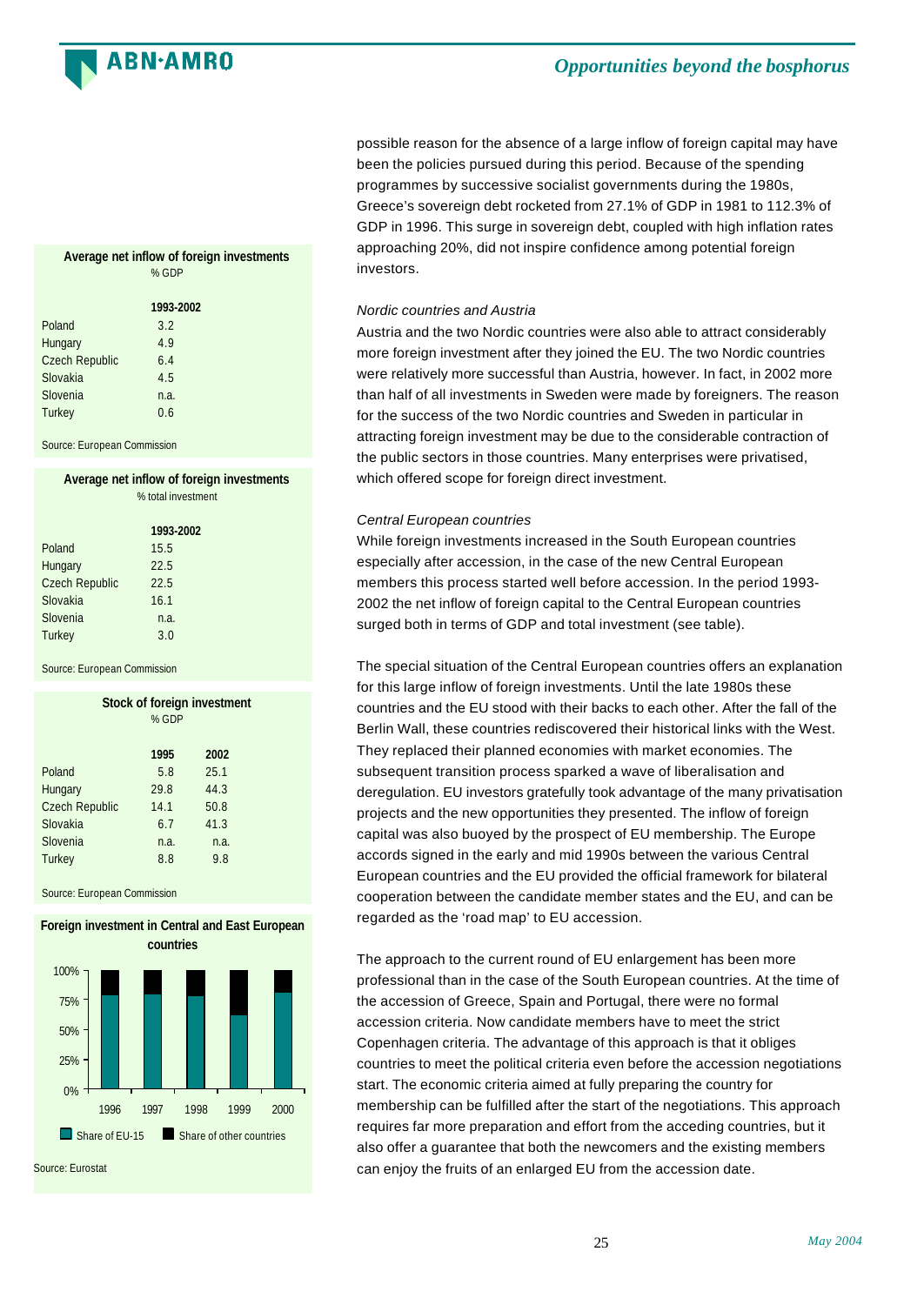![](_page_26_Picture_0.jpeg)

| Projected GDP and inflow of foreign investment to<br>Turkey, 2005-2013 |                            |                  |                |  |
|------------------------------------------------------------------------|----------------------------|------------------|----------------|--|
|                                                                        | Average GDP growth of 4.9% |                  |                |  |
|                                                                        |                            | GDP (EUR bn)     | <b>FDI</b>     |  |
|                                                                        | 2004<br>2005               | 228.7<br>240     | 3.6            |  |
|                                                                        | 2006                       | 252              | 3.7            |  |
|                                                                        | 2007                       | 264.1            | $\overline{4}$ |  |
|                                                                        | 2008                       | 277              | 4.2            |  |
|                                                                        | 2009                       | 290.1            | 4.3            |  |
|                                                                        | 2010                       | 305              | 4.6            |  |
|                                                                        | 2011                       | 320              | 4.8            |  |
|                                                                        | 2012                       | 335.5            | 5              |  |
|                                                                        | 2013                       | 352              | 5.3            |  |
|                                                                        |                            |                  | ---            |  |
|                                                                        |                            | Total            | 39.5           |  |
|                                                                        |                            | Average per year | 4.4            |  |

In the pre accession period the average growth rate for the EU and Turkey in the both scenarios equals respectively 2% and 4,9%. For this reason in this chapter we have opted not to deal with the both scenarios separately.

Source: ABN AMRO calculations

![](_page_26_Figure_5.jpeg)

![](_page_26_Figure_6.jpeg)

### *Concluding remarks*

EU membership sparked a considerable inflow of foreign investments to the South European countries, although Greece was less successful in this respect than Spain and Portugal. The international capital flows took off above all from the liberalisation of markets in the mid 1980s. In the case of the Central European countries the large inflow of foreign capital started after the collapse of communism, well before these countries' actual accession to the EU.

### **Foreign investments: opportunities for the EU and Turkey**

Compared to Spain, Portugal and the Central European countries, the net inflow of foreign investments to Turkey has remained rather modest until now. This could change in the near future, however. As outlined in chapter 1, the conditions for investing in Turkey have improved considerably. The start of accession negotiations in 2005 would generate a strong investment impulse, because, as in the case of the Central European countries, the start of the process would mark a trend change in perceptions concerning Turkey. That is why investment flows may well pick up immediately after the start of the negotiations. As far as the volume of the expected net inflow of foreign investments to Turkey from 2005, the experiences with Southern and Central Europe outlined above offer a number of clues.

### *Pre accession period*

The average net inflow of foreign investment for the four largest Central European countries amounted to 4.8% of GDP per year in the period 1993- 2002. A similar inflow for Turkey on average would amount to EUR 13 billion per year in the period to EU accession.

However, the inflow of foreign investments to the Central European countries was so large not least because of their special situation. In planned economies, virtually all enterprises were state-owned. Hence there was a lot to privatise. Foreign investors gratefully took advantage of the opportunities. For instance, by the end of 2002 most banks in Poland, Hungary, Slovakia and the Czech Republic were in foreign hands. Turkey already has a functioning market economy. Although the state still owns some enterprises there will be less to sell off. Because of this difference, Turkey may not equal the Central European countries' success in attracting foreign investors in the run-up to EU membership.

Turkey's current economic structure is much more comparable to that of the three South European countries at the time of their accession. These countries also underwent a process of transformation from the basis of an already functioning market economy. A similar process may well unfold in Turkey in the period leading up to EU accession.

On the basis of an average inflow of foreign capital of 1.5% of GDP to Spain and Portugal in the five years before their accession, Turkey should be able to attract foreign investments of more than EUR 4 billion per year in the period 2005-2014 (see table). However, during the South European countries' pre-accession phase the capital markets were fragmented, so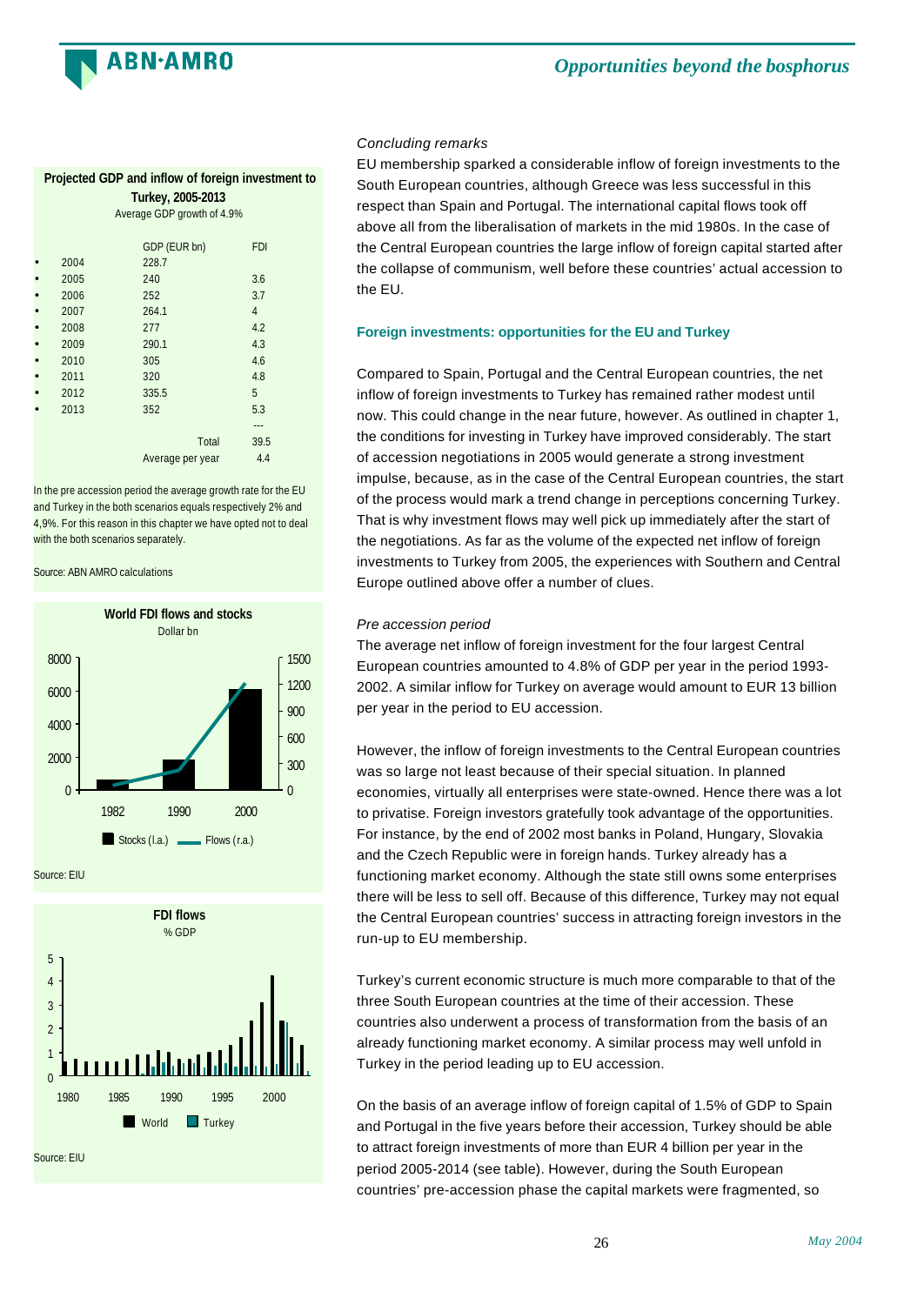**ARN-AMRO** 

that capital flows were relatively small. The international capital market is now much more liberalised, so that capital flows are much larger (see chart). Furthermore, the privatisation process in Turkey in the run-up to EU membership will attract many foreign investors. On the other hand the average EU-growth in the pre-accession period of Spain and Portugal was higher than what we assume for the pre accession period of Turkey. On average however we think that Turkey can outperform Spain and Portugal in terms of attracting foreign investment in the run-up to EU membership.

### *Post accession period*

Again in line with the experiences of Spain and Portugal, the average annual capital inflow to Turkey should increase further after EU accession. We do not expect Turkey to follow the path of Greece. The average inflow of capital to Greece amounted to less than USD 1 billion per year in the period 1981- 2002. As mentioned, Greece joined the EU at the wrong time. Another factor was that its maco-economic policies did not inspire confidence among foreign investors in particular. As explained in chapter 1, the Turkish economy still has some weaknesses, but there are also ever more guarantees of success. For one thing, under the Copenhagen economic criteria, a country must stick strictly to the course set towards membership. For another, under the stand-by agreement with the IMF Turkey is already pursuing a fiscal policy aimed at reducing budget deficits. Because of this preparatory work Turkey will be well equipped to join the EU in 2014.

In the previous chapter we developed two scenarios for average Turkish economic growth from 2014-2024, both linked to developments in the EU. In the first scenario Turkey will expand by an average of 5.0% per year until 2024, in the second by 6.2%. The success of Turkey in attracting FDI is, beside the internal economic outlook, also dependent on the economic developments in the EU. In the EU-trend scenario we forecast for the EU an average yearly growth rate of 2% in the period 2014-2024. This projected growth is less then the 2.3% growth rate the EU realised in the 10 years after the accession of Spain and Portugal. The net average inflow of capital to both Spain and Portugal amounted to 2.6% of GDP per year in the period 1986- 1996.

Because of the assumed lower growth in the EU, companies will simply have less money to invest and Turkey will because of this not match the success of Spain and Portugal in attracting foreign investors. If Turkey attracts 2.3% of GDP (2.6 -/- 0.3) per year in foreign investments and has an average annual growth rate of 5% between 2014 and 2024, it would receive an average of 11 billion EUR per year in foreign direct investment.

In the Lisbon scenario the EU-economy has, like set forth in the previous chapter, a higher growth potential. Because of this Turkey realises a higher annual growth rate of 6,2% between 2014 and 2024. Given these assumed higher growth rates for the EU as well as Turkey, in this scenario Turkey can as percentage of it's GDP attract more foreign capital then Spain and

### **Projected GDP and annual inflow of foreign investment to Turkey, 2014-2024**

| GDP growth 5.0%<br>Average |            | GDP growth 6.2% |         |            |
|----------------------------|------------|-----------------|---------|------------|
|                            | <b>GDP</b> | <b>FDI</b>      | GDP     | <b>FDI</b> |
| 2014                       | 369.5      | 8.5             | 374     | 10.5       |
| 2015                       | 388        | 9               | 397     | 11.1       |
| 2016                       | 407.4      | 9.4             | 421.5   | 11.7       |
| 2017                       | 428        | 9.8             | 447.6   | 12.5       |
| 2018                       | 449.1      | 10.3            | 475.4   | 13.3       |
| 2019                       | 471.8      | 11              | 504.8   | 14.1       |
| 2020                       | 495.2      | 11.3            | 536.1   | 15         |
| 2021                       | 520        | 12              | 569.4   | 16         |
| 2022                       | 546        | 12.5            | 604.7   | 17         |
| 2023                       | 57 3.2     | 13.2            | 642.2   | 18         |
| 2024                       | 602        | 13.7            | 682     | 19.1       |
|                            |            |                 |         |            |
|                            | Total      | 120.7           | Total   | 158.3      |
|                            | Average    | 11              | Average | 14.4       |

Source: ABN AMRO calculations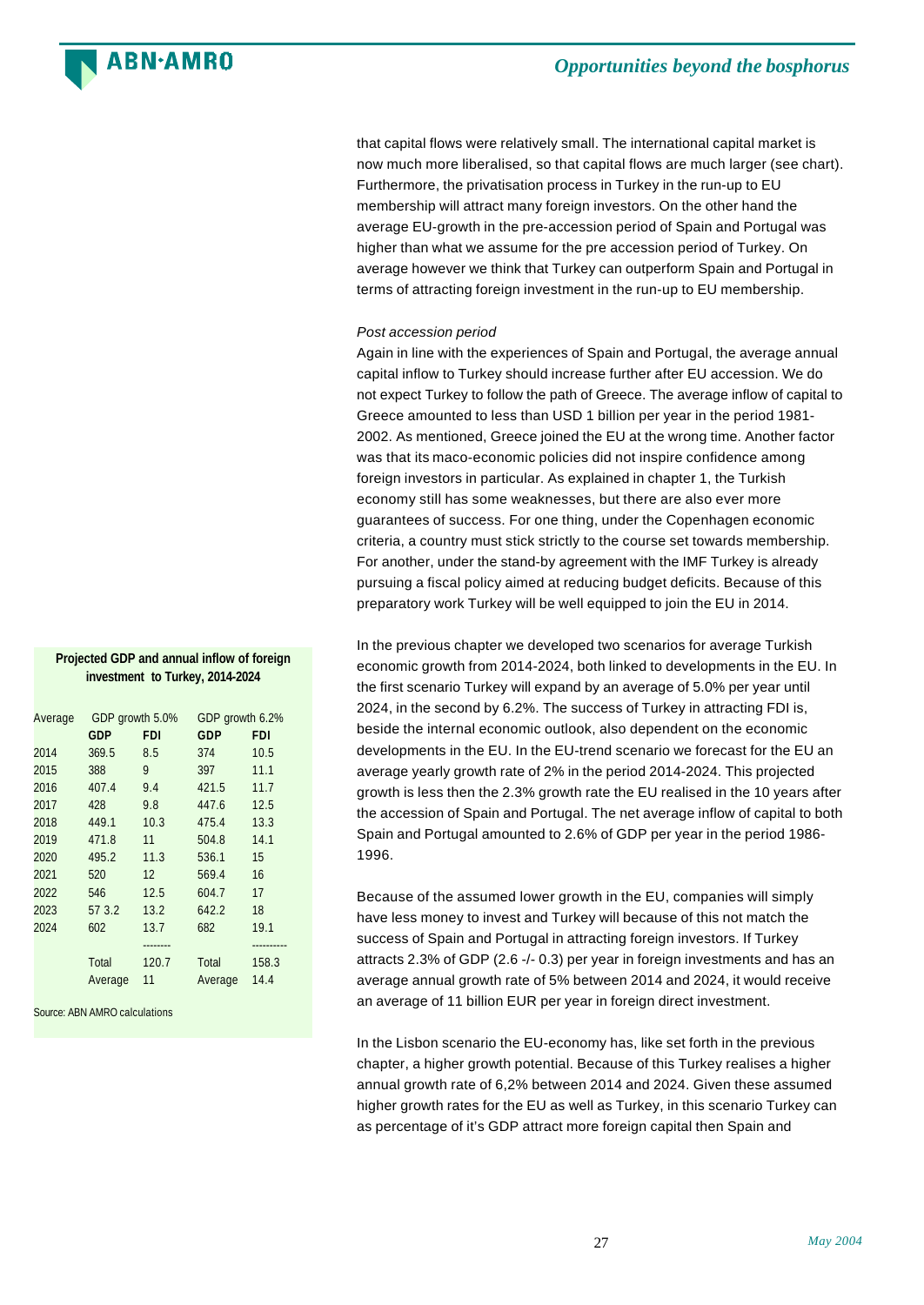![](_page_28_Picture_0.jpeg)

Portugal did after their accession to the EU. We assume that Turkey on average could attract more then 14 billion EUR of foreign capital per year. This relates yearly to 2,8% of the GDP of Turkey.

### *Sector opportunities for foreign direct investment*

Given Turkey's size and EU membership outlook, there are investment opportunities in a number of sectors including agriculture, automotive (components), building (including materials), energy; environment (water & wastewater treatment), food and drink (processing & packaging), healthcare, information technology and oil & gas. In view of the country's electricity shortages, there is also scope for power sector investment.

In the banking sector, the Italian bank Intesa's purchase of a 40% stake in Garanti Bank (plus an option to acquire another 10.01%) is in the final stages. The banking sector appears set to receive increased foreign attention once membership talks are underway. Currently, foreign banks' market share in terms of assets is less than 5%.

Turkey is located close to main oil and gas fields in the Middle East and Central Asia. Oil and gas are often shipped to the Black Sea coast and then routed through the Bosphorus to their final destinations. There is a great deal of pressure from environmental and commercial parties to provide alternative, pipeline routes. There is also geopolitical pressure to route liquid energy from Central Asia and the Middle East though routes passing through Turkey. The Baku-Tblisi-Ceyhan pipeline, which connects the Caspian to the Mediterranean Sea, is one example. More examples could follow, involving investments in the pipelines and in supporting infrastructure. It remains to be seen whether such investments will have a one-off character or whether additional value-added activities will be created.

### *Concluding remarks:*

The start of the accession negotiations with Turkey in 2005 will generate a strong investment impulse. After all, as in the case of the Central European countries, the start of these negotiations will mark a trend change in perceptions. However, Turkey will not be able to attract as much foreign investment as the Central European countries, because after the collapse of communism they put more or less everything up for sale. Turkey's current economic structure is more comparable to that of Spain and Portugal at the time of their accession. These countries also underwent a process of transformation on the basis of an already functioning market economy. If Turkey is able to repeat the achievement of Spain and Portugal in the run-up to EU membership; it should be able to attract an average of EUR 4.4 billion per year in foreign investments. After accession, the flow of foreign investments to Turkey may well rise to EUR 11-14 billion per year.

Investment opportunities for foreigners exist in many sectors ranging from agriculture to the banking sector.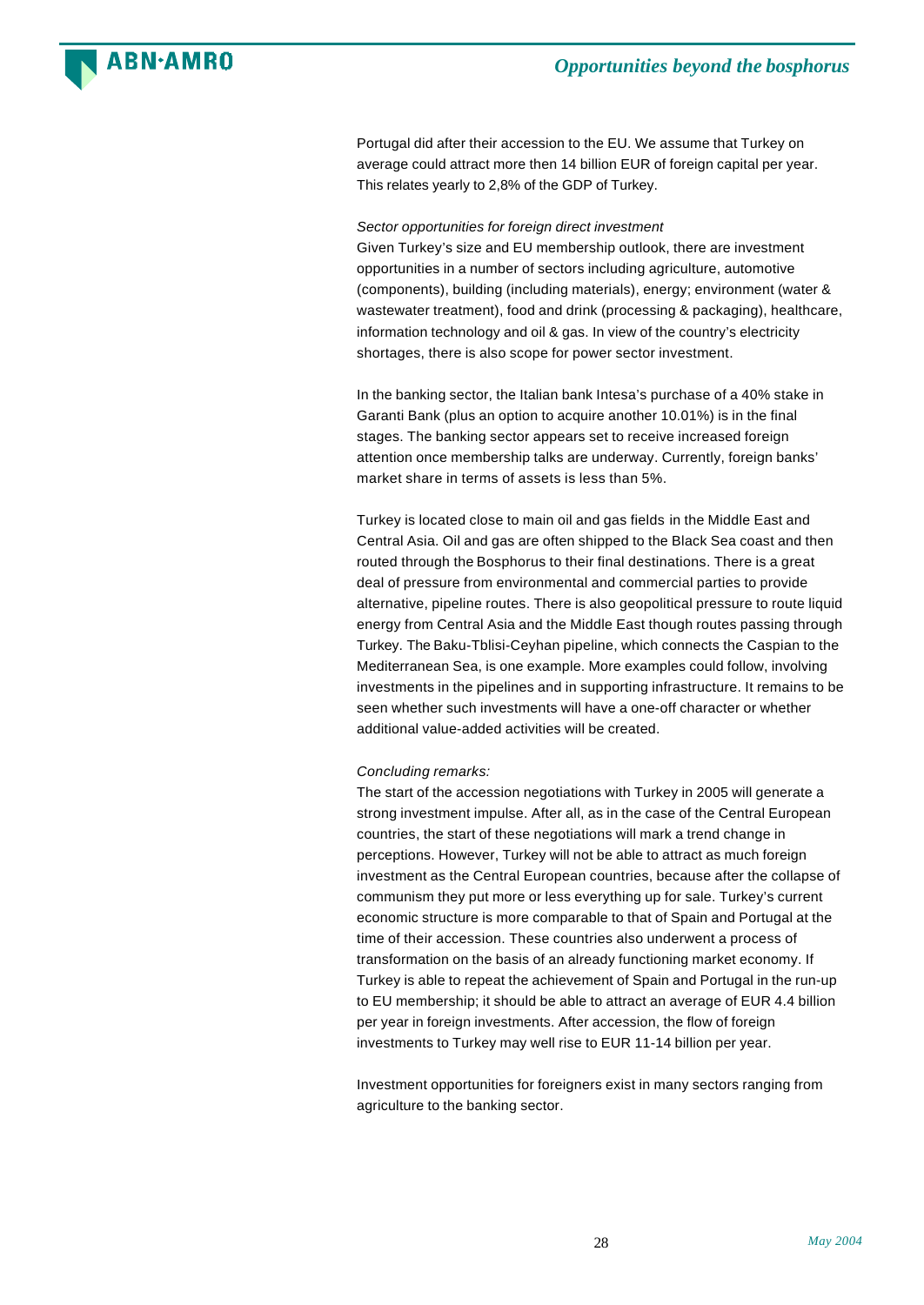![](_page_29_Picture_0.jpeg)

### **Description of current trade relations**

For a country of its size, Turkey has a moderate degree of openness in terms of trade, comparable to the levels of Spain and Portugal. And Turkey is more open now than Poland was ten years before its accession to the EU. But it also is considerably less open than Poland is today, which testifies to the different speeds of economic transformation in the past ten years between the EU accession candidate Poland and the prospective EU accession candidate Turkey. On average, the eight new EU-members are about twice as open as Turkey. This can largely be attributed to the small size of the countries concerned.

### *Trading Partners*

In terms of geographical distribution, Turkish trade is relatively diversified. Almost half of trade is with the EU, with a substantial share (31% of exports, 38% of imports) conducted with developing countries, mainly in Europe, the Middle East and Asia. Trade links with the Caucasus and with Central Asia are modest compared to those with Russia, for example. Trade with the new accession countries is underdeveloped and accounts for only 1.7% of exports and 1.8% of Imports. It may be expected that, in time, trade with these countries will intensify.

If and when Turkey joins the EU, the Union will border on a number of countries that previously had no direct border with the EU (Georgia, Armenia, Syria, Iraq, and Iran). This offers opportunities for the countries concerned, and obviously for Turkey as well. Before the Gulf war, Turkey was Iraq's main trading partner. As its own economy becomes stronger, Turkish entrepreneurs will likely look to fresh opportunities, which could create some new economic dynamics in the region. The Turkish Eximbank, the state bank for trade promotion, is currently concentrating its activities on facilitating trade in the wider region. It is clear that unsaturated economic links in this region offer considerable potential. It is difficult, however, to make any accurate estimation of the extent to which Turkey can become a stepping stone for the region. A large foreign investor, Unilever, indicates that if Turkey starts EU membership negotiations, it will consider expanding its production facilities there in order also to source its activities in neighbouring countries.

No major shift has occurred in the Turkish trading pattern over the past five years. Within the EU, Germany lost ground at the expense of Mediterranean countries such as France, Spain and Greece. To an extent this reflects growth differentials within the EU. Looking ahead, on the Turkish import side, the EU is likely to strengthen its position. On the export side, several existing or new export markets offer development potential: NAFTA countries, the Russian Federation, the Ukraine, Eastern and Central European countries, Central Asian and Transcaucasian Republics, Japan and East Asian countries (particularly China).

### *Trade sectors*

Not so long ago Turkey's export sector was dominated by agricultural products (processed and non-processed) and by textiles and clothing in

|               | <b>Merchandise exports</b><br>% GDP |      |  |
|---------------|-------------------------------------|------|--|
|               | 1994                                | 2003 |  |
| <b>Turkey</b> | 14.1                                | 19.4 |  |
| Poland        | 15.8                                | 27.8 |  |
| Spain         | 12.9                                | 16.0 |  |
| Portugal      | 18.0                                | 19.9 |  |
| $AC-8$        | 23.9                                | 41.9 |  |
|               |                                     |      |  |

Source: FIU, IMF

| Turkish trade by country goups<br><b>USD mn. 2003</b> |                |                |  |
|-------------------------------------------------------|----------------|----------------|--|
|                                                       | <b>Exports</b> | <b>Imports</b> |  |
| FU                                                    | 24397          | 31525          |  |
| EFTA                                                  | 529            | 3357           |  |
| USA                                                   | 3740           | 3423           |  |
| Africa                                                | 2120           | 3246           |  |
| Middle Fast                                           | 4954           | 4051           |  |
| CIS                                                   | 2957           | 7727           |  |
| Others                                                | 8370           | 15480          |  |
| Total                                                 | 47068          | 68808          |  |
| Source: Ministry of Trade Turkey                      |                |                |  |

| Main EU trade partners<br>Share in total EU-Turkey trade, %, 2003 |                |                |
|-------------------------------------------------------------------|----------------|----------------|
|                                                                   | <b>Exports</b> | <b>Imports</b> |
| Germany                                                           | 33.8           | 29.8           |
| Italy                                                             | 14.3           | 17.3           |
| France                                                            | 12.8           | 13.2           |
| <b>United Kingdom</b>                                             | 16.6           | 11.0           |
| <b>Netherlands</b>                                                | 6.9            | 5.2            |
| Other EU                                                          | 15.7           | 23.5           |
| Source: Ministry of Trade Turkey                                  |                |                |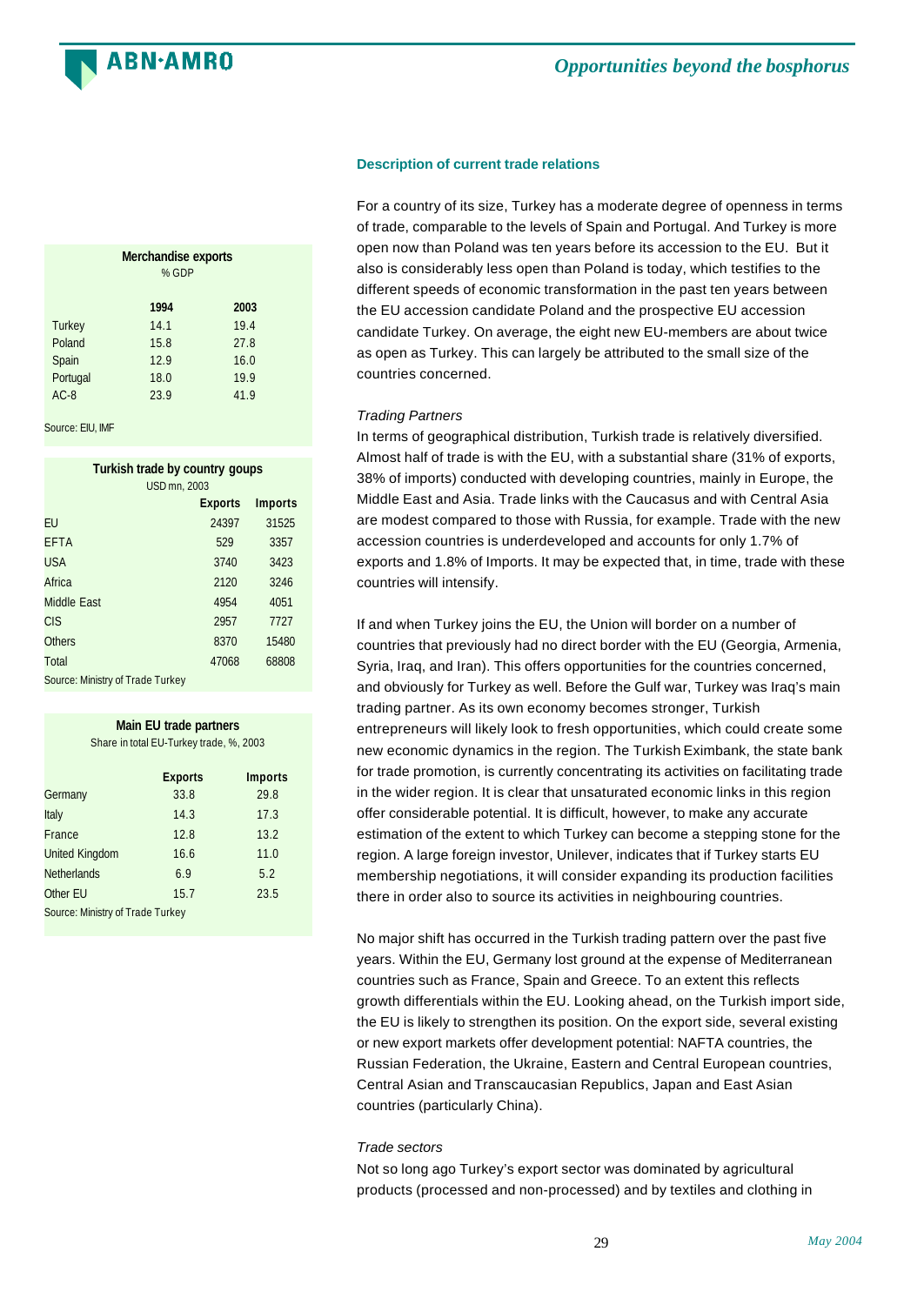![](_page_30_Picture_0.jpeg)

| <b>Turkish Exports, selected commodities</b> |      |         |       |
|----------------------------------------------|------|---------|-------|
| USD <sub>mn</sub>                            |      |         |       |
|                                              | 1998 | $2003*$ | %     |
| Agriculture                                  | 2693 | 2364    | $-12$ |
| Food and beverages                           | 2057 | 2291    | 11    |
| <b>Textiles</b>                              | 5920 | 8773    | 48    |
| Clothes                                      | 4589 | 6081    | 33    |
| Metal products                               | 587  | 1358    | 131   |
| Machines & equipment                         | 1149 | 3176    | 176   |
| Motor vehicles                               | 985  | 5303    | 438   |
| <b>Furniture</b>                             | 379  | 1263    | 233   |

\* Jan-Nov 2003 data extrapolated to 12 months Source: SIS

**Foreign trade** % GDP **1980 1985 1990 2002** Greece 51.4 46.4 46.0 48.6 Spain 32.0 41.4 39 59.6 Portugal 60.2 68.6 72.4 68.2

Source: European Commission, IMF

|                             | <b>EU</b> trade<br>% total trade |                              |                              |                              |
|-----------------------------|----------------------------------|------------------------------|------------------------------|------------------------------|
| Greece<br>Spain<br>Portugal | 1980<br>42.4<br>41.2<br>54.1     | 1985<br>52.3<br>45.8<br>57.1 | 1990<br>56.8<br>66.1<br>75.3 | 2002<br>46.7<br>68.1<br>78.0 |

Source: European Commission, IMF

particular. In recent years, however, several new industrial export sectors have emerged. Exports of such products as cars, machinery and

equipment, as well as furniture, have at least doubled over the last few years. Allegedly, one in every two television sets sold in the EU, including the new plasma screens, was assembled or produced in Turkey. Many western car manufacturers (Ford, Fiat, Renault, Hyundai and Toyota) are currently assembling cars in Turkey for the European market. In some cases Turkey is the exclusive producer of certain models, such as the Renault Megane II. Because of this specialisation, Turkish car imports (of other Renault models, for example) are also high. This situation signals an already high degree of trade integration with the EU in this particular sector.

In some cases the boost in exports was triggered by the exchange rate collapse of February 2001. The economic crisis that followed meant that a lot of production capacity became idle and was then used to service foreign markets. Although the currency has since recovered to historical highs and the domestic economy is once again showing healthy activity, export dynamics in these categories show no signs of abating. Turkey's continued price competitiveness is derived from low wage levels, but is also connected to the relatively low costs of logistics as Turkish ports and other logistic facilities allow for efficient transportation. The Customs Union between the EU and Turkey that has been in place since 1996 also serves to facilitate trade flows.

### **Trade: lessons from previous enlargements**

### *South European countries*

In the run-up to EU membership, the trade volumes of the three South European countries doubled and trade flows shifted towards the EU. But the real trend change came when these countries joined the EU. Not only did foreign trade rise sharply, there was also a further significant shift towards intra-EU trade. Trade volumes with other EU countries expanded fourfold in Spain and fivefold in Portugal. Greece's share of trade with EU partners also increased in the first instance, but it has been falling since 1996; however, this is due in part to the fact that Greece is concentrating increasingly on candidate member states such as Bulgaria.

The main reason for this shift in trade flows is the trade integration which EU membership entails. With the adoption of joint standards, for instance, intra-EU trade receives an additional impulse. Another reason is the positive knock-on effects which foreign investments generate. Foreign investments in the new member states not only boost output and sales, they also lead to higher import demand for capital goods and intermediary products. These goods are imported from the richer EU partners and only to a limited extent from the United States for instance, because intra-EU trade does not attract import tariffs. What is more, a considerable proportion of the financial assistance which Spain, Portugal and Greece have received since their accession within the framework structural and cohesion funds flows back to the richer EU partners through the purchase of goods in these countries.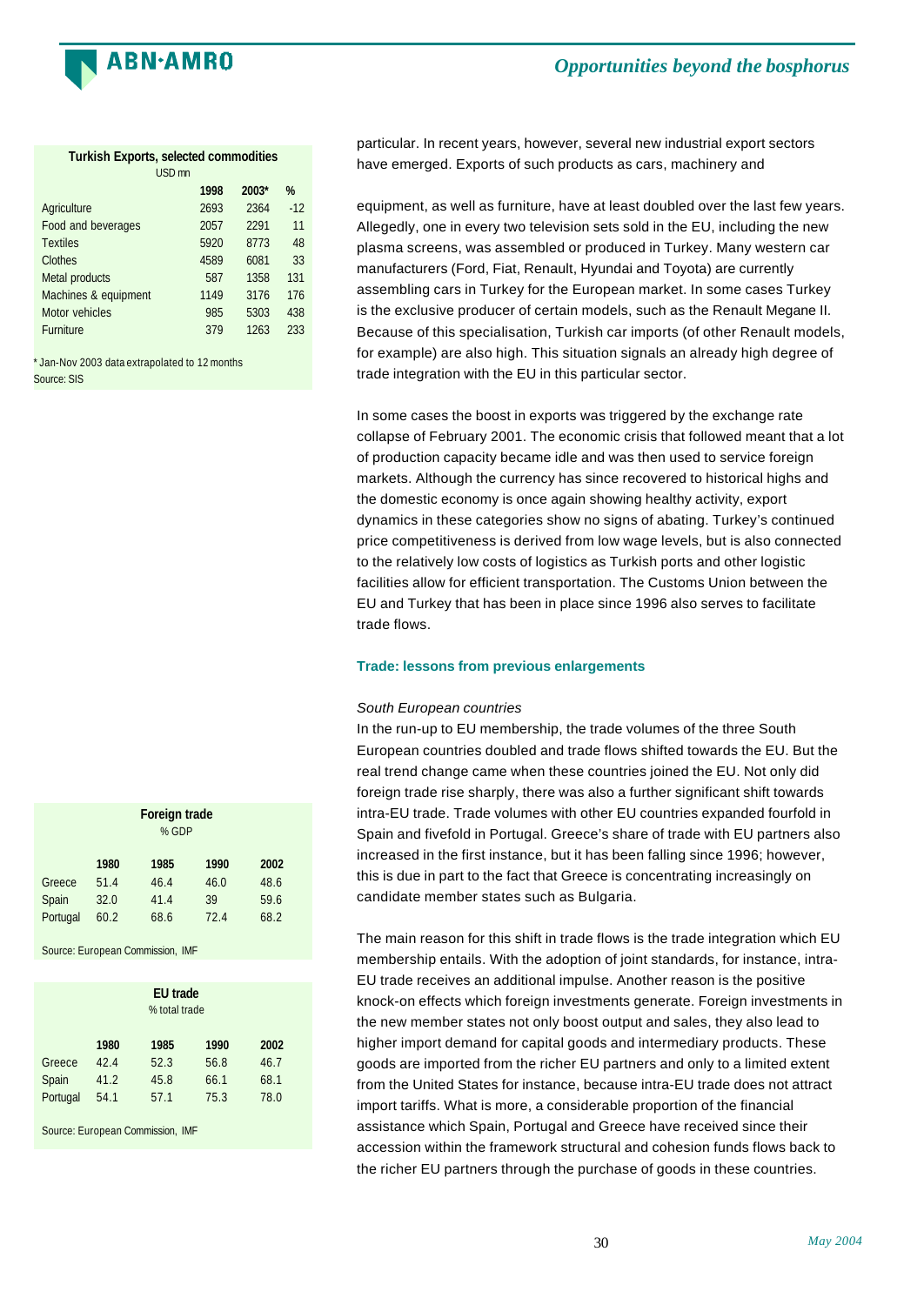![](_page_31_Picture_0.jpeg)

|                       | <b>Foreign trade</b><br>% GDP |       |  |
|-----------------------|-------------------------------|-------|--|
|                       | 1993                          | 2002  |  |
| Poland                | 45.8                          | 63.4  |  |
| Hungary               | 61                            | 133   |  |
| <b>Czech Republic</b> | 108.8                         | 125.2 |  |
| Slovakia              | 117.8                         | 150.8 |  |
| Slovenia              | 119.4                         | 114.4 |  |
| <b>Turkey</b>         | 33                            | 60.4  |  |

Source: Europan Commission, IMF

|                       | <b>EU</b> trade<br>% total trade |      |  |
|-----------------------|----------------------------------|------|--|
|                       | 1993                             | 2002 |  |
| Poland                | 66.7                             | 64.8 |  |
| Hungary               | 56                               | 65.2 |  |
| <b>Czech Republic</b> | 52                               | 64.7 |  |
| Slovakia              | 28.7                             | 55.9 |  |
| Slovenia              | 88.3                             | 63.8 |  |
| <b>Turkey</b>         | 48.1                             | 47.9 |  |

Source: Europan Commission, IMF

|                       | Dutch exports<br>FUR <sub>bn</sub> |      |
|-----------------------|------------------------------------|------|
|                       | 2002                               | 2003 |
| Poland                | 2.8                                | 2.7  |
| Hungary               | 1.3                                | 1.6  |
| <b>Czech Republic</b> | 1.5                                | 1.6  |
| Slovakia              | 0.4                                | n.a. |
| Slovenia              | 0.3                                | n.a. |
| <b>Turkey</b>         | 1.6                                | 1.9  |

Source: Statistics Netherlands

|             | Dutch share of EU exports to:<br>% |                       |     |      |
|-------------|------------------------------------|-----------------------|-----|------|
|             |                                    | Year before accession |     | 2002 |
|             | Greece                             |                       | 6.8 | 10.4 |
|             | Spain                              |                       | 5.5 | 7.3  |
|             | Portugal                           |                       | 6.6 | 5.9  |
|             | Sweden                             |                       | 6.5 | 10.2 |
|             | Finland                            | 13.1                  |     | 19.3 |
|             | Austria                            |                       | 4.4 | 6.6  |
| Source: IMF |                                    |                       |     |      |

Incidentally, the falling EU share in total Greek imports has not occurred at the expense of Dutch businesses. These have been able to steadily increase their share in both total and EU imports to Greece since it joined the EU. Dutch businesses have also done well in Spain since that country's accession. Imports from the Netherlands have increased significantly both as a share of total imports and of imports from EU countries.

### *Central European countries*

The benefits which the richer EU countries gain, in the form of additional exports, from investments in countries with incomes well below the EU average is not restricted to the period after those countries' joined the EU. The large EU investments in the Central European countries in the run-up to their EU membership have been accompanied by strong export growth to these countries. Since 1993 EU exports to the accession countries has increased fourfold. Dutch investments in the region have also borne fruit. Since 1996 an average of more than 20% of all EU investments in Central and Eastern Europe have originated in the Netherlands. This makes it one of the EU's largest investors in the region. The demand for Dutch goods from the Central European economies has increased by 10% per year in recent years, and the region is now a major export destination for Dutch goods. Since 1998, Poland in particular has turned into a major buyer of Dutch goods. Dutch exports to Poland were valued at EUR 2.7 billion in 2003, which made Poland the Netherlands' 12th largest export market.

It is in particular those countries with incomes far below the EU average which concentrate on EU trade in the run-up to EU membership. The same trend did not occur in the case of the two Nordic countries and Austria. At the time of their accession these countries already had 'mature' economies, with close trade relations across the world. And in the case of Sweden and Austria, their trade flows with EU countries were already substantial before they joined. Even so, Dutch businesses were still able to benefit from the EU membership of these three countries. In all three the Dutch share of imports has increased since their accession. The fact that the Netherlands has been able to increase its export share in the EU total after almost every enlargement is due in part to the Netherlands's export specialisation, in which intermediary goods play an important role. The higher output among the newcomers also generates higher demand for intermediary goods.

### *Concluding remarks*

Generally speaking, all accession countries undergo a far-reaching process of trade opening in the run-up to EU membership. The trade volumes of the South European countries doubled on average in the ten years before accession. These counties also shifted towards trade with their future EU partners.

The trade volumes of the Central European countries have actually trebled in the run-up to EU membership. The EU's share in their total trade has the last years more or less stabilised, at around two-thirds on average.

increase their share in both total and EU imports to Greece since it joined the EU. Dutch businesses have also done well in Spain since that country's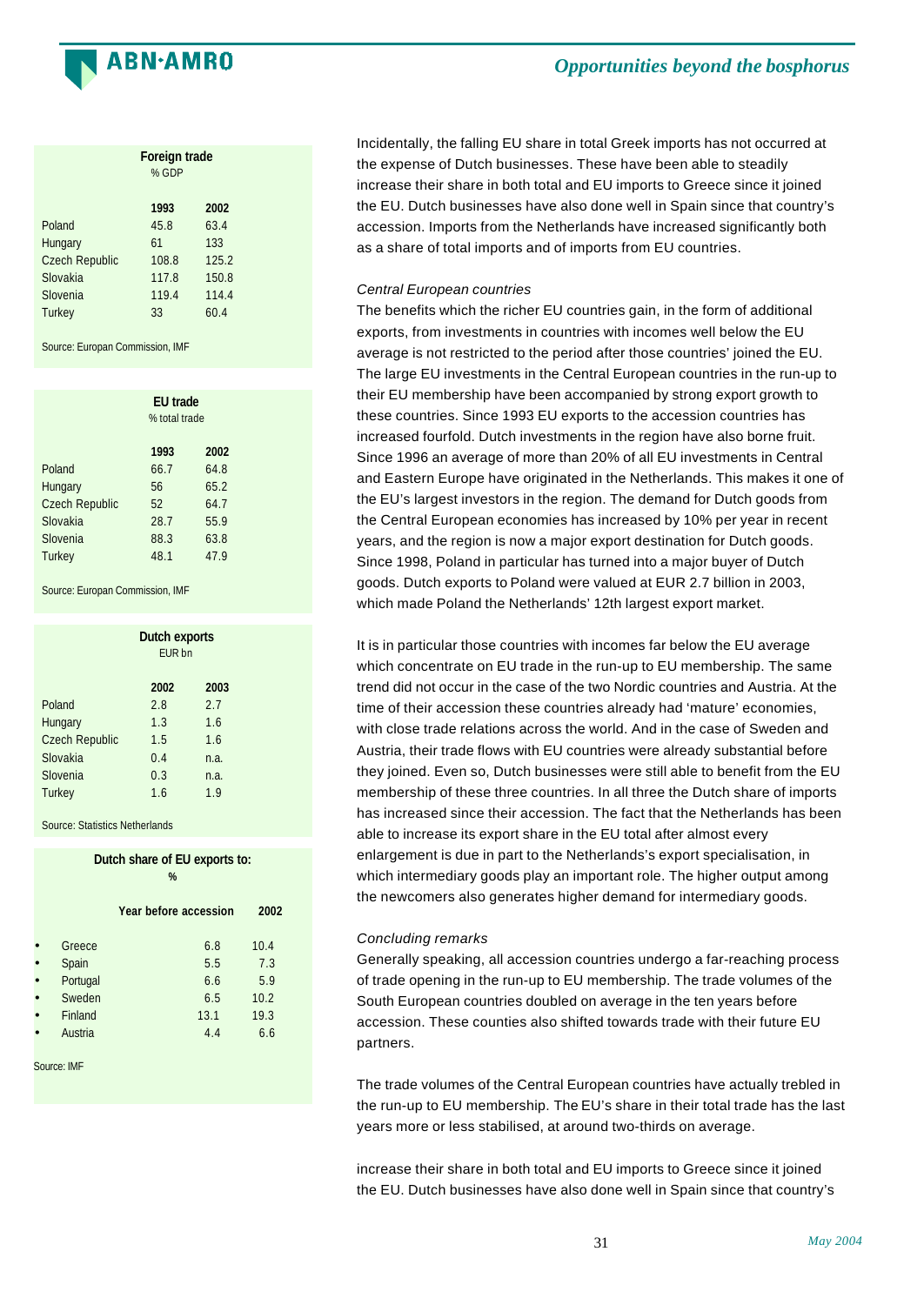**ARN-AMRO** 

accession. Imports from the Netherlands have increased significantly both as a share of total imports and of imports from EU countries.

### **Trade: opportunities for the EU and Turkey**

Over the last decade Turkey's foreign trade has increased, but less so than experienced by the South and Central European countries in the run-up to their EU memberships. Nor was there a shift towards EU trade in Turkey's case. This share hovered around 50% throughout the 1990s.

### *Pre accession period*

This picture may change from 2005, owing to a combination of the start of accession negotiations and a large inflow of foreign investments. Turkey will probably not be able to equal the achievement of the Central European countries. As mentioned, after the fall of the Berlin Wall they had a lot of catching up to do, as it were, which sparked large trade flows. What is more, the Central European countries have borders with the EU. Turkey is further away. A longer geographical distance generally has a negative correlation with trade flows.

However, the increase in Turkey's trade volume in the period 2005-2013 may exceed the doubling which the South European countries recorded in the run-up to their EU memberships. Firstly, as in the case of foreign investments, markets are much more deregulated than in the early 1980s, which has a positive impact on trade flows. Secondly, Turkey has up to now experienced, like described, low levels of FDI-inflow. In other words, FDIinflows were not as supportive of Turkish trade. The projected influx of foreign investment in the run up to the EU-membership therefore will have a positive impact on the Turkish foreign trade. Thirdly, Turkey may be able to benefit from its low wages compared to the EU countries. Last but not least, already since 1996 Turkey has a customs union with the EU. EU-exports benefited in the first years of the agreement with average increase of 43%. However in practice there is still room for improvement in harmonisation and streamlining custom formalities. In the run up to the accession improvement is to be expected. Against this background, Turkey's trade volume in the runup to EU membership may increase by the average of the Southern and Central European countries, which would be equivalent to a 150% increase. This may seam a huge increase. But actually it only equals to an average yearly increase of 9%. This is less than the average export growth of 13,1% and 9,1% of import growth in the past 23 years.

In addition to a steep expansion in trade volume, there will also be a shift in the trade flows towards the EU during this period. Experience shows that both the South and the Central European countries concentrated on trade with the EU in the run-up to EU membership. Broadly speaking, at the time of accession intra-EU trade accounted for around 60% of total trade in all these countries.

The EU share in Turkey's total trade volume stood at around 48% in 2003. During the period leading to Turkey's EU membership in 2014, the EU share could thus increase by more than 10 percentage points. On the basis of the

### **Volume of Turkish foreign trade, 2005-2013**

### **Total trade**

On the basis of a total trade volume of EUR 95.7 billion in 2003, a 150% increase in trade until 2014 means a volume of EUR 239 billion, which is equivalent to a 67,8 share of GDP (239 / 352).

#### **EU share**

239 \* 60% = EUR 143.4 billion.

#### **EU exports to Turkey**

143.4  $*$  60% = EUR 86 billion worth of exports from the EU to Turkey in 2013.

### **Dutch exports to Turkey**

86 \* 6% = 5.2 EUR in 2013

The Dutch share in EU exports to Turkey averaged around 6% over the last decade. We take the assumption that this market share will remain stable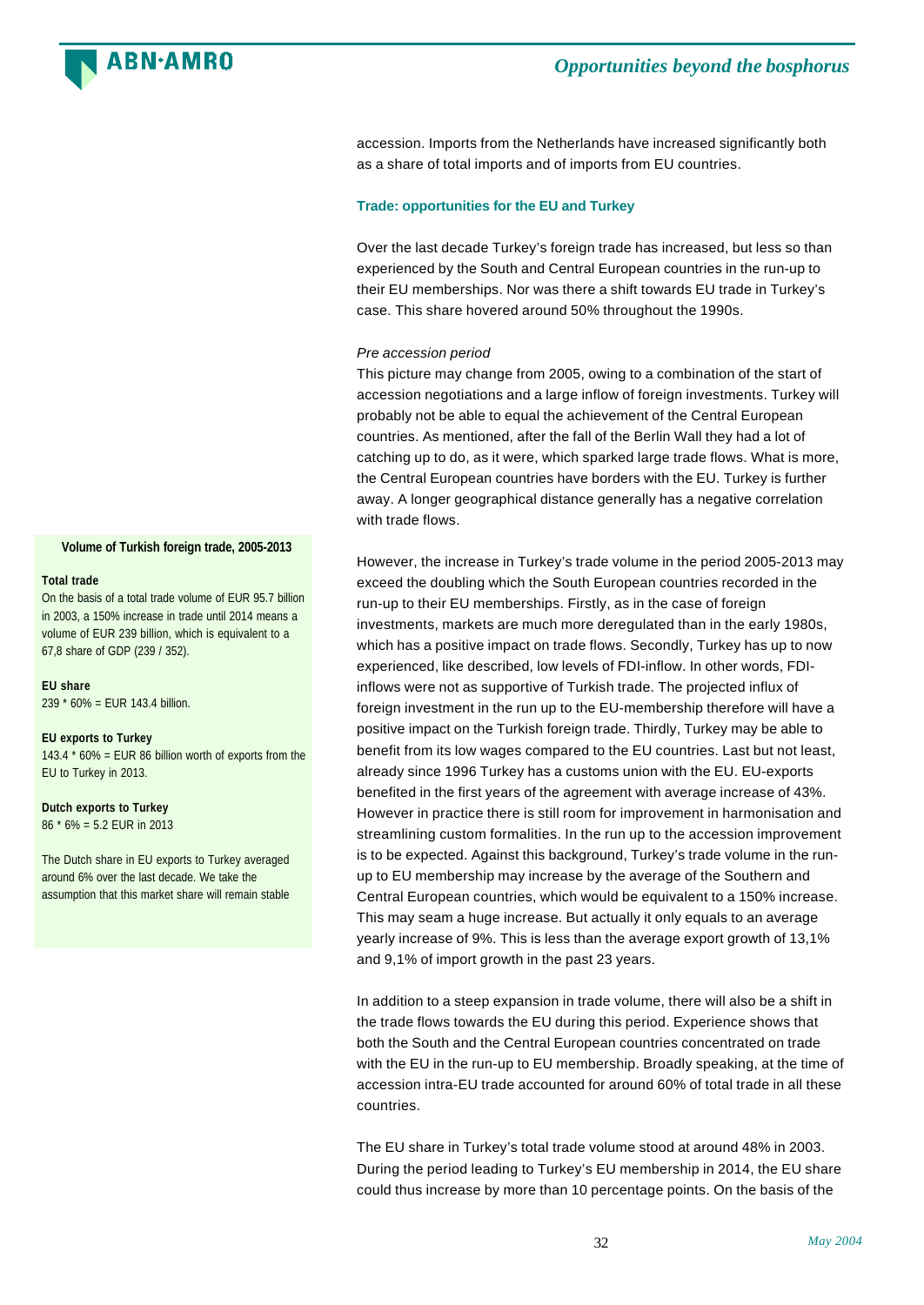![](_page_33_Picture_0.jpeg)

**Volume of Turkish foreign trade, 2014-2024**

**1. EU trend scenario, average annual growth of 5.0% in Turkey**

### **Total trade**

In the scenario in which Turkey expands by an average of 5.0% per year between EU accession and 2024, GDP volume will reach EUR 602 billion in 2024 and total trade volume EUR 408.2 billion (602 \* 69%).

### **EU share**

The share of intra-EU trade will increase to 68.4% to 2024, equivalent to a trade volume of EUR 279.2 billion (408.2 \* 68.4%).

### **EU exports to Turkey**

 $279.2 * 60\% = EUR 167.5$  billion worth of EU exports to Turkey in 2024.

### **Dutch exports to Turkey**

6% \* 167.5 = 10 EUR billion in 2024

**2. Lisbon scenario, average annual growth of 6.2% in Turkey**

#### **Total trade**

In this scenario GDP volume will increase to EUR 682 billion by 2004, and foreign trade volume to EUR 462.4 billion (682 \* 67,8).

### **EU share**

In this scenario the share of intra-EU trade will increase to EUR 316.3 billion (462.4 \* 68.4%).

### **EU exports Turkey**

 $316.3 * 60\% = EUR 190$  billion worth of EU exports to Turkey in 2024.

### **Dutch exports to Turkey**

6% \* 190 = 11.4 EUR billion in 2024

![](_page_33_Figure_21.jpeg)

\* Exports average growth path Source: ABN AMRO calculations total trade volume of EUR 239 billion calculated above, trade between the EU and Turkey could thus amount to EUR 143 billion in 2013.

Over the last decade the EU exported far more to Turkey than it imported. The share of EU exports in Turkey's total trade volume averaged around 60%. Turkey imports more from the EU than it exports because of its surging demand for capital goods as well as rising consumer demand. We assume that this balance in trade will remain in the period to 2024. This means that the value of EU exports to Turkey may increase to EUR 86 billion until 2014.

### *Post accession period*

In the case of the three South European countries, the volume of trade as a percentage of GDP at the time of their EU accession was rather low compared to the figures being projected for Turkey at the time of its accession. This share rose appreciably after the South European countries joined. As outlined above, for Turkey we project an increase of this trade openness to 67,8% in the run-up to EU membership, which is higher than the current level for the three South European countries. For the period 2014- 2024 a stabilisation around 68% therefore seems likely. But because of the projected growth of the Turkish economy, trade in absolute terms may well rise sharply (see box).

When Turkey joins the EU, the lifting of remaining trade barriers will probably spark a further shift in Turkey's trade towards intra-EU trade. In the case of Greece, Spain and Portugal, intra-EU trade as a percentage of total trade increased by 6.0, 10.9 and 8.3 percentage points in the ten years following accession. An increase in intra-EU trade by the average of these three counties implies an increase in the share of intra-EU trade for Turkey by 8.4 percentage points to 68.4%.

### *Sector opportunities for trade*

The textiles/clothing sector is often seen as a sector that stands to greatly benefit from accession (due to the lifting of EU barriers). In reality, however, this remains to be seen. From 2005, the multi-fibre agreement of 1986 will end and a global, free market for textiles and clothing is set to emerge. It is not clear to what degree this ambition will be achieved in practice. To the extent that the market is liberalised, however, Turkey will be faced with increased competition – particularly from Asian countries that have a considerable cost advantage – and potential benefits will evaporate. The outlook for the sector in Turkey is thus marked by both challenges and opportunities.

In the agricultural sector, certain barriers are set to remain in place in the years ahead, possibly until EU accession. In recent years, exports of agricultural produce have declined. Given its climate, Turkey is well suited to expand exports to the EU for a range of products. The bulk of Turkish agricultural produce consists of products that are not included in the EU's Common Agricultural Policy. This means the base agricultural potential is not limited from the start, as was the case for several Central European countries.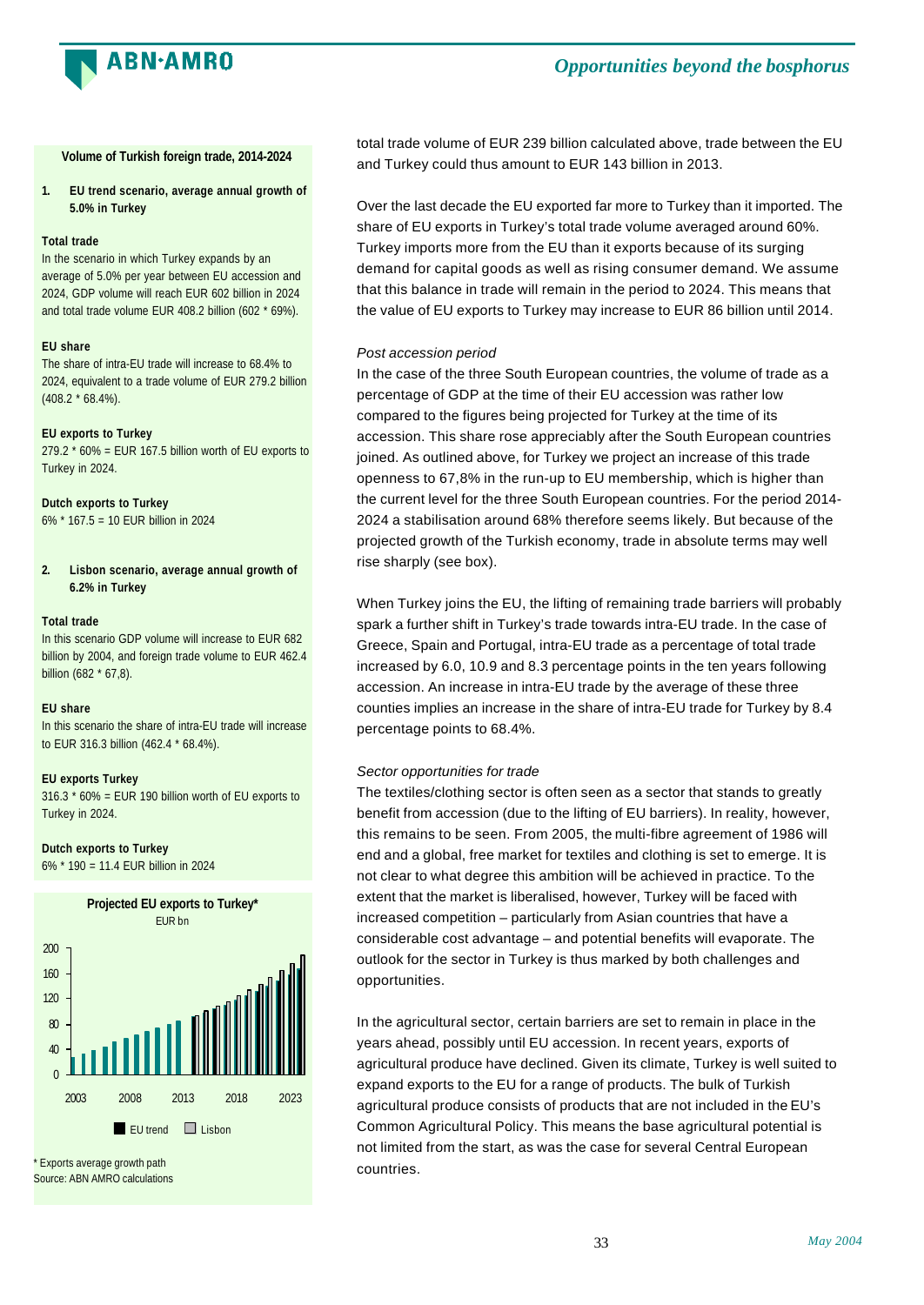![](_page_34_Picture_0.jpeg)

In the services sector, Turkish road cargo transport companies have an established position in the European market. One area with significant potential is tourism. According to the Central Bank, Tourism receipts accounted for 6% of GDP in 2003. Turkey's coastal climate is highly favourable. Like France, Spain and Portugal, Turkey could become a destination for pensioners. The undeveloped parts of the coastline are bound to draw a great deal of interest from developers.

### *Concluding Remarks*

Turkey's foreign trade is likely to receive a strong impulse from 2005 from a combination of the start of accession negotiations and a large inflow of foreign investments. In line with the projected pattern for foreign investments, trade volumes will probably not expand as much as those of the Central European countries, because these had a lot of catching up to do, as it were, after the fall of the Berlin Wall. However, Turkey may achieve a higher increase in trade volumes than the South European countries. Markets are now much more deregulated, which has a positive impact on trade flows. The trade expansion achieved by Turkey in the run-up to EU membership may thus come out between the respective performances of the South and Central European countries, which would be equivalent to an 150% increase in 2013 compared to 2003.

Given previous experiences in pre-accession periods, Turkey will also concentrate more on trade with the EU. EU exports may well amount to EUR 86 billion in 2013. After Turkey joins the EU, total trade will probably increase further. A further shift towards intra-EU trade will also occur. In 2024 EU exports to Turkey are projected to climb to EUR 167.5 billion in the EU trend scenario or to EUR 190 billion in the Lisbon scenario.

The opportunities in various export sectors will go hand in hand with additional import requirements of capital and intermediary goods from abroad. As the economy expands and sectors develop, import requirements in specific fields will also increase.

### **Existing and projected economic relations between the Netherlands and Turkey**

The Netherlands and Turkey already have close and long-standing economic relations. Unilever was one of the first foreign investors in Turkey, for instance. It is true that, in line with the patterns outlined above, Dutch investments have remained modest. As the figure shows, Dutch investments over the last decade have reflected economic developments in Turkey. The economic crises of 1994 and 2001 were accompanied by disinvestments by Dutch businesses in Turkey.

Over the last decade, Dutch investments accounted for around 7.5% of the EUR 10 billion worth in foreign investments in Turkey. If this Dutch share remains the same over the coming decade, then the cumulative volume of Dutch investments to 2014 could grow with EUR 3 billion (7.5% \* 39.5 billion). After Turkey's accession to the EU an additional growth of up to EUR

![](_page_34_Figure_10.jpeg)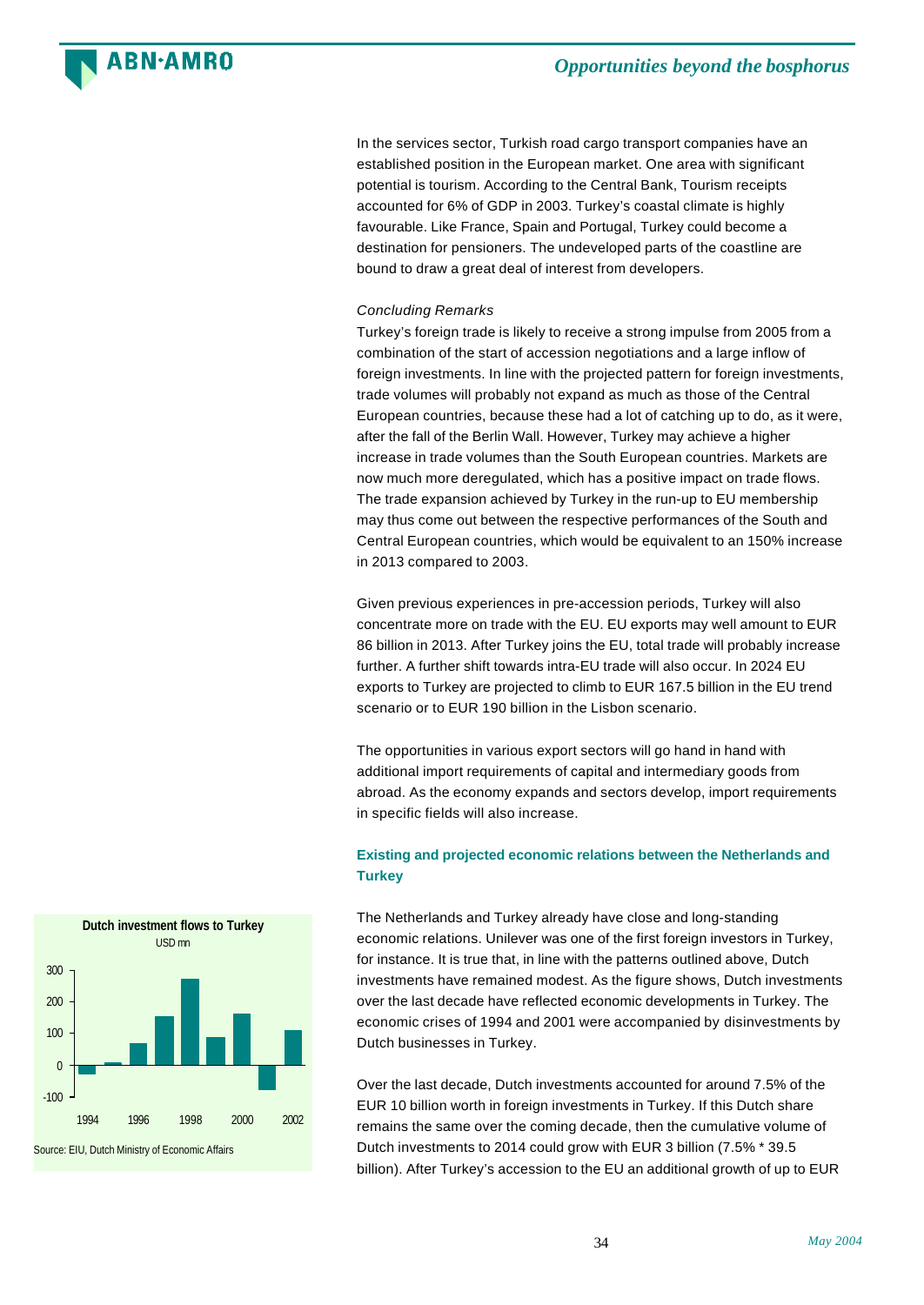![](_page_35_Picture_0.jpeg)

### **Projected Dutch investment in Turkey, 2005-2013**

| <b>EUR Billion</b>            |            |  |  |  |
|-------------------------------|------------|--|--|--|
|                               | <b>FDI</b> |  |  |  |
| 2005                          | 0.27       |  |  |  |
| 2006                          | 0.28       |  |  |  |
| 2007                          | 0.30       |  |  |  |
| 2008                          | 0.31       |  |  |  |
| 2009                          | 0.33       |  |  |  |
| 2010                          | 0.34       |  |  |  |
| 2011                          | 0.36       |  |  |  |
| 2012                          | 0.38       |  |  |  |
| 2013                          | 0.40       |  |  |  |
|                               |            |  |  |  |
| Total                         | 3.0        |  |  |  |
| Average per year              | 0.33       |  |  |  |
| Source: ABN AMRO calculations |            |  |  |  |

### **Projected Dutch investment in Turkey, 2014-2024**

| <b>EUR Billion</b> |                 |        |
|--------------------|-----------------|--------|
|                    | <b>EU-trend</b> | Lisbon |
|                    |                 |        |
| 2014               | 0.64            | 0.78   |
| 2015               | 0.67            | 0.83   |
| 2016               | 0.70            | 0.89   |
| 2017               | 0.74            | 0.94   |
| 2018               | 0.77            | 1      |
| 2019               | 0.81            | 1.1    |
| 2020               | 0.85            | 1.13   |
| 2021               | 0.90            | 1.2    |
| 2022               | 0.94            | 1.27   |
| 2023               | 0.99            | 1.35   |
| 2024               | 1.04            | 1.43   |
|                    |                 |        |
| Total              | 9.1             | 11.9   |
| Average per year   | 0.82            | 1.1    |
|                    |                 |        |

Source: ABN AMRO calculations

![](_page_35_Figure_7.jpeg)

9.1 billion in the EU trend scenario or EUR 11.9 billion in the Lisbon scenario could take place.

The flow of Dutch exports to Turkey was also disrupted on several occasions during the last decade by the economic crises. Yet despite these disruptions, Dutch exports to Turkey increased by more than 9% per year on average over the last decade. Over this period Turkey thus developed into an important market for the Netherlands. Turkey is the Netherlands' third-largest export destination among the emerging economies, after Poland and Russia.

The Dutch share in EU exports to Turkey averaged around 6% over the last decade. On the basis of total EU exports of EUR 86 billion in 2013, this means that Dutch exports may increase to EUR 5.2 billion (86 \* 6%). This equals to an average yearly increase of 12.1%. After Turkey's accession to the EU, Dutch exports may increase further to EUR 10.1 billion (167.5 \* 6%, average yearly increase 6.3%) in the EU trend scenario or EUR 11.4 billion (190 \* 6%, average yearly increase 7.5%) in the Lisbon scenario.

However, it is quite possible that the Netherlands will perform much better. Experience shows that after virtually every EU enlargement the Netherlands was able to expand its share in the EU export total to new member states. Given the prominence of Dutch investors, the Netherlands should be able to increase its share in EU exports. In terms of its export mix the Netherlands is well placed in Turkey, since intermediary goods were the most important exports to Turkey in 2002.

### *Concluding remarks*

On the basis of the Dutch share of 7.5% in foreign investments in Turkey to date, Dutch investments may increase to EUR 3 billion in the pre-accession phase. In the decade after Turkey's accession to the EU, Dutch investments may amount to EUR 9.1 billion in the EU trend scenario and EUR 11.9 billion in the Lisbon scenario.

Given the Dutch share of around 6% in total EU exports to Turkey over the last decade, Dutch exports may increase to EUR 5.2 billion in 2013. In the period from Turkey's accession to 2024, Dutch exports may well increase to EUR 10.1 billion (EU trend) or EUR 11.4 billion (Lisbon). It is quite likely, however, that after Turkey's accession to the EU the Netherlands will be able to expand its share in total EU exports to Turkey.